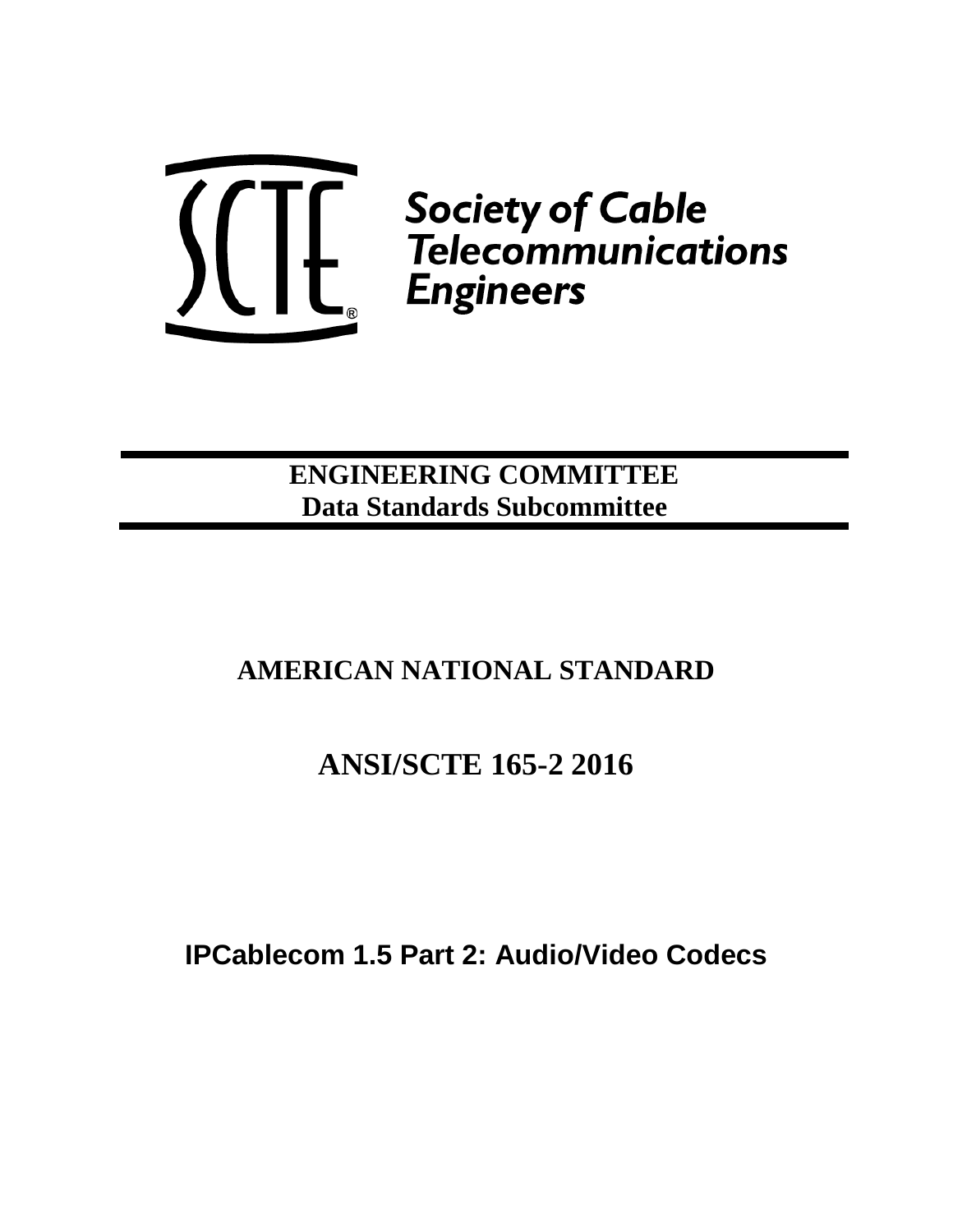# **NOTICE**

The Society of Cable Telecommunications Engineers (SCTE) Standards and Operational Practices (hereafter called "documents") are intended to serve the public interest by providing specifications, test methods and procedures that promote uniformity of product, interchangeability, best practices and ultimately the long term reliability of broadband communications facilities. These documents shall not in any way preclude any member or nonmember of SCTE from manufacturing or selling products not conforming to such documents, nor shall the existence of such standards preclude their voluntary use by those other than SCTE members.

SCTE assumes no obligations or liability whatsoever to any party who may adopt the documents. Such adopting party assumes all risks associated with adoption of these documents, and accepts full responsibility for any damage and/or claims arising from the adoption of such documents.

Attention is called to the possibility that implementation of this document may require the use of subject matter covered by patent rights. By publication of this document, no position is taken with respect to the existence or validity of any patent rights in connection therewith. If a patent holder has filed a statement of willingness to grant a license under these rights on reasonable and nondiscriminatory terms and conditions to applicants desiring to obtain such a license, then details may be obtained from the standards developer. SCTE shall not be responsible for identifying patents for which a license may be required or for conducting inquiries into the legal validity or scope of those patents that are brought to its attention.

Patent holders who believe that they hold patents which are essential to the implementation of this document have been requested to provide information about those patents and any related licensing terms and conditions. Any such declarations made before or after publication of this document are available on the SCTE web site at [http://www.scte.org.](http://www.scte.org/)

> All Rights Reserved © Society of Cable Telecommunications Engineers, Inc. 2016 140 Philips Road Exton, PA 19341

Note: DOCSIS® is a registered trademark of Cable Television Laboratories, Inc., and is used in this document with permission.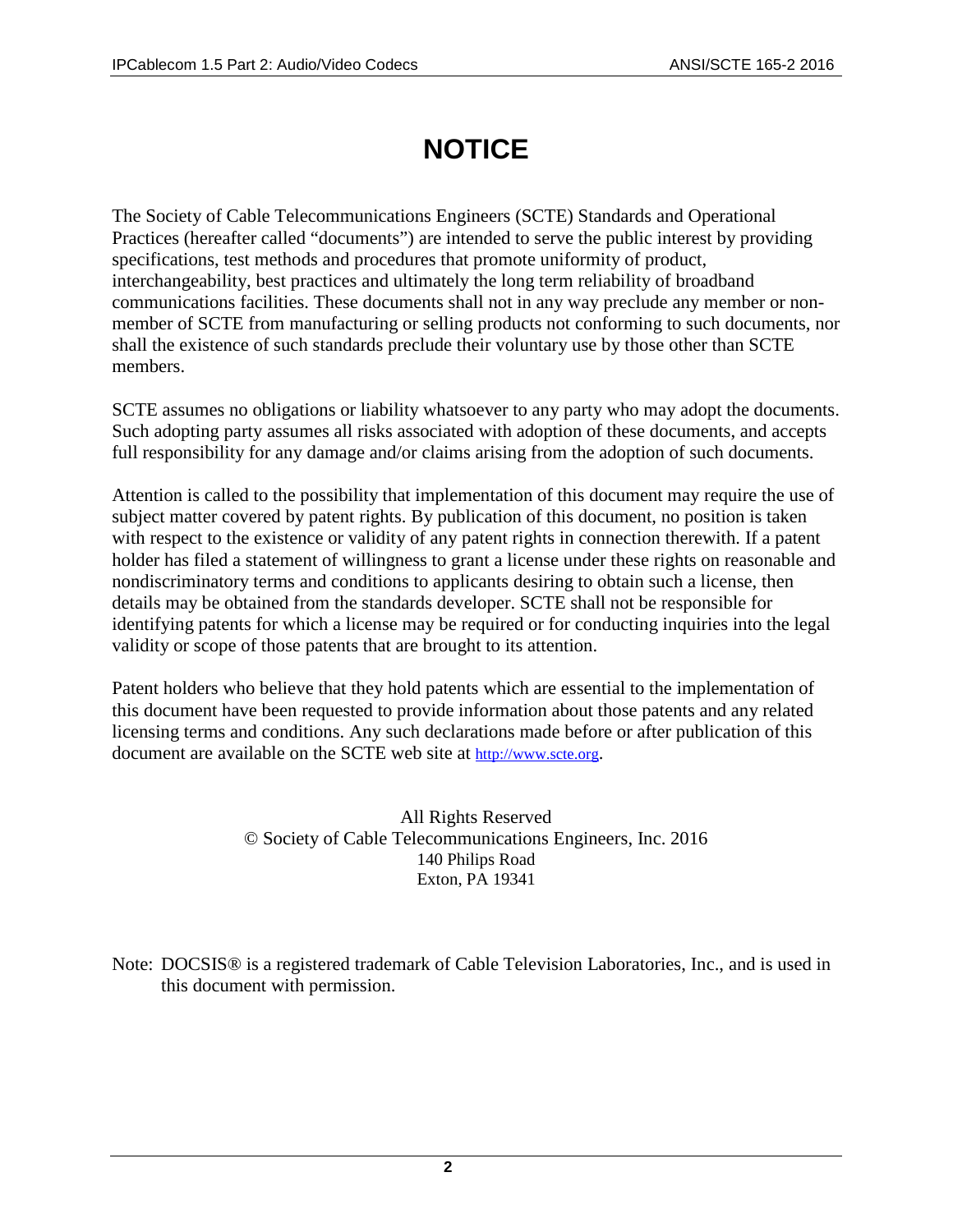# **Table of Contents**

| $\mathbf{1}$   |        |  |
|----------------|--------|--|
|                | 1.1    |  |
|                | 1.2    |  |
|                | 1.3    |  |
|                | 1.4    |  |
| $2^{\circ}$    |        |  |
|                |        |  |
|                | 2.1    |  |
|                | 2.2    |  |
| 3              |        |  |
| 4              |        |  |
| 5              |        |  |
|                | 5.1    |  |
|                | 5.2    |  |
|                | 5.2.1  |  |
|                | 5.2.2  |  |
|                | 5.2.3  |  |
|                | 5.2.4  |  |
| 6              |        |  |
|                |        |  |
|                | 6.1    |  |
|                | 6.2    |  |
|                | 6.3    |  |
|                | 6.4    |  |
| $\overline{7}$ |        |  |
|                | 7.1    |  |
|                | 7.1.1  |  |
|                | 7.1.2  |  |
|                | 7.1.3  |  |
|                | 7.1.4  |  |
|                | 7.1.5  |  |
|                | 7.1.6  |  |
|                | 7.1.7  |  |
|                | 7.1.8  |  |
|                | 7.1.9  |  |
|                | 7.1.10 |  |
|                | 7.1.11 |  |
|                | 7.2    |  |
|                | 7.2.1  |  |
|                | 7.3    |  |
|                | 7.3.1  |  |
|                | 7.3.2  |  |
|                | 7.4    |  |
|                | 7.4.1  |  |
|                | 7.4.2  |  |
|                | 7.4.3  |  |
|                | 7.5    |  |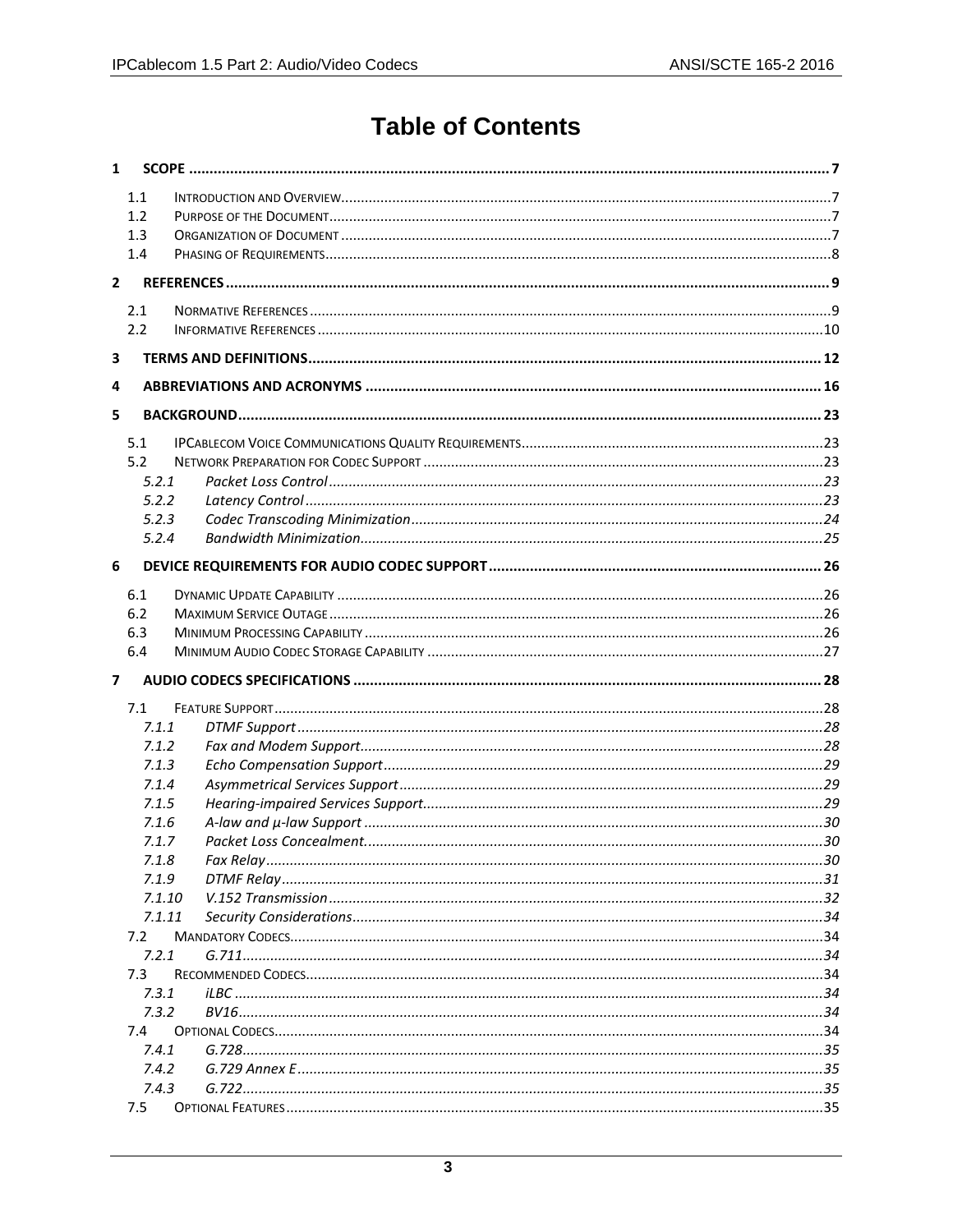|                   | 7.5.1 |  |
|-------------------|-------|--|
|                   | 7.5.2 |  |
|                   | 7.5.3 |  |
|                   | 7.6   |  |
|                   | 7.6.1 |  |
|                   | 7.6.2 |  |
|                   | 7.6.3 |  |
| 8                 |       |  |
|                   | 8.1   |  |
|                   | 8.2   |  |
|                   | 8.3   |  |
|                   | 8.4   |  |
|                   | 8.5   |  |
|                   | 8.6   |  |
|                   | 8.6.1 |  |
|                   | 8.6.2 |  |
|                   | 8.6.3 |  |
|                   | 8.6.4 |  |
|                   | 8.7   |  |
| 9                 |       |  |
|                   | 9.1   |  |
|                   | 9.2   |  |
|                   | 9.2.1 |  |
|                   | 9.2.2 |  |
|                   | 9.2.3 |  |
| <b>APPENDIX I</b> |       |  |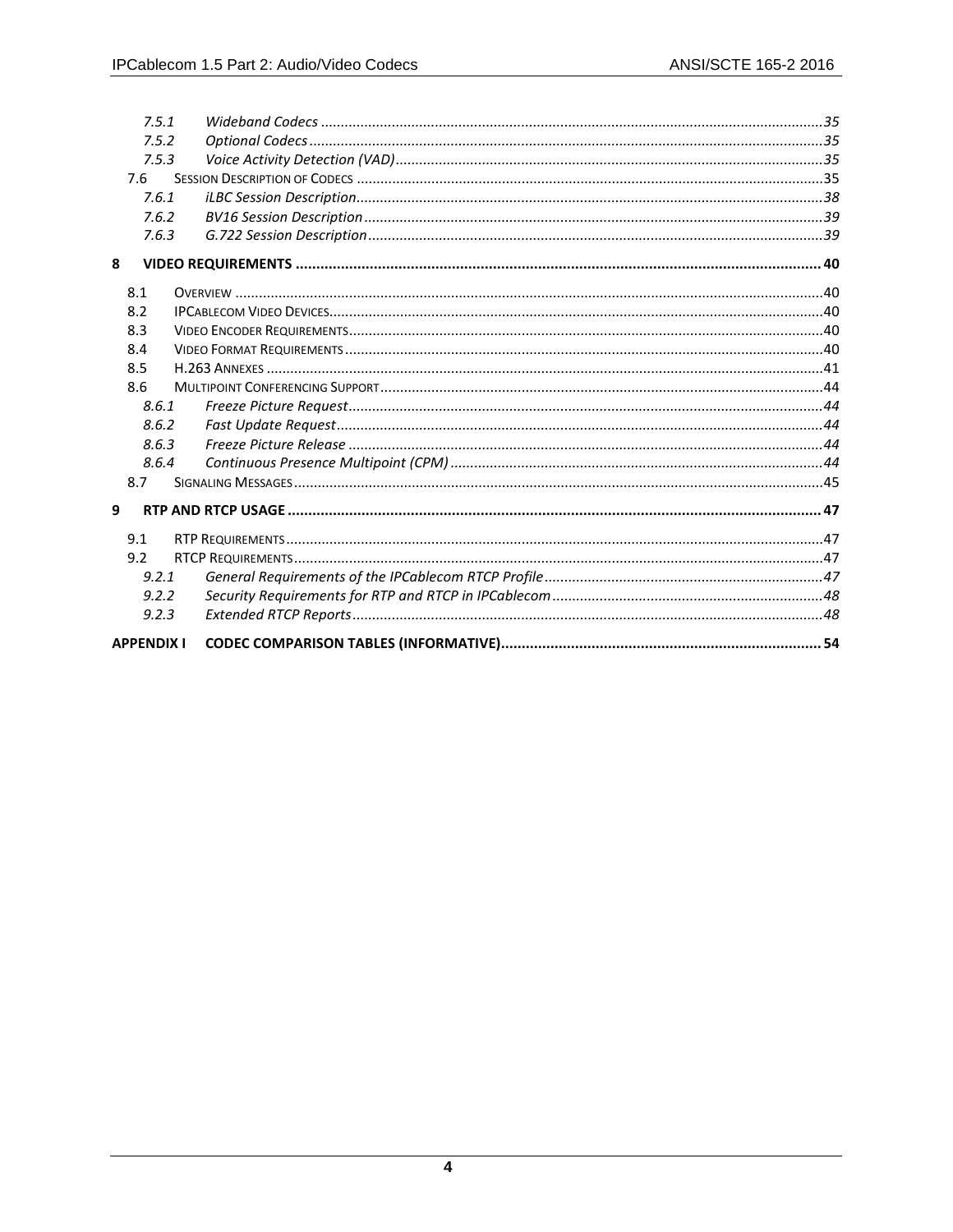# **List of Tables**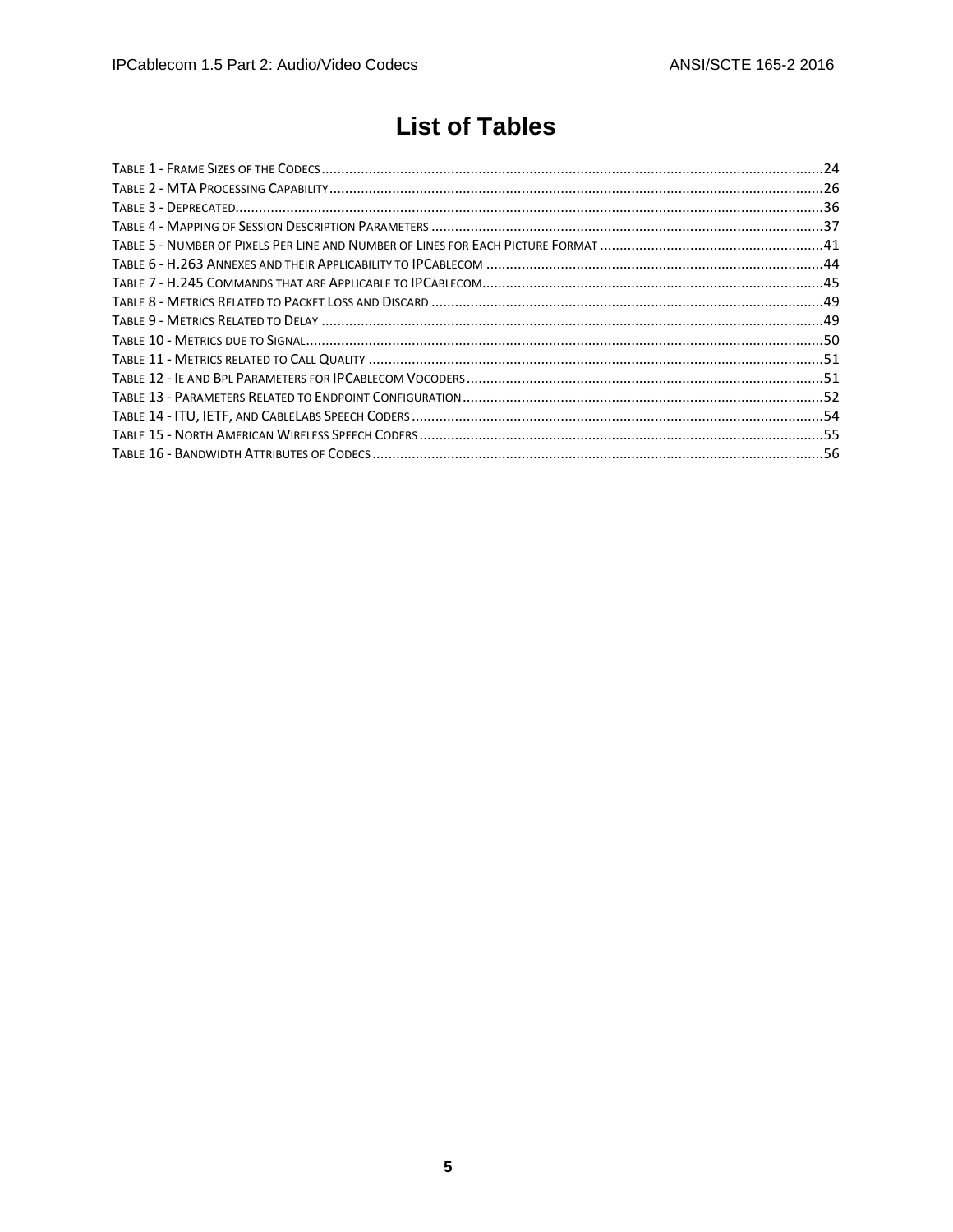This page intentionally left blank.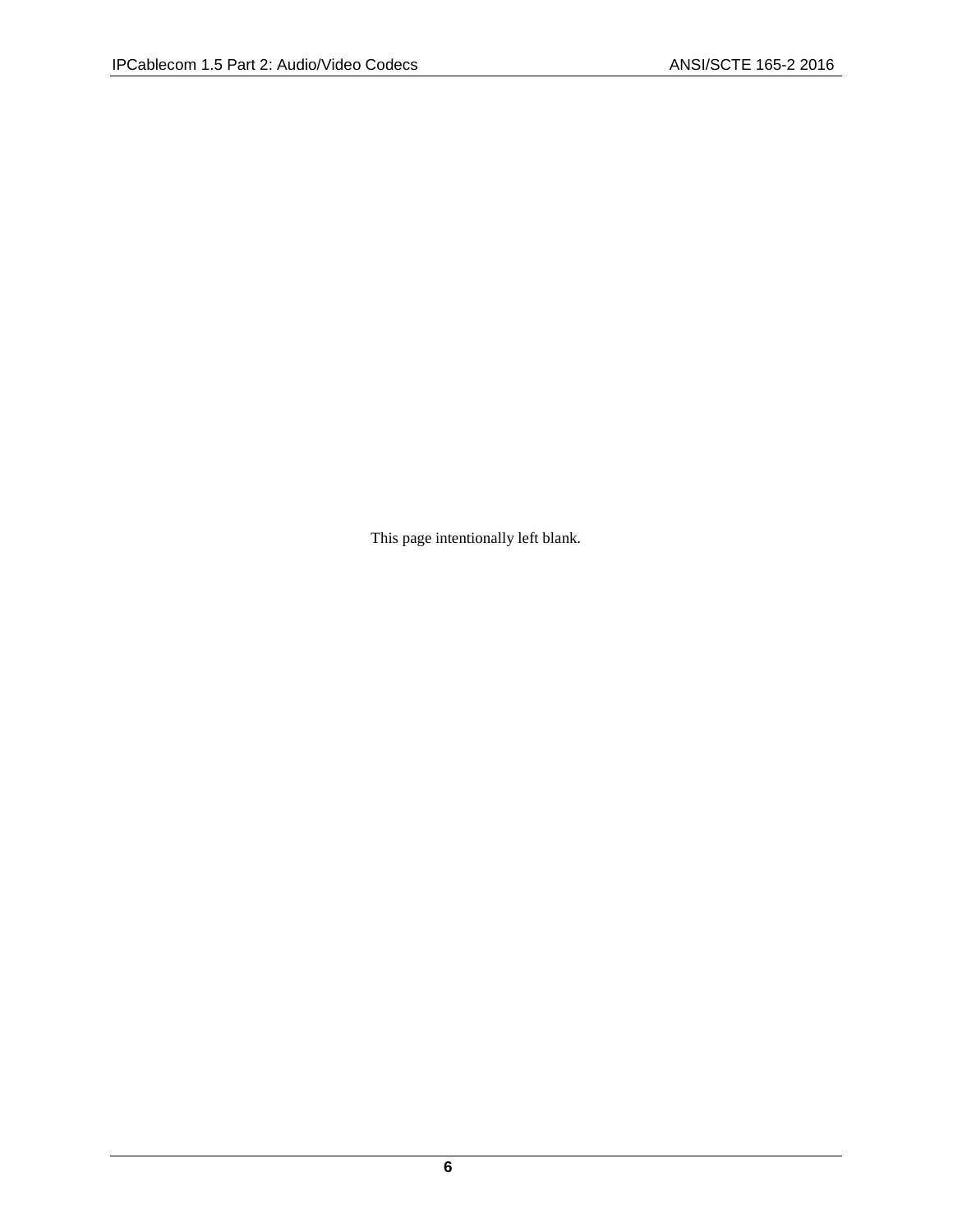# <span id="page-6-0"></span>**1 SCOPE**

This document addresses interfaces between IPCablecom client devices for audio and video communication. Specifically, it identifies the audio and video codecs necessary to provide the highest quality and the most resourceefficient service delivery to the customer. This document also specifies the performance required in client devices to support future IPCablecom codecs. Additionally, this document describes a suggested methodology for optimal network support for codecs.

# <span id="page-6-1"></span>**1.1 Introduction and Overview**

The quality of audio and video delivered over the IPCablecom architecture will depend on multiple factors: the end device performance, the network's inherent quality, and the intelligence of the system resource allocation policy. This document defines mandated codecs and capabilities supporting audio and video applications, with a particular emphasis on the stringent requirements of IP-based voice communications.

Acceptable voice communications functionality imposes strict latency and packet-loss criteria on IP implementations and will thus stress system resources, particularly if bandwidth becomes congested or saturated. Video applications — while more forgiving to dropped packets and latency — require bandwidth of at least an order of magnitude more than audio applications. The IPCablecom architecture is designed to support both types of applications simultaneously.

Speech and video compression are evolving technologies. New algorithms are being enabled as more sophisticated and higher performing processors become available at lower cost. Additionally, the system infrastructure and mechanisms for allocating resources will evolve. Due to this dynamism, the priority in designing the architecture is to define a robust system to accommodate evolving technology without creating a legacy burden.

Therefore, the IPCablecom philosophy is to establish cost-effective envelopes for network and device performance to enable the most appropriate current technology, while allowing upgrades as technology and market needs evolve. To address near-term market needs, this document also specifies codec and performance mandates to deliver the quality-of-service necessary for launching competitive services.

# <span id="page-6-2"></span>**1.2 Purpose of the Document**

The purpose of this document is to extend the existing IPCablecom 1.0 Codec specification by introducing two new low-bit codecs, ITU-T T.38 fax relay for reliable fax transmission, IETF RFC 2833 DTMF Relay for reliable DTMF transmission, and metrics to measure voice quality. It is issued to facilitate design and field-testing leading to the manufacturability and interoperability of conforming hardware and software by multiple vendors.

# <span id="page-6-3"></span>**1.3 Organization of Document**

This document covers the following major topics:

- Network issues affecting and influenced by codecs, along with a discussion of codec implications on network design (Section [5\)](#page-22-0).
- Client device requirements necessary to support codecs (Section [6\)](#page-25-0).
- Audio codec specifications (Sectio[n 7\)](#page-27-0).
- Video codec requirements and specifications (Sectio[n 8\)](#page-39-0).
- RTP and RTCP usage (Section [9\)](#page-46-0).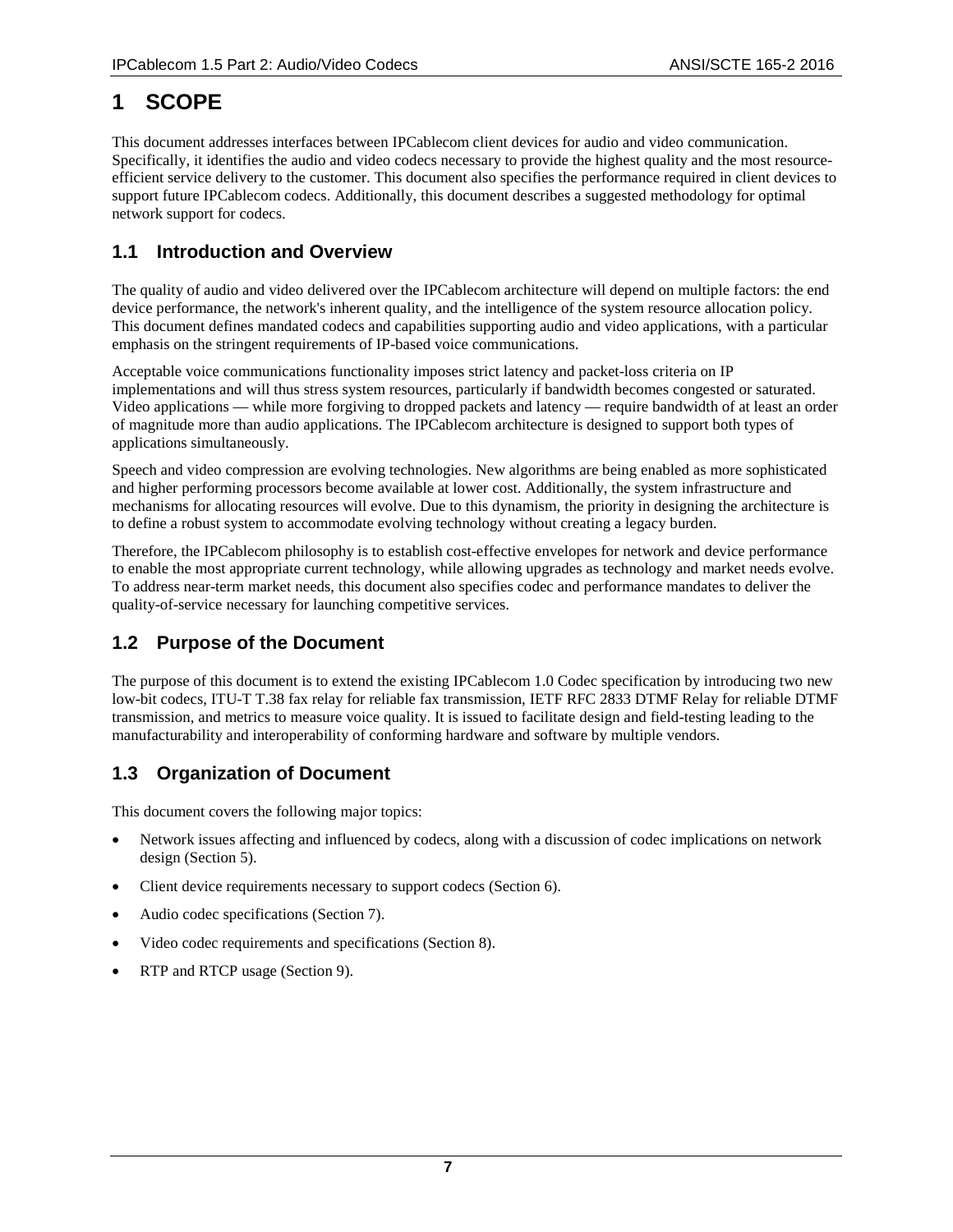Throughout this document words that are used to define the significance of particular requirements are capitalized. These words are:

| "MUST"       | This word or the adjective "REQUIRED" means that the item is an absolute<br>requirement of this specification.                                                                                                                                                                             |
|--------------|--------------------------------------------------------------------------------------------------------------------------------------------------------------------------------------------------------------------------------------------------------------------------------------------|
| "MUST NOT"   | This phrase means that the item is an absolute prohibition of this specification.                                                                                                                                                                                                          |
| "SHOULD"     | This word or the adjective "RECOMMENDED" means that there may exist valid<br>reasons in particular circumstances to ignore this item, but the full implications should<br>be understood and the case carefully weighed before choosing a different course.                                 |
| "SHOULD NOT" | This phrase means that there may exist valid reasons in particular circumstances when<br>the listed behavior is acceptable or even useful, but the full implications should be<br>understood and the case carefully weighed before implementing any behavior<br>described with this label. |
| "MAY"        | This word or the adjective "OPTIONAL" means that this item is truly optional. One<br>vendor may choose to include the item because a particular marketplace requires it or<br>because it enhances the product, for example; another vendor may omit the same item.                         |

Other text is descriptive or explanatory.

The legal/regulatory classification of IP-based voice communications provided over cable networks and otherwise, and the legal/regulatory obligations, if any, borne by providers of such voice communications, are not yet fully defined by appropriate legal and regulatory authorities. Nothing in this specification is addressed to, or intended to affect, those issues. In particular, while this document uses standard terms such as "call," "call signaling," "telephony," etc., it will be evident from this document that while a IPCablecom network performs activities analogous to these PSTN functions, the manner by which it does so differs considerably from the manner in which they are performed in the PSTN by telecommunications carriers. These differences may be significant for legal/regulatory purposes.

# <span id="page-7-0"></span>**1.4 Phasing of Requirements**

The codec requirements contained in this specification cover both audio and video Multimedia Terminals (MTAs) and Trunking Gateways (Media Gateway). The term MTA-2 is used to define a terminal supporting video.

In the initial phase of IPCablecom, MTAs are not required to support the MTA-2 requirements as defined in Section [8](#page-39-0) of this specification. MTAs MUST support the requirements for audio terminals as defined in Sections [5,](#page-22-0) [6,](#page-25-0) [7,](#page-27-0) and [9.](#page-46-0)

Support for video terminals will be REQUIRED in later phases of IPCablecom. All MTA-2s MUST support the requirements defined in Section [8.](#page-39-0)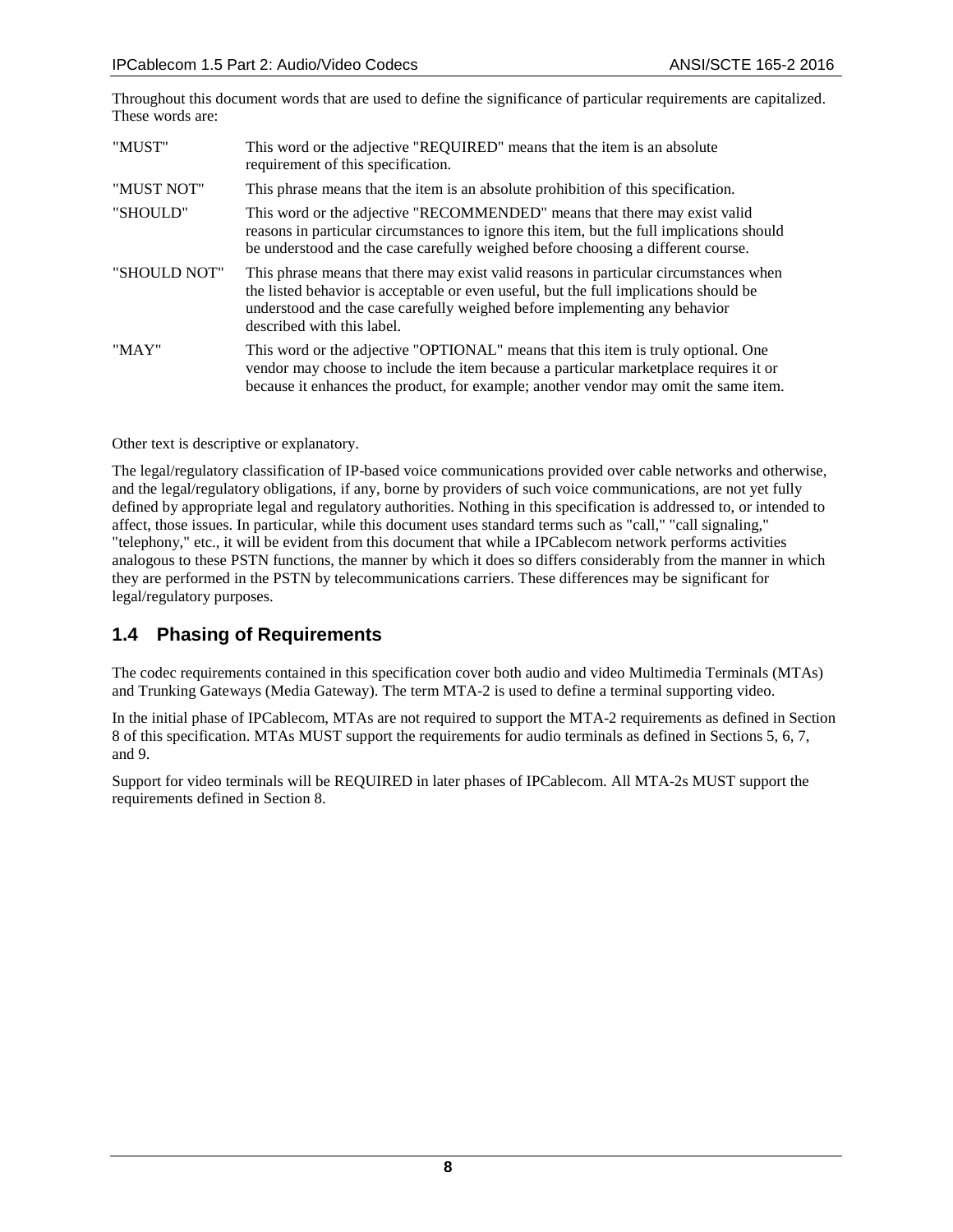# <span id="page-8-0"></span>**2 REFERENCES**

The following documents contain provisions which, through reference in this text, constitute provisions of this standard. At the time of publication, the editions indicated were valid. All standards are subject to revision, and parties to agreement based on this standard are encouraged to investigate the possibility of applying the most recent editions of the documents listed below. References are either specific (identified by date of publication, edition number, version number, etc.) or non-specific. For a non-specific reference, the latest version applies.

## <span id="page-8-1"></span>**2.1 Normative References**

<span id="page-8-11"></span>All references are subject to revision, and users of this document are encouraged to investigate the possibility of applying the most recent editions of the documents listed below.

- [1] ANSI/SCTE 165-1 2016, IPCablecom 1.5 Part 1: Architecture Framework Technical Report.
- <span id="page-8-2"></span>[2] ANSI/SCTE 165-4 2016, IPCablecom 1.5 Part 4: Dynamic Quality of Service.
- <span id="page-8-19"></span>[3] ANSI/SCTE 165-3 2016, IPCablecom 1.5 Part 3: Network-Based Call Signaling Protocol.
- <span id="page-8-18"></span>[4] ANSI T1.521-1999, A Packet Loss Concealment Technique for Use with ITU-T Recommendation G.711.
- <span id="page-8-24"></span>[5] IMTC Voice-Over-IP Forum Service Interoperability Implementation Agreement 1.0, dated December 1, 1997.
- <span id="page-8-26"></span>[6] "Current Methods of Speech Coding." R.V. Cox. *International Journal of High Speed Electronics & Systems*, Vol 8, No 1 (1997) pp 13–68.
- <span id="page-8-12"></span>[7] IETF RFC 3551, RTP Profile for Audio and Video Conferences with Minimal Control, July 2003.
- <span id="page-8-25"></span>[8] IETF RFC 2327, SDP: Session Description Protocol, April 1998.
- <span id="page-8-3"></span>[9] IETF RFC 0821, Simple Mail Transfer Protocol, August 1982.
- <span id="page-8-4"></span>[10] IETF RFC 2104, HMAC: Keyed-Hashing for Message Authentication, February 1997.
- <span id="page-8-5"></span>[11] IETF RFC 1945, Hypertext Transfer Protocol -- HTTP/1.0, May 1996.
- <span id="page-8-6"></span>[12] IETF RFC 2068, Hypertext Transfer Protocol -- HTTP/1.1, January 1997.
- <span id="page-8-7"></span>[13] IETF RFC 3435, Media Gateway Control Protocol (MGCP) Version 1.0, January 2003.
- <span id="page-8-8"></span>[14] IETF RFC 2138, Remote Authentication Dial In User Service (RADIUS), April 1997.
- <span id="page-8-9"></span>[15] IETF RFC 2139, RADIUS Accounting, April 1997.
- <span id="page-8-10"></span>[16] IETF RFC 1889, RTP: A Transport Protocol for Real-Time Applications, January 1996.
- <span id="page-8-21"></span>[17] ITU-T Recommendation G.711, Pulse Code Modulation (PCM) Of Voice Frequencies, November 1988.
- <span id="page-8-14"></span>[18] ITU-T Recommendation G.165, Echo Cancellers, March 1993.
- <span id="page-8-15"></span>[19] ITU-T Recommendation G.168, Digital Network Echo Cancellers, June 2002.
- <span id="page-8-16"></span>[20] ITU-T Recommendation T.38, Procedures for Real-Time Group 3 Facsimile Communication over IP Networks, April 2004.
- <span id="page-8-17"></span>[21] ITU-T Recommendation V.18, Operational and Interworking Requirements for DCEs Operating in the Text Telephone Mode, November 2000.
- <span id="page-8-22"></span>[22] ITU-T Recommendation G.728, Coding of Speech at 16 kbit/S Using Low-Delay Code Excited Linear Prediction, September 1992.
- <span id="page-8-23"></span>[23] ITU-T Recommendation G.729 Annex E, Coding of speech at 8 kbit/s using conjugate-structure algebraiccode-excited linear-prediction (CS-ACELP) 11.8 kbit/s CS-ACELP speech coding algorithm, September 1998.
- <span id="page-8-13"></span>[24] IETF RFC 2833, RTP Payload for DTMF Digits, Telephony Tones and Signals, May 2000.
- <span id="page-8-20"></span>[25] Telcordia, "LSSGR: Signaling for Analog Interfaces", Generic Requirements Gr–506–Core Issue 1 June 1996, Revision 1 November 1996, Morristown, New Jersey.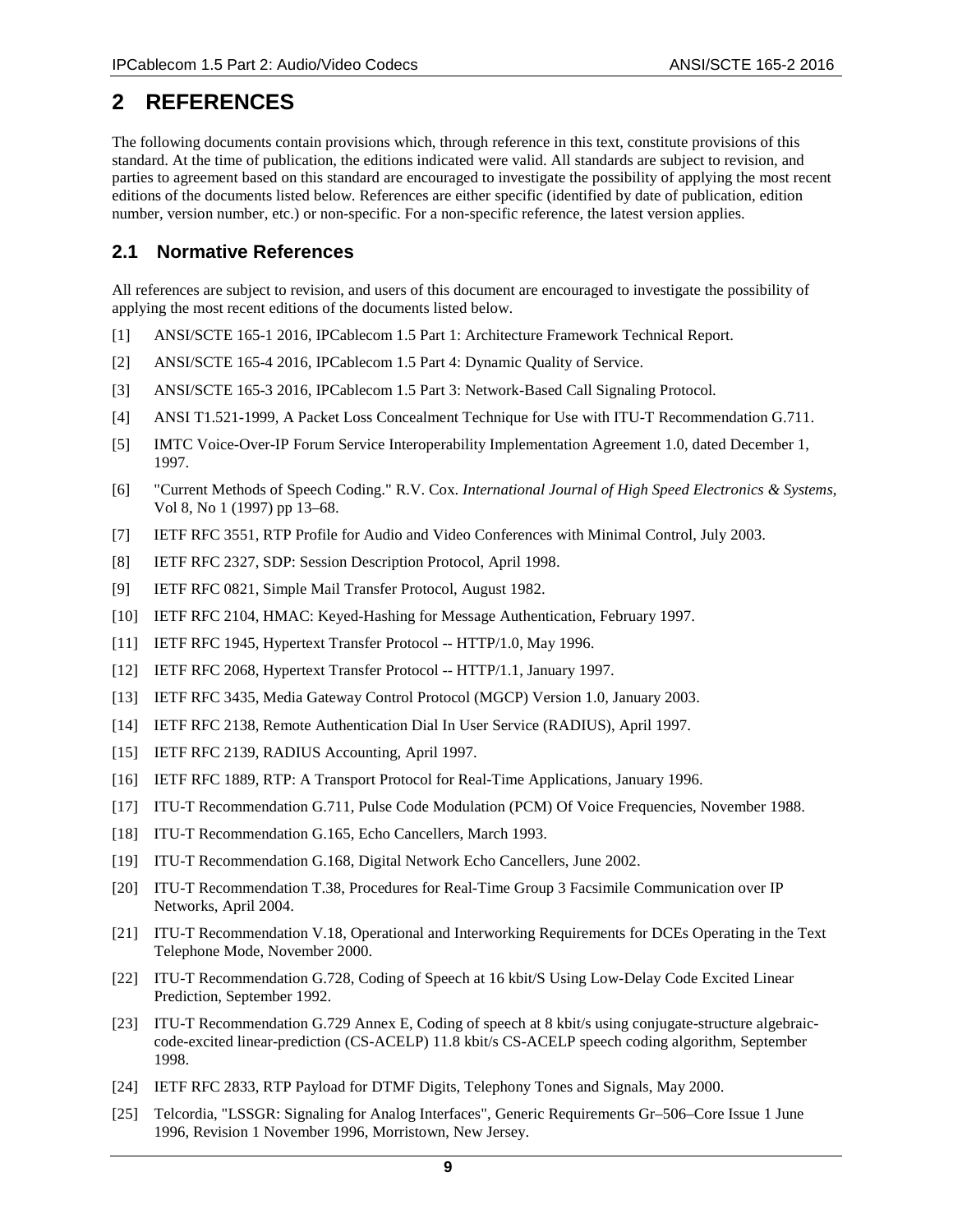- [26] SIA DC-05-1999.09, Digital Communication Standard Ademco ® Contact ID Protocol for Alarm System Communications, Security Industry Association Copyright 1999, Ademco Group Publication Order Number: 14085.
- [27] ETSI ES 201 235-2 V1.2.1 (2002-05) ETSI Standard "Access and Terminals (AT); Specification of Dual-Tone Multi-Frequency (DTMF) Transmitters and Receivers; Part 2: Transmitters."
- [28] ETSI ES 201 235-3 V1.2.1 (2002-05) ETSI Standard "Access and Terminals (AT); Specification of Dual-Tone Multi-Frequency (DTMF) Transmitters and Receivers; Part 3: Receivers."
- <span id="page-9-14"></span>[29] IETF RFC 3611, Real Time Control Protocol Extended Reports (RTCP XR), T. Friedman et al., November 2003.
- <span id="page-9-16"></span>[30] ITU Recommendation P.56, Objective Measurement of Active Speech Level, March 1993.
- <span id="page-9-17"></span>[31] ITU Recommendation P.561, In-Service, Non-Intrusive Measurement Device, 1996.
- <span id="page-9-18"></span>[32] ITU Recommendation G.107, The E Model, a computational model for use in transmission planning, May 2003.
- <span id="page-9-19"></span>[33] ITU Recommendation P.862, Perceptual Estimation of Speech Quality (PESQ), an objective method for endto-end speech quality assessment of narrowband telephone networks and speech codecs, February 2001.
- <span id="page-9-2"></span>[34] IETF RFC 3952, Real-time Transport Protocol (RTP) Payload Format for internet Low Bit Rate Codec (iLBC) Speech, December 2004.
- <span id="page-9-9"></span>[35] IETF RFC 3951, Internet Low Bit Rate Codec (iLBC), December 2004.
- <span id="page-9-10"></span>[36] iLBC Speech Codec Fixed Point Reference Code for IPCablecom, Version 1.0.3, October 2003. (For further information, contact Cable Television Laboratories, Inc.)
- <span id="page-9-11"></span>[37] IETF RFC 4298, RTP Payload Format for BroadVoice Speech Codecs, December 2005.
- <span id="page-9-3"></span>[38] ANSI/SCTE 24-21, BV16 Speech Codec Specification for Voice over IP Applications in Cable Telephony.
- <span id="page-9-1"></span>[39] ITU-T Recommendation V.152, Procedures for supporting Voice-Band Data over IP Networks, January 2005.
- <span id="page-9-7"></span>[40] IETF RFC 2198, RTP Payload for Redundant Audio Data, September 1997.
- <span id="page-9-8"></span>[41] IETF RFC 3407, Session Description Protocol (SDP) Simple Capability Declaration, October 2002.
- <span id="page-9-12"></span>[42] ITU-T Recommendation G.722, 7 kHz audio-coding within 64 kbit/s, November 1988.
- <span id="page-9-4"></span>[43] ITU-T Rec. G.722 Appendix III, A High Quality Packet Loss Concealment Algorithm for G.722.
- <span id="page-9-5"></span>[44] ITU-T Rec. G.722 Appendix IV, A Low-Complexity Algorithm for Packet Loss Concealment with G.722.
- <span id="page-9-13"></span>[45] ITU-T Rec. G.711 Appendix II, A comfort noise payload definition for ITU-T G.711 use in packet-based multimedia communication systems, February 2000.

#### <span id="page-9-0"></span>**2.2 Informative References**

The following documents may provide valuable information to the reader but are not required when complying with this standard.

- <span id="page-9-6"></span>[46] ANSI/SCTE 165-10 2009, IPCablecom 1.5 Part 10: Security.
- [47] ANSI/SCTE 165-9 2016, IPCablecom 1.5 Part 9: Event Messaging.
- [48] ANSI/SCTE 165-5 2016, IPCablecom 1.5 Part 5: MTA Device Provisioning.
- <span id="page-9-15"></span>[49] ANSI/SCTE 165-12 2016, IPCablecom 1.5 Part 12: PSTN Gateway Call Signaling Protocol.
- [50] ANSI/SCTE 165-17 2016, IPCablecom 1.5 Part 17: Audio Server Protocol.
- [51] ITU-T Recommendation G.729 Annex A, Reduced Complexity 8 kbit/s CS-ACELP Speech Codec, November 1996.
- [52] ITU-T Recommendation H.243, Procedures for establishing communication between three or more audiovisual terminals using digital channels up to 1920 kbit/s, February 2000.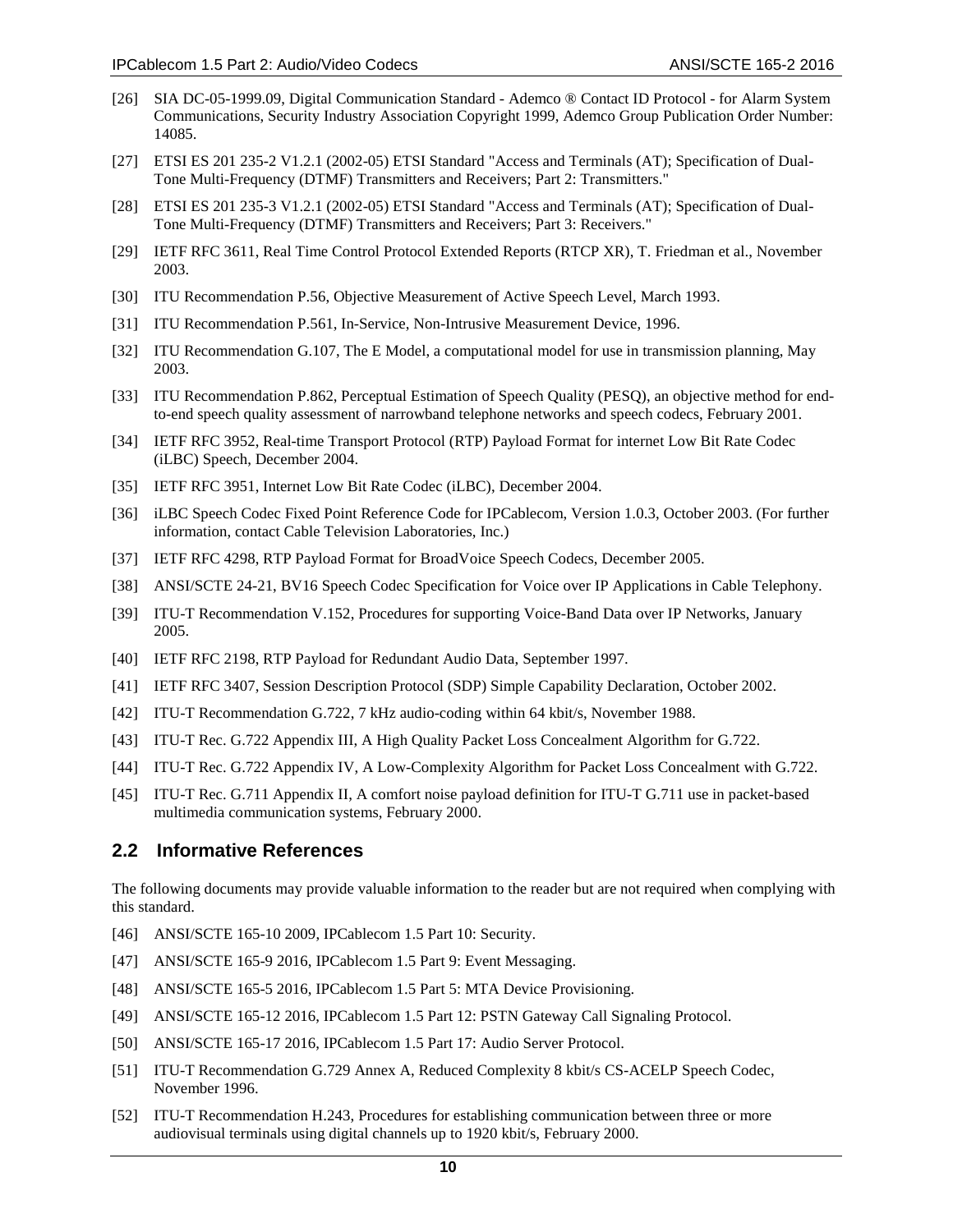- <span id="page-10-2"></span>[53] ITU-T Recommendation H.245, Control protocol for multimedia communication, July 2003.
- <span id="page-10-0"></span>[54] ITU-T Recommendation H.261, Video codec for audiovisual services at p x 64 kbit/s, March 1993.
- <span id="page-10-1"></span>[55] ITU-T Recommendation H.263, Video coding for low bit rate communication, February 1998.
- <span id="page-10-3"></span>[56] ITU-T Recommendation H.323, Packet-based multimedia communications systems, July 2003.
- <span id="page-10-4"></span>[57] ITU-T Recommendation H.324, Terminal for low bit-rate multimedia communication, March 2002.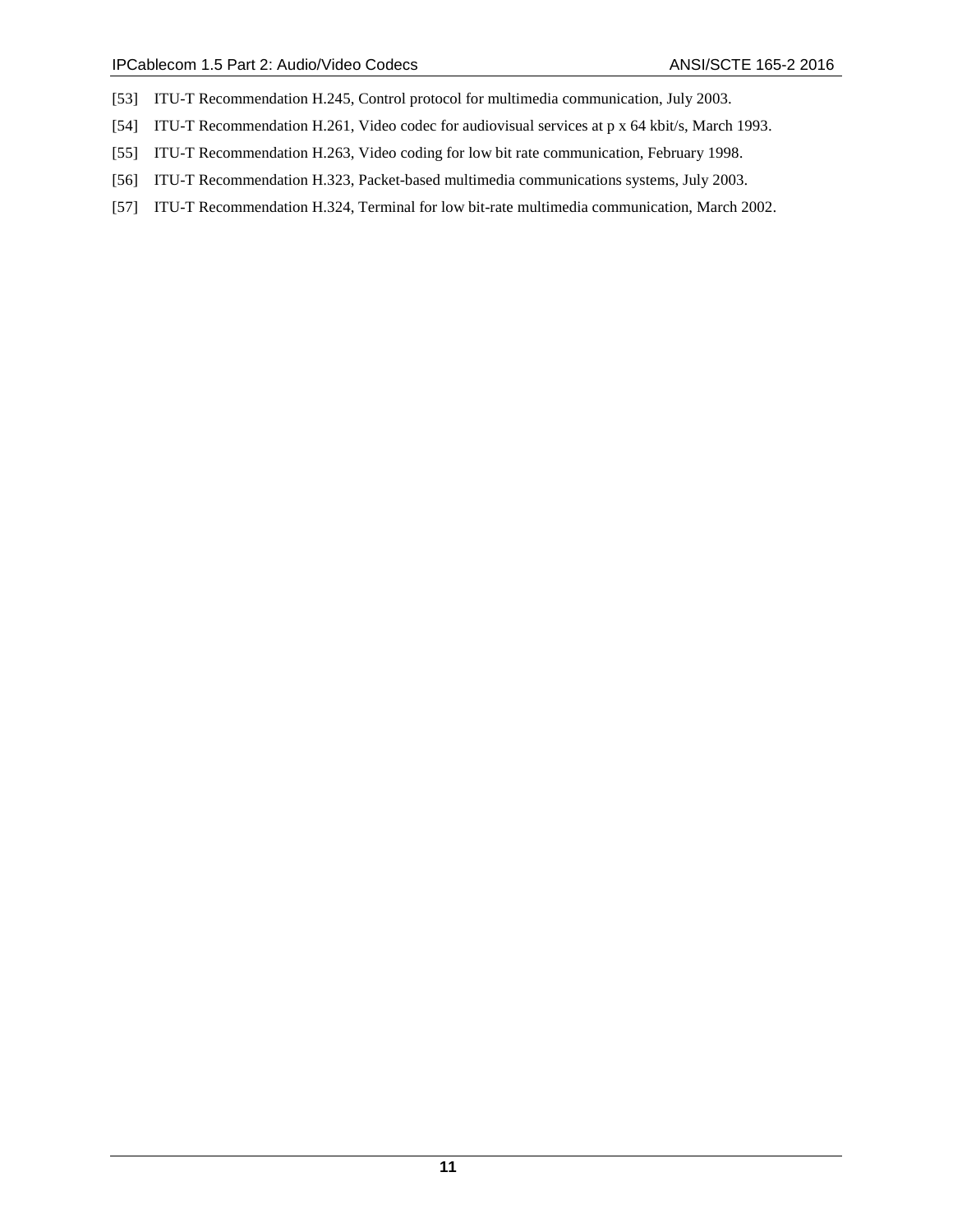# <span id="page-11-0"></span>**3 TERMS AND DEFINITIONS**

This specification uses the following terms:

| <b>Access Control</b>      | Limiting the flow of information from the resources of a system only to<br>authorized persons, programs, processes or other system resources on a<br>network.                                                                                                                                                      |
|----------------------------|--------------------------------------------------------------------------------------------------------------------------------------------------------------------------------------------------------------------------------------------------------------------------------------------------------------------|
| <b>Active</b>              | A service flow is said to be "active" when it is permitted to forward data<br>packets. A service flow must first be admitted before it is active.                                                                                                                                                                  |
| <b>Admitted</b>            | A service flow is said to be "admitted" when the CMTS has reserved<br>resources (e.g., bandwidth) for it on the DOCSIS network.                                                                                                                                                                                    |
| A-link                     | A-Links are SS7 links that interconnect STPs and either SSPs or SCPs. A'<br>stands for "Access."                                                                                                                                                                                                                   |
| <b>Asymmetric Key</b>      | An encryption key or a decryption key used in public key cryptography,<br>where encryption and decryption keys are always distinct.                                                                                                                                                                                |
| <b>Audio Server</b>        | An Audio Server plays informational announcements in IPCablecom<br>network. Media announcements are needed for communications that do not<br>complete and to provide enhanced information services to the user. The<br>component parts of Audio Server services are Media Players and Media<br>Player Controllers. |
| <b>Authentication</b>      | The process of verifying the claimed identity of an entity to another entity.                                                                                                                                                                                                                                      |
| Authenticity               | The ability to ensure that the given information is without modification or<br>forgery and was in fact produced by the entity that claims to have given the<br>information.                                                                                                                                        |
| <b>Authorization</b>       | The act of giving access to a service or device if one has the permission to<br>have the access.                                                                                                                                                                                                                   |
| <b>Cipher</b>              | An algorithm that transforms data between plaintext and ciphertext.                                                                                                                                                                                                                                                |
| Ciphersuite                | A set, which must contain both an encryption algorithm and a message<br>authentication algorithm (e.g., a MAC or an HMAC). In general, it may also<br>contain a key management algorithm, which does not apply in the context of<br>IPCablecom.                                                                    |
| <b>Ciphertext</b>          | The (encrypted) message output from a cryptographic algorithm that is in a<br>format that is unintelligible.                                                                                                                                                                                                       |
| <b>Cleartext</b>           | The original (unencrypted) state of a message or data. Also called plaintext.                                                                                                                                                                                                                                      |
| Confidentiality            | A way to ensure that information is not disclosed to anyone other than the<br>intended parties. Information is encrypted to provide confidentiality. Also<br>known as privacy.                                                                                                                                     |
| Cryptanalysis              | The process of recovering the plaintext of a message or the encryption key<br>without access to the key.                                                                                                                                                                                                           |
| Cryptographic<br>algorithm | An algorithm used to transfer text between plaintext and ciphertext.                                                                                                                                                                                                                                               |
| Decipherment               | A procedure applied to ciphertext to translate it into plaintext.                                                                                                                                                                                                                                                  |
| <b>Decryption</b>          | A procedure applied to ciphertext to translate it into plaintext.                                                                                                                                                                                                                                                  |
| <b>Decryption key</b>      | The key in the cryptographic algorithm to translate the ciphertext to plaintext.                                                                                                                                                                                                                                   |
| <b>Digital certificate</b> | A binding between an entity's public key and one or more attributes relating<br>to its identity, also known as a public key certificate.                                                                                                                                                                           |
| <b>Digital signature</b>   | A data value generated by a public key algorithm based on the contents of a<br>block of data and a private key, yielding an individualized cryptographic<br>checksum.                                                                                                                                              |
| Downstream                 | The direction from the head-end toward the subscriber location.                                                                                                                                                                                                                                                    |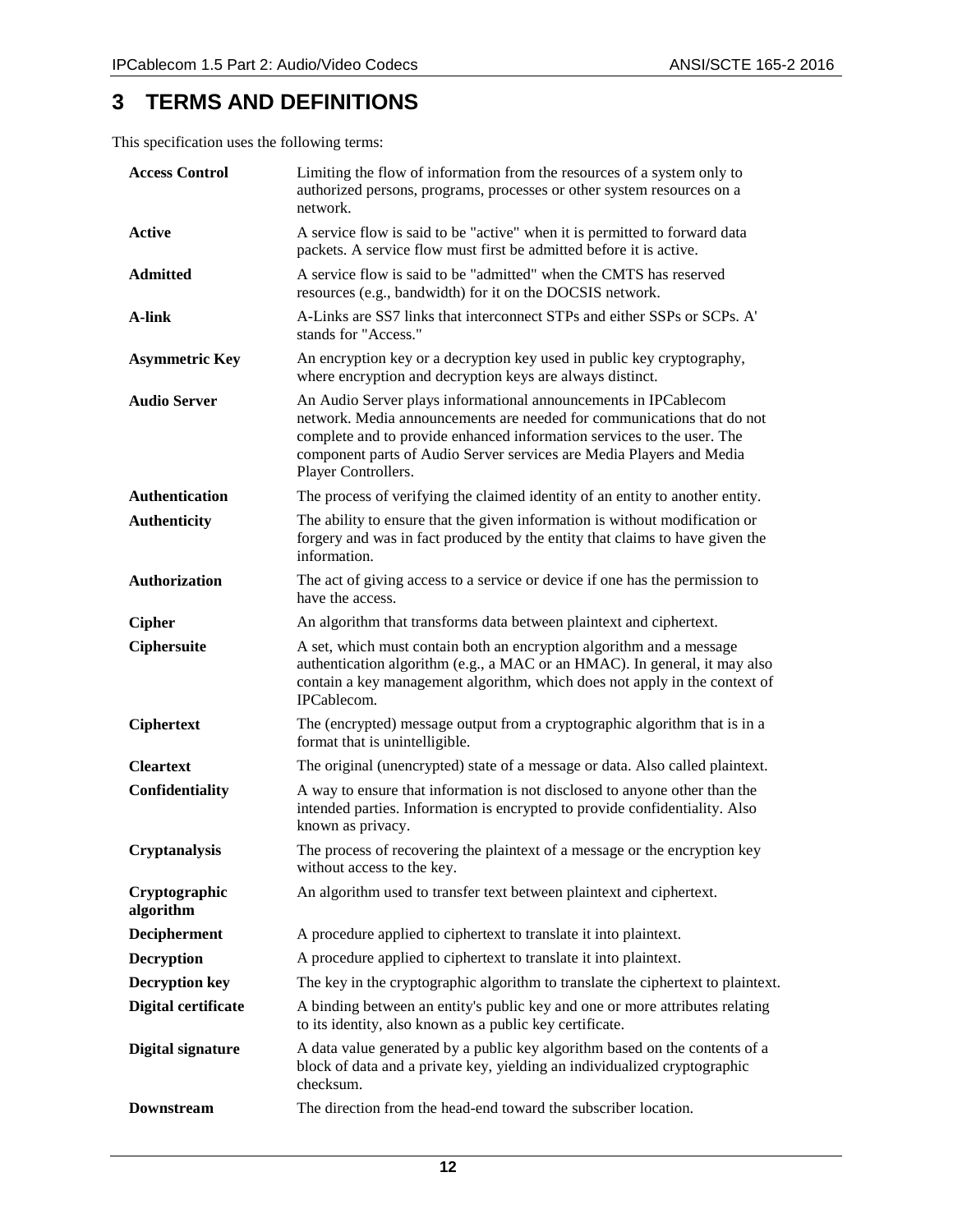| Encipherment              | A method used to translate information in plaintext into ciphertext.                                                                                                                                                                                                                                                                                 |
|---------------------------|------------------------------------------------------------------------------------------------------------------------------------------------------------------------------------------------------------------------------------------------------------------------------------------------------------------------------------------------------|
| <b>Encryption</b>         | A method used to translate information in plaintext into ciphertext.                                                                                                                                                                                                                                                                                 |
| <b>Encryption Key</b>     | The key used in a cryptographic algorithm to translate the plaintext to<br>ciphertext.                                                                                                                                                                                                                                                               |
| <b>Endpoint</b>           | A Terminal, Gateway or MCU.                                                                                                                                                                                                                                                                                                                          |
| <b>Errored Second</b>     | Any 1-sec interval containing at least one bit error.                                                                                                                                                                                                                                                                                                |
| <b>Event Message</b>      | Message capturing a single portion of a connection.                                                                                                                                                                                                                                                                                                  |
| <b>F-link</b>             | F-Links are SS7 links that directly connect two SS7 end points, such as two<br>SSPs. 'F' stands for "Fully Associated."                                                                                                                                                                                                                              |
| <b>Flow [DOCSIS Flow]</b> | (a.k.a. DOCSIS-QoS "service flow") A unidirectional sequence of packets<br>associated with a SID and a QoS. Multiple multimedia streams may be<br>carried in a single DOCSIS Flow.                                                                                                                                                                   |
| <b>Flow [IP Flow]</b>     | A unidirectional sequence of packets identified by ISO Layer 3 and Layer 4<br>header information. This information includes source/destination IP<br>addresses, source/destination port numbers, protocol ID. Multiple multimedia<br>streams may be carried in a single IP Flow.                                                                     |
| Gateway                   | Devices bridging between the IPCablecom IP Voice Communication world<br>and the PSTN. Examples are the Media Gateway which provides the bearer<br>circuit interfaces to the PSTN and transcodes the media stream, and the<br>Signaling Gateway which sends and receives circuit switched network<br>signaling to the edge of the IPCablecom network. |
| H.323                     | An ITU-T recommendation for transmitting and controlling audio and video<br>information. The H.323 recommendation requires the use of the ITU-T H.225<br>and ITU-T H.245 protocol for communication control between a "gateway"<br>audio/video endpoint and a "gatekeeper" function.                                                                 |
| <b>Header</b>             | Protocol control information located at the beginning of a protocol data unit.                                                                                                                                                                                                                                                                       |
| <b>Integrity</b>          | A way to ensure that information is not modified except by those who are<br>authorized to do so.                                                                                                                                                                                                                                                     |
| <b>IntraLATA</b>          | Within a Local and Access Transport Area.                                                                                                                                                                                                                                                                                                            |
| <b>Jitter</b>             | Variability in the delay of a stream of incoming packets making up a flow<br>such as a voice communication.                                                                                                                                                                                                                                          |
| <b>Kerberos</b>           | A secret-key network authentication protocol that uses a choice of<br>cryptographic algorithms for encryption and a centralized key database for<br>authentication.                                                                                                                                                                                  |
| <b>Key</b>                | A mathematical value input into the selected cryptographic algorithm.                                                                                                                                                                                                                                                                                |
| <b>Key Exchange</b>       | The swapping of public keys between entities to be used to encrypt<br>communication between the entities.                                                                                                                                                                                                                                            |
| <b>Key Management</b>     | The process of distributing shared symmetric keys needed to run a security<br>protocol.                                                                                                                                                                                                                                                              |
| <b>Key Pair</b>           | An associated public and private key where the correspondence between the<br>two are mathematically related, but it is computationally infeasible to derive<br>the private key from the public key.                                                                                                                                                  |
| <b>Keying Material</b>    | A set of cryptographic keys and their associated parameters, normally<br>associated with a particular run of a security protocol.                                                                                                                                                                                                                    |
| <b>Keyspace</b>           | The range of all possible values of the key for a particular cryptographic<br>algorithm.                                                                                                                                                                                                                                                             |
| Latency                   | The time, expressed in quantity of symbols, taken for a signal element to pass                                                                                                                                                                                                                                                                       |
|                           | through a device.                                                                                                                                                                                                                                                                                                                                    |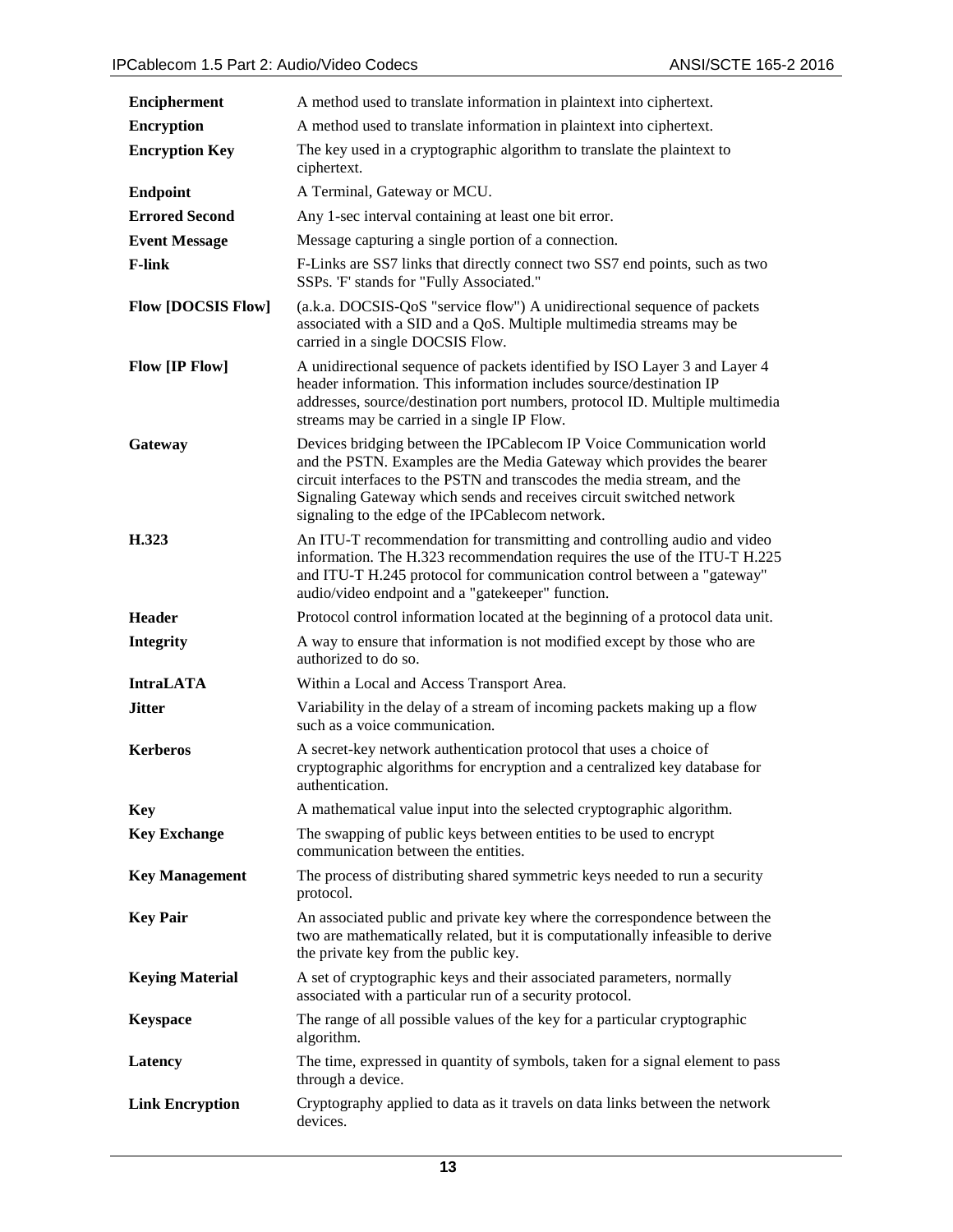| <b>Network Layer</b>                    | Layer 3 in the Open System Interconnection (OSI) architecture that provides<br>network information that is independent from the lower layers.                                                                                                                                                                                                                                            |
|-----------------------------------------|------------------------------------------------------------------------------------------------------------------------------------------------------------------------------------------------------------------------------------------------------------------------------------------------------------------------------------------------------------------------------------------|
| <b>Network Management</b>               | The functions related to the management of data across the network.                                                                                                                                                                                                                                                                                                                      |
| <b>Network Management</b><br><b>OSS</b> | The functions related to the management of data link layer and physical layer<br>resources and their stations across the data network supported by the hybrid<br>fiber/coax system.                                                                                                                                                                                                      |
| Nonce                                   | A random value used only once that is sent in a communications protocol<br>exchange to prevent replay attacks.                                                                                                                                                                                                                                                                           |
| <b>Non-Repudiation</b>                  | The ability to prevent a sender from denying later that he or she sent a<br>message or performed an action.                                                                                                                                                                                                                                                                              |
| <b>Off-Net Call</b>                     | A communication connecting a IPCablecom subscriber out to a user on the<br>PSTN.                                                                                                                                                                                                                                                                                                         |
| <b>One-way Hash</b>                     | A hash function that has an insignificant number of collisions upon output.                                                                                                                                                                                                                                                                                                              |
| <b>On-Net Call</b>                      | A communication placed by one customer to another customer entirely on the<br><b>IPCablecom Network.</b>                                                                                                                                                                                                                                                                                 |
| <b>Plaintext</b>                        | The original (unencrypted) state of a message or data. Also called cleartext.                                                                                                                                                                                                                                                                                                            |
| <b>Pre-shared Key</b>                   | A shared secret key passed to both parties in a communication flow, using an<br>unspecified manual or out-of-band mechanism.                                                                                                                                                                                                                                                             |
| Privacy                                 | A way to ensure that information is not disclosed to anyone other than the<br>intended parties. Information is usually encrypted to provide confidentiality.<br>Also known as confidentiality.                                                                                                                                                                                           |
| <b>Private Key</b>                      | The key used in public key cryptography that belongs to an individual entity<br>and must be kept secret.                                                                                                                                                                                                                                                                                 |
| <b>Proxy</b>                            | A facility that indirectly provides some service or acts as a representative in<br>delivering information thereby eliminating the need for a host to support the<br>service.                                                                                                                                                                                                             |
| <b>Public Key</b>                       | The key used in public key cryptography that belongs to an individual entity<br>and is distributed publicly. Other entities use this key to encrypt data to be<br>sent to the owner of the key.                                                                                                                                                                                          |
| <b>Public Key Certificate</b>           | A binding between an entity's public key and one or more attributes relating<br>to its identity, also known as a digital certificate.                                                                                                                                                                                                                                                    |
| <b>Public Key</b><br>Cryptography       | A procedure that uses a pair of keys, a public key and a private key for<br>encryption and decryption, also known as an asymmetric algorithm. A user's<br>public key is publicly available for others to use to send a message to the<br>owner of the key. A user's private key is kept secret and is the only key that<br>can decrypt messages sent encrypted by the user's public key. |
| <b>Root Private Key</b>                 | The private signing key of the highest-level Certification Authority. It is<br>normally used to sign public key certificates for lower-level Certification<br>Authorities or other entities.                                                                                                                                                                                             |
| <b>Root Public Key</b>                  | The public key of the highest level Certification Authority, normally used to<br>verify digital signatures generated with the corresponding root private key.                                                                                                                                                                                                                            |
| <b>Secret Key</b>                       | The cryptographic key used in a symmetric key algorithm, which results in<br>the secrecy of the encrypted data depending solely upon keeping the key a<br>secret, also known as a symmetric key.                                                                                                                                                                                         |
| <b>Session Key</b>                      | A cryptographic key intended to encrypt data for a limited period of time,<br>typically between a pair of entities.                                                                                                                                                                                                                                                                      |
| <b>Signed and Sealed</b>                | An "envelope" of information which has been signed with a digital signature<br>and sealed using encryption.                                                                                                                                                                                                                                                                              |
| <b>Subflow</b>                          | A unidirectional flow of IP packets characterized by a single source and<br>destination IP address and source and destination UDP/TCP port.                                                                                                                                                                                                                                              |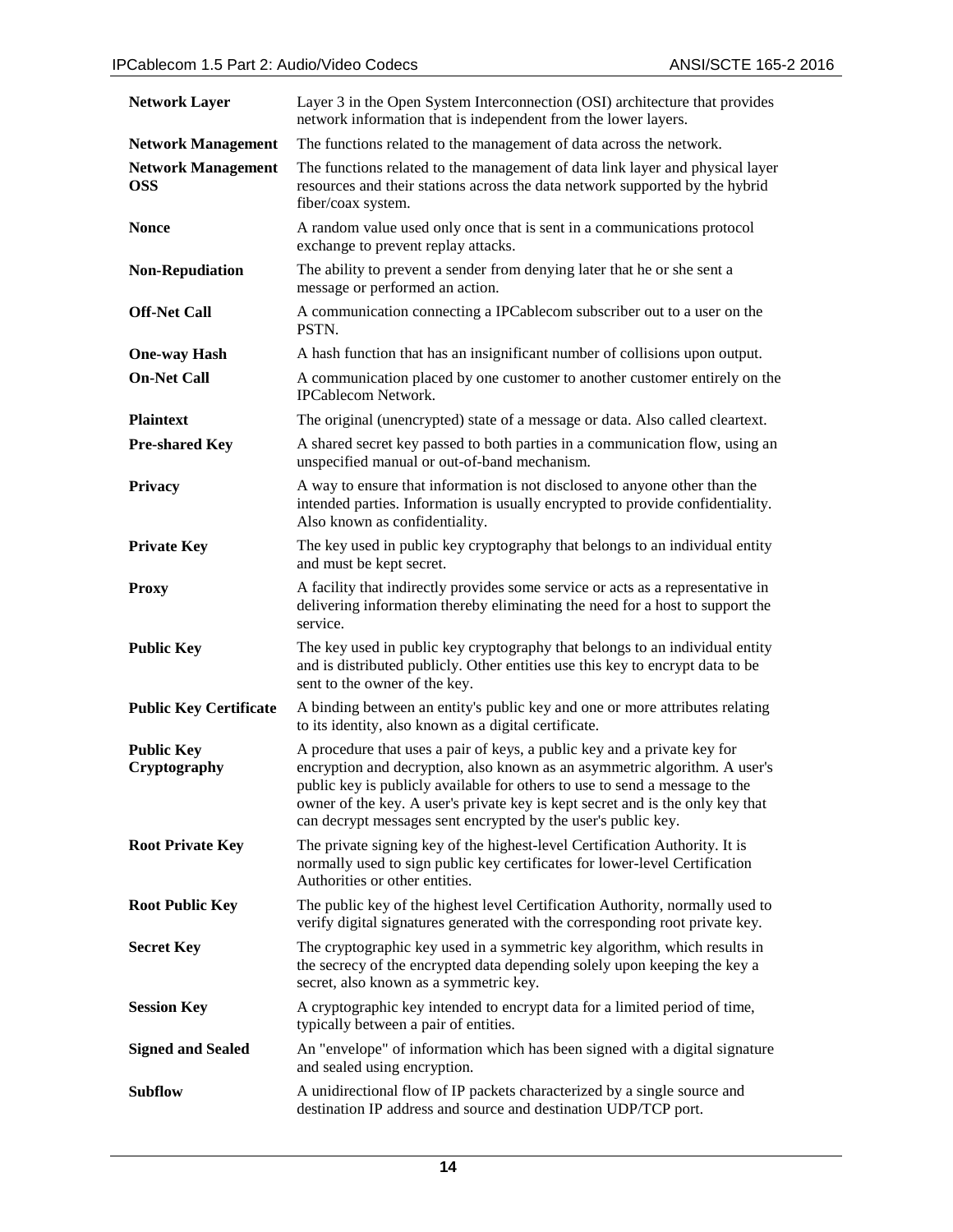| <b>Symmetric Key</b>      | The cryptographic key used in a symmetric key algorithm, which results in<br>the secrecy of the encrypted data depending solely upon keeping the key a<br>secret, also known as a secret key.                                                                                                                                                                                                                                                                            |
|---------------------------|--------------------------------------------------------------------------------------------------------------------------------------------------------------------------------------------------------------------------------------------------------------------------------------------------------------------------------------------------------------------------------------------------------------------------------------------------------------------------|
| <b>Systems Management</b> | Functions in the application layer related to the management of various open<br>systems Interconnection (OSI) resources and their status across all layers of<br>the OSI architecture.                                                                                                                                                                                                                                                                                   |
| <b>Transit Delays</b>     | The time difference between the instant at which the first bit of a PDU<br>crosses one designated boundary, and the instant at which the last bit of the<br>same PDU crosses a second designated boundary.                                                                                                                                                                                                                                                               |
| Trunk                     | An analog or digital connection from a circuit switch that carries user media<br>content and may carry voice signaling $(M_F, R_2, etc.).$                                                                                                                                                                                                                                                                                                                               |
| <b>Tunnel Mode</b>        | An IPSec (ESP or AH) mode that is applied to an IP tunnel, where an outer IP<br>packet header (of an intermediate destination) is added on top of the original,<br>inner IP header. In this case, the ESP or AH transform treats the inner IP<br>header as if it were part of the packet payload. When the packet reaches the<br>intermediate destination, the tunnel terminates and both the outer IP packet<br>header and the IPSec ESP or AH transform are taken out. |
| <b>Upstream</b>           | The direction from the subscriber location toward the head-end.                                                                                                                                                                                                                                                                                                                                                                                                          |
| X.509 certificate         | A public key certificate specification developed as part of the ITU-T X.500<br>standards directory.                                                                                                                                                                                                                                                                                                                                                                      |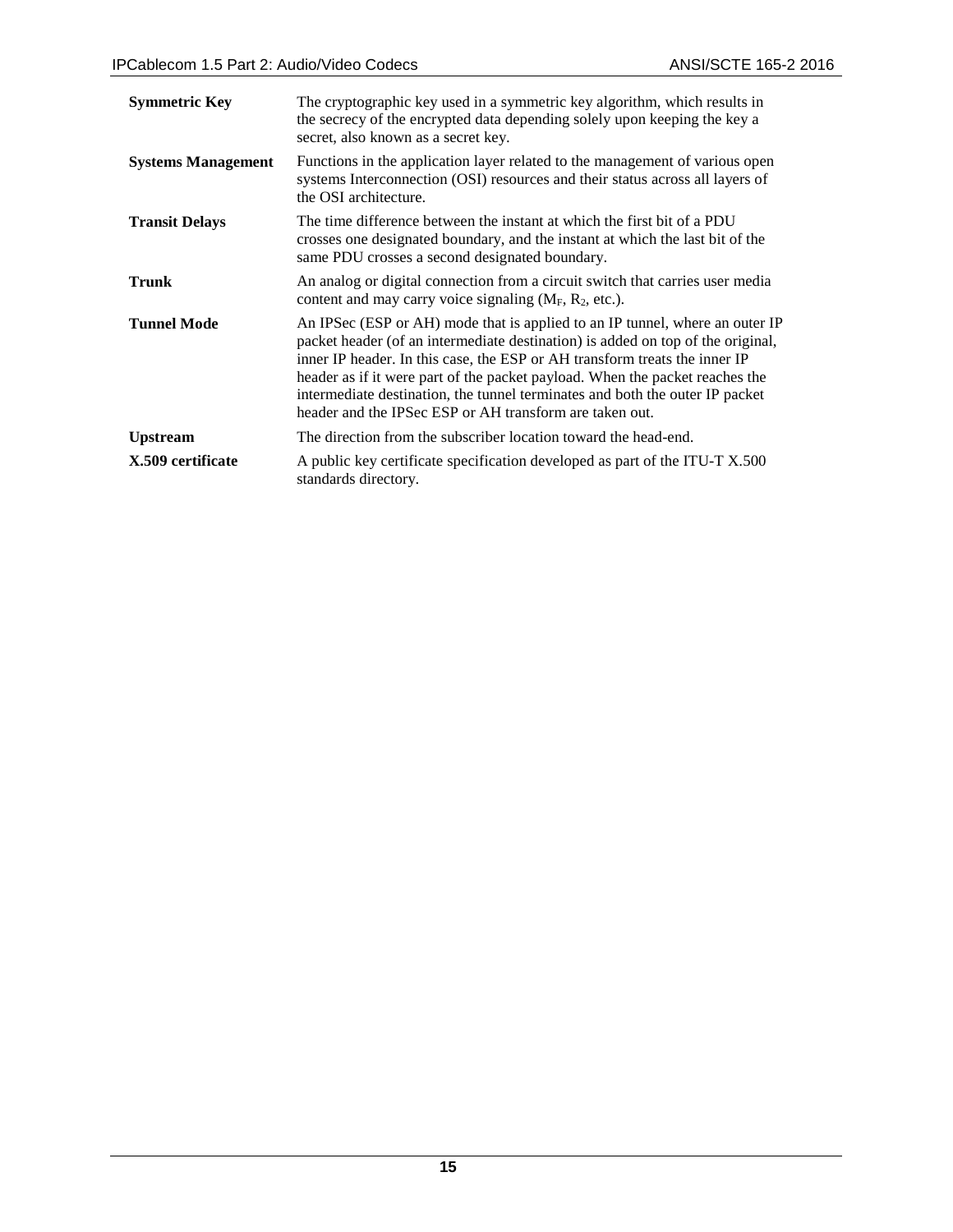# <span id="page-15-0"></span>**4 ABBREVIATIONS AND ACRONYMS**

This specification uses the following abbreviations:

| <b>AAA</b>    | Authentication, Authorization and Accounting                                                                                                                                                                                                                                                                   |
|---------------|----------------------------------------------------------------------------------------------------------------------------------------------------------------------------------------------------------------------------------------------------------------------------------------------------------------|
| <b>AES</b>    | Advanced Encryption Standard. A block cipher, used to encrypt the media traffic in<br>IPCablecom.                                                                                                                                                                                                              |
| AF            | Assured Forwarding. This is a DiffServ Per Hop Behavior.                                                                                                                                                                                                                                                       |
| AН            | Authentication header. An IPSec security protocol that provides message integrity for<br>complete IP packets, including the IP header.                                                                                                                                                                         |
| <b>AMA</b>    | Automated Message Accounting. A standard form of call detail records (CDRs)<br>developed and administered by Bellcore (now Telcordia Technologies).                                                                                                                                                            |
| <b>ASD</b>    | Application-Specific Data. A field in some Kerberos key management messages that<br>carries information specific to the security protocol for which the keys are being<br>negotiated.                                                                                                                          |
| AT            | <b>Access Tandem</b>                                                                                                                                                                                                                                                                                           |
| <b>ATM</b>    | Asynchronous Transfer Mode. A protocol for the transmission of a variety of digital<br>signals using uniform 53-byte cells.                                                                                                                                                                                    |
| <b>BAF</b>    | Bellcore AMA Format, also known as AMA.                                                                                                                                                                                                                                                                        |
| <b>BCID</b>   | <b>Billing Correlation ID</b>                                                                                                                                                                                                                                                                                  |
| $BPI+$        | Baseline Privacy Plus Interface Specification. The security portion of the DOCSIS 1.1<br>standard that runs on the MAC layer.                                                                                                                                                                                  |
| <b>CA</b>     | Certification Authority. A trusted organization that accepts certificate applications<br>from entities, authenticates applications, issues certificates and maintains status<br>information about certificates.                                                                                                |
| <b>CA</b>     | Call Agent. The part of the CMS that maintains the communication state, and controls<br>the line side of the communication.                                                                                                                                                                                    |
| <b>CBC</b>    | Cipher Block Chaining Bode. An option in block ciphers that combine (XOR) the<br>previous block of ciphertext with the current block of plaintext before encrypting that<br>block of the message.                                                                                                              |
| <b>CBR</b>    | <b>Constant Bit Rate</b>                                                                                                                                                                                                                                                                                       |
| <b>CDR</b>    | Call Detail Record. A single CDR is generated at the end of each billable activity. A<br>single billable activity may also generate multiple CDRs.                                                                                                                                                             |
| <b>CIC</b>    | Circuit Identification Code. In ANSI SS7, a two-octet number that uniquely identifies<br>a DSO circuit within the scope of a single SS7 Point Code.                                                                                                                                                            |
| $\mathbf{CD}$ | Circuit ID (Pronounced "kid"). This uniquely identifies an ISUP DS0 circuit on a<br>Media Gateway. It is a combination of the circuit's SS7 gateway point code and Circuit<br>Identification Code (CIC). The SS7 DPC is associated with the Signaling Gateway that<br>has domain over the circuit in question. |
| CIF           | Common Intermediate Format                                                                                                                                                                                                                                                                                     |
| <b>CIR</b>    | <b>Committed Information Rate</b>                                                                                                                                                                                                                                                                              |
| <b>CM</b>     | <b>DOCSIS Cable Modem</b>                                                                                                                                                                                                                                                                                      |
| <b>CMS</b>    | Cryptographic Message Syntax                                                                                                                                                                                                                                                                                   |
| <b>CMS</b>    | Call Management Server. Controls the audio connections. Also called a Call Agent in<br>MGCP/SGCP terminology. This is one example of an Application Server.                                                                                                                                                    |
| <b>CMTS</b>   | Cable Modem Termination System. The device at a cable head-end which implements<br>the DOCSIS RFI MAC protocol and connects to CMs over an HFC network.                                                                                                                                                        |
| Codec         | COder-DECoder                                                                                                                                                                                                                                                                                                  |
| <b>COPS</b>   | Common Open Policy Service Protocol. Defined in RFC 2748.                                                                                                                                                                                                                                                      |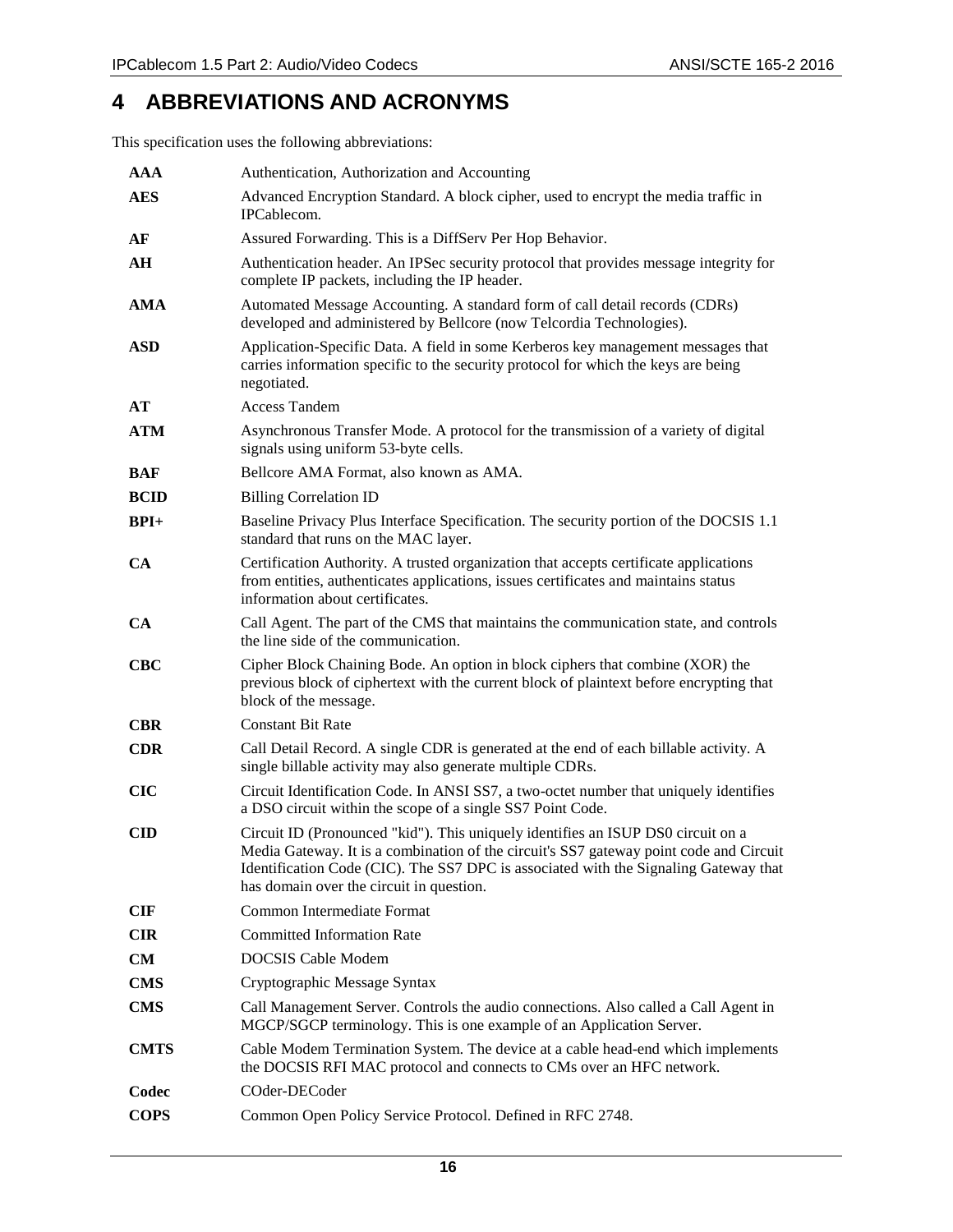| CoS            | Class of Service. The type 4 tuple of a DOCSIS configuration file.                                                                                                                                                                                   |
|----------------|------------------------------------------------------------------------------------------------------------------------------------------------------------------------------------------------------------------------------------------------------|
| $\bf CSR$      | <b>Customer Service Representative</b>                                                                                                                                                                                                               |
| DA             | Directory Assistance                                                                                                                                                                                                                                 |
| DE             | Default. This is a DiffServ Per Hop Behavior.                                                                                                                                                                                                        |
| <b>DES</b>     | Data Encryption Standard                                                                                                                                                                                                                             |
| <b>DHCP</b>    | <b>Dynamic Host Configuration Protocol</b>                                                                                                                                                                                                           |
| <b>DHCP-D</b>  | <b>DHCP Default. Network Provider DHCP Server</b>                                                                                                                                                                                                    |
| <b>DNS</b>     | Domain Name Service                                                                                                                                                                                                                                  |
| <b>DOCSIS®</b> | Data Over Cable Service Interface Specifications                                                                                                                                                                                                     |
| <b>DPC</b>     | Destination Point Code. In ANSI SS7, a 3 octet number which uniquely identifies an<br>SS7 Signaling Point, either an SSP, STP, or SCP.                                                                                                               |
| <b>DQoS</b>    | Dynamic Quality of Service. Assigned on the fly for each communication depending<br>on the QoS requested.                                                                                                                                            |
| <b>DSCP</b>    | DiffServ Code Point. A field in every IP packet that identifies the DiffServ Per Hop<br>Behavior. In IP version 4, the TOS byte is redefined to be the DSCP. In IP version 6,<br>the Traffic Class octet is used as the DSCP. See [2].               |
| <b>DTMF</b>    | Dual-tone Multi Frequency (tones)                                                                                                                                                                                                                    |
| EF             | Expedited Forwarding. A DiffServ Per Hop Behavior.                                                                                                                                                                                                   |
| E-MTA          | Embedded MTA. A single node that contains both an MTA and a cable modem.                                                                                                                                                                             |
| EO             | End Office                                                                                                                                                                                                                                           |
| <b>ESP</b>     | IPSec Encapsulating Security Payload. Protocol that provides both IP packet<br>encryption and optional message integrity, not covering the IP packet header.                                                                                         |
| <b>FEC</b>     | <b>Forward Error Correction</b>                                                                                                                                                                                                                      |
| <b>ETSI</b>    | European Telecommunications Standards Institute                                                                                                                                                                                                      |
| <b>FEID</b>    | <b>Financial Entity ID</b>                                                                                                                                                                                                                           |
| <b>FGD</b>     | Feature Group D signaling                                                                                                                                                                                                                            |
| <b>F-link</b>  | F-Links are SS7 links that directly connect two SS7 end points, such as two SSPs. 'F'<br>stands for "Fully Associated".                                                                                                                              |
| <b>FQDN</b>    | Fully Qualified Domain Name. Refer to [9] for details.                                                                                                                                                                                               |
| <b>GTT</b>     | <b>Global Title Translation</b>                                                                                                                                                                                                                      |
| <b>HFC</b>     | Hybrid Fiber/Coaxial cable. An HFC system is a broadband bi-directional shared<br>media transmission system using fiber trunks between the head-end and the fiber<br>nodes, and coaxial distribution from the fiber nodes to the customer locations. |
| <b>HMAC</b>    | Hashed Message Authentication Code. A message authentication algorithm, based on<br>either SHA-1 or MD5 hash and defined in [10].                                                                                                                    |
| <b>HTTP</b>    | Hypertext Transfer Protocol. Refer to [11] and [12].                                                                                                                                                                                                 |
| <b>IANA</b>    | Internet Assigned Numbered Authority. See www.ietf.org for details.                                                                                                                                                                                  |
| IC             | Inter-exchange Carrier                                                                                                                                                                                                                               |
| <b>ICMP</b>    | Internet Control Message Protocol. An extension to the Internet Protocol, ICMP<br>supports packets containing error, control, and information messages.                                                                                              |
| <b>IETF</b>    | Internet Engineering Task Force. A body responsible, among other things, for<br>developing standards used on the Internet.                                                                                                                           |
| IKE            | Internet Key Exchange. A key management mechanism used to negotiate and derive<br>keys for SAs in IPSec.                                                                                                                                             |
| IKE-           | A notation defined to refer to the use of IKE with pre-shared keys for authentication.                                                                                                                                                               |
| $IKE+$         | A notation defined to refer to the use of IKE with X509 certificates for authentication.                                                                                                                                                             |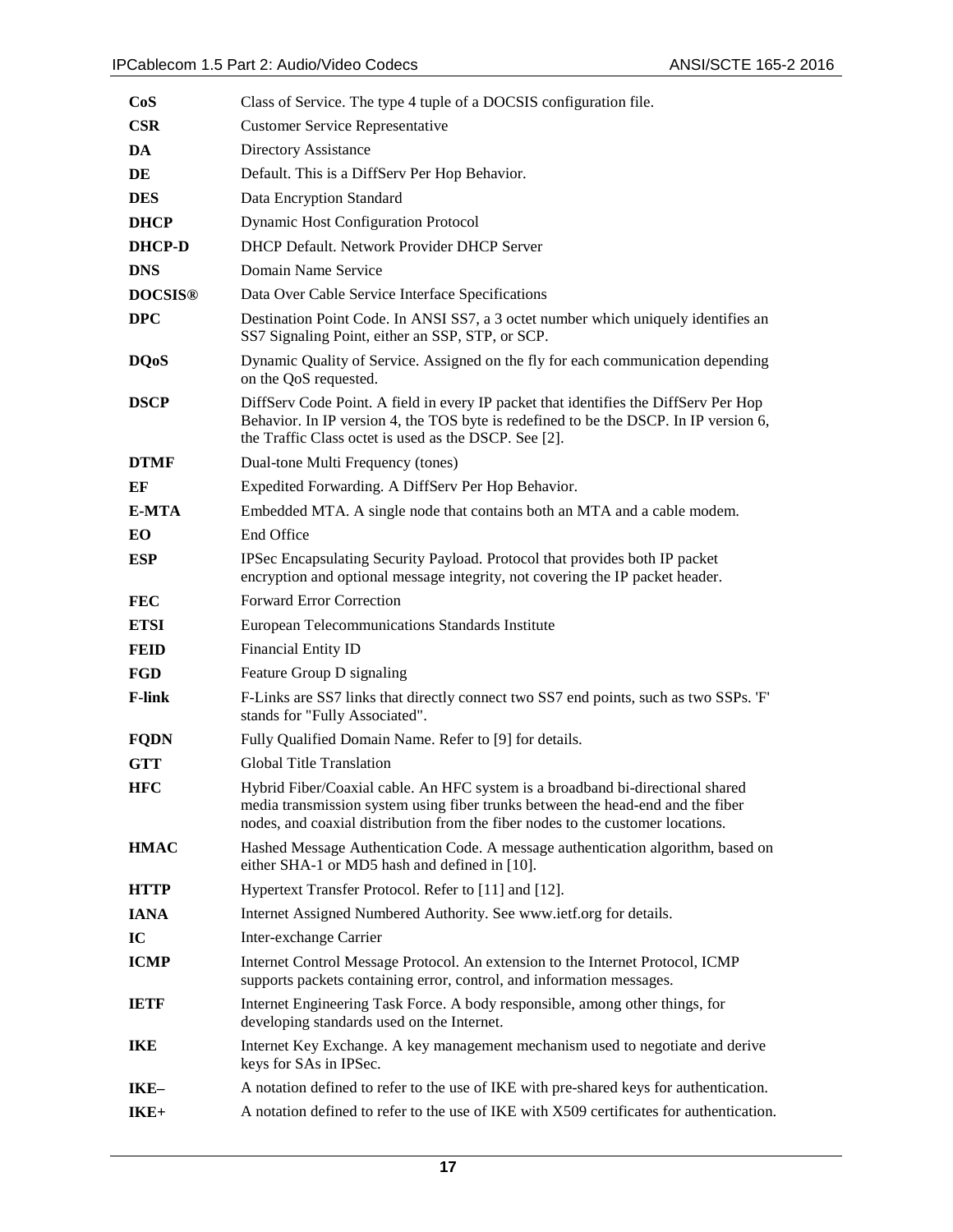| IP              | Internet Protocol. An Internet network-layer protocol.                                                                                                                                 |
|-----------------|----------------------------------------------------------------------------------------------------------------------------------------------------------------------------------------|
| <b>IPSec</b>    | Internet Protocol Security. A collection of Internet standards for protecting IP packets<br>with encryption and authentication.                                                        |
| <b>ISDN</b>     | <b>Integrated Services Digital Network</b>                                                                                                                                             |
| <b>ISP</b>      | <b>Internet Service Provider</b>                                                                                                                                                       |
| <b>ISTP</b>     | <b>Internet Signaling Transport Protocol</b>                                                                                                                                           |
| <b>ISUP</b>     | ISDN User Part. A protocol within the SS7 suite of protocols that is used for call<br>signaling within an SS7 network.                                                                 |
| <b>ITU</b>      | International Telecommunication Union                                                                                                                                                  |
| <b>ITU-T</b>    | International Telecommunications Union-Telecommunications Standardization Sector                                                                                                       |
| <b>IVR</b>      | Interactive Voice Response System                                                                                                                                                      |
| <b>KDC</b>      | Key Distribution Center                                                                                                                                                                |
| <b>LATA</b>     | Local Access and Transport Area                                                                                                                                                        |
| LD              | Long Distance                                                                                                                                                                          |
| <b>LIDB</b>     | Line Information Database. Contains information on customers required for real-time<br>access such as calling card personal identification numbers (PINs) for real-time<br>validation. |
| <b>LLC</b>      | Logical Link Control. The Ethernet Packet header and optional 802.1P tag which may<br>encapsulate an IP packet. A sublayer of the Data Link Layer.                                     |
| <b>LNP</b>      | Local Number Portability. Allows a customer to retain the same number when<br>switching from one local service provider to another.                                                    |
| <b>LSSGR</b>    | <b>LATA Switching Systems Generic Requirements</b>                                                                                                                                     |
| <b>MAC</b>      | Message Authentication Code. A fixed-length data item that is sent together with a<br>message to ensure integrity, also known as a MIC.                                                |
| <b>MAC</b>      | Media Access Control. It is a sublayer of the Data Link Layer. It normally runs<br>directly over the physical layer.                                                                   |
| МC              | <b>Multipoint Controller</b>                                                                                                                                                           |
| <b>MCU</b>      | Multipoint Conferencing Unit                                                                                                                                                           |
| MD <sub>5</sub> | Message Digest 5. A one-way hash algorithm that maps variable length plaintext into<br>fixed-length (16 byte) ciphertext.                                                              |
| <b>MDCP</b>     | Media Device Control Protocol. A media gateway control specification submitted to<br>IETF by Lucent. Now called SCTP                                                                   |
| <b>MDU</b>      | Multi-Dwelling Unit. Multiple units within the same physical building. The term is<br>usually associated with high-rise buildings                                                      |
| <b>MEGACO</b>   | Media Gateway Control IETF working group. See www.ietf.org for details.                                                                                                                |
| MG              | Media Gateway. Provides the bearer circuit interfaces to the PSTN and transcodes the<br>media stream.                                                                                  |
| <b>MGC</b>      | Media Gateway Controller. The overall controller function of the PSTN gateway.<br>Receives, controls and mediates call-signaling information between the IPCablecom<br>and PSTN.       |
| <b>MGCP</b>     | Media Gateway Control Protocol. Protocol follow-on to SGCP. Refer to IETF RFC<br>$[13]$ .                                                                                              |
| <b>MIB</b>      | <b>Management Information Base</b>                                                                                                                                                     |
| <b>MIC</b>      | Message Integrity Code. A fixed-length data item that is sent together with a message<br>to ensure integrity, also known as a Message Authentication Code (MAC).                       |
| <b>MMC</b>      | Multi-Point Mixing Controller. A conferencing device for mixing media streams of<br>multiple connections.                                                                              |
| <b>MSB</b>      | Most Significant Bit                                                                                                                                                                   |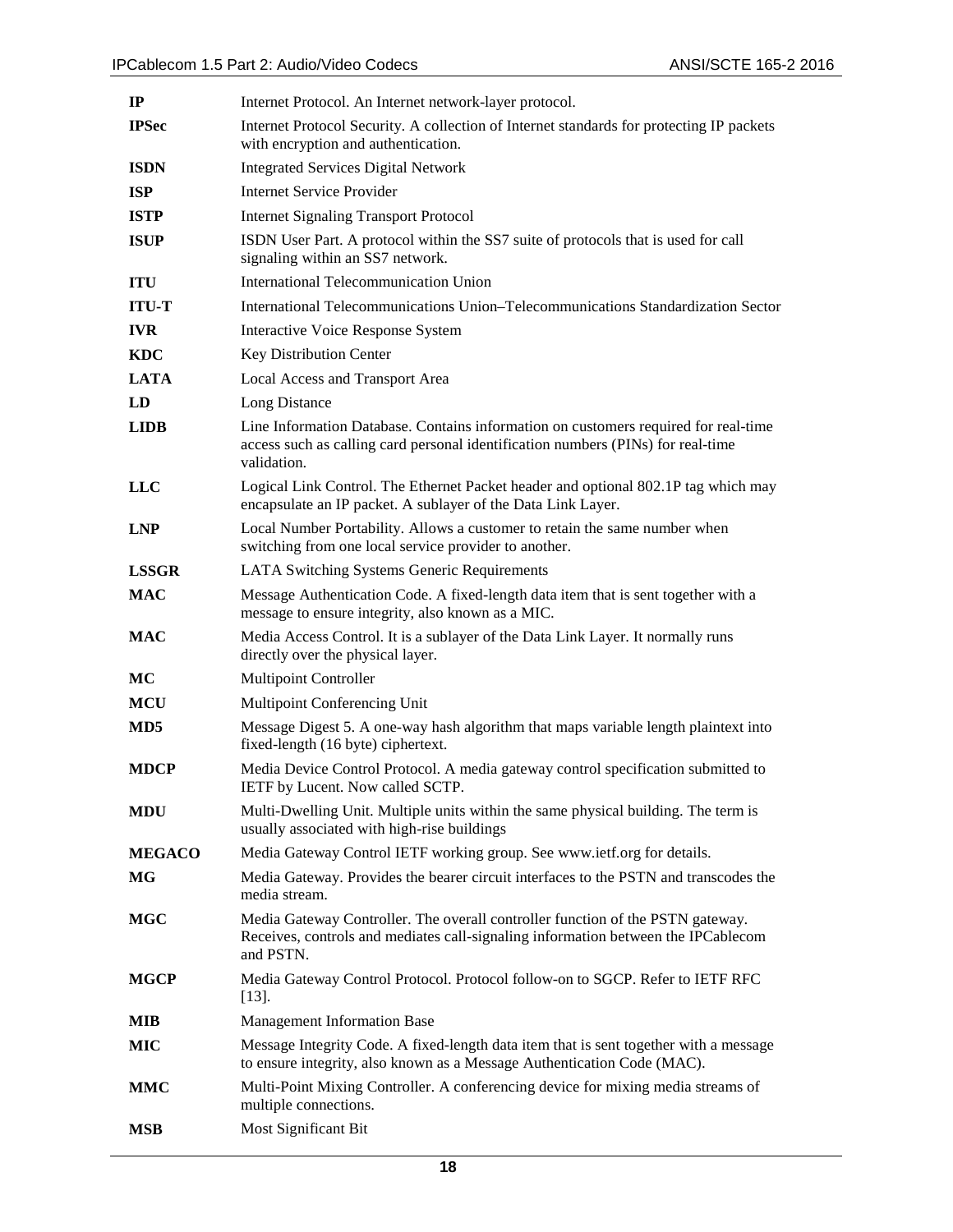| MSO                         | Multi-System Operator. A cable company that operates many head-end locations in<br>several cities.                                                                                                                                                                                                                                                                                                                  |
|-----------------------------|---------------------------------------------------------------------------------------------------------------------------------------------------------------------------------------------------------------------------------------------------------------------------------------------------------------------------------------------------------------------------------------------------------------------|
| MSU                         | Message Signal Unit                                                                                                                                                                                                                                                                                                                                                                                                 |
| MTA                         | Multimedia Terminal Adapter. Contains the interface to a physical voice device, a<br>network interface, Codecs, and all signaling and encapsulation functions required for<br>VoIP transport, class features signaling, and QoS signaling.                                                                                                                                                                          |
| MTP                         | The Message Transfer Part. A set of two protocols (MTP 2, 3) within the SS7 suite of<br>protocols that are used to implement physical, data link and network-level transport<br>facilities within an SS7 network.                                                                                                                                                                                                   |
| MWD                         | Maximum Waiting Delay                                                                                                                                                                                                                                                                                                                                                                                               |
| NANP                        | North American Numbering Plan                                                                                                                                                                                                                                                                                                                                                                                       |
| NANPNAT                     | North American Numbering Plan Network Address Translation                                                                                                                                                                                                                                                                                                                                                           |
| <b>NAT Network</b><br>Layer | Network Address Translation. Layer 3 in the Open System Interconnection (OSI)<br>architecture. This layer provides services to establish a path between open systems.                                                                                                                                                                                                                                               |
| <b>NCS</b>                  | <b>Network Call Signaling</b>                                                                                                                                                                                                                                                                                                                                                                                       |
| NPA-NXX                     | Numbering Plan Area (more commonly known as area code) NXX (sometimes called<br>exchange) represents the next three numbers of a traditional phone number. The N can<br>be any number from 2-9 and the Xs can be any number. The combination of a phone<br>number's NPA-NXX will usually indicate the physical location of the call device. The<br>exceptions include toll-free numbers and ported number (see LNP) |
| NTP                         | Network Time Protocol. An internet standard used for synchronizing clocks of<br>elements distributed on an IP network                                                                                                                                                                                                                                                                                               |
| NTSC                        | National Television Standards Committee. Defines the analog color television,<br>broadcast standard used today in North America.                                                                                                                                                                                                                                                                                    |
| OID                         | Object Identification                                                                                                                                                                                                                                                                                                                                                                                               |
| OSP                         | <b>Operator Service Provider</b>                                                                                                                                                                                                                                                                                                                                                                                    |
| OSS                         | Operations Systems Support. The back-office software used for configuration,<br>performance, fault, accounting, and security management.                                                                                                                                                                                                                                                                            |
| OSS-D                       | OSS Default. Network Provider Provisioning Server                                                                                                                                                                                                                                                                                                                                                                   |
| PAL                         | Phase Alternate Line. The European color television format that evolved from the<br>American NTSC standard.                                                                                                                                                                                                                                                                                                         |
| PCM                         | Pulse Code Modulation. A commonly employed algorithm to digitize an analog signal<br>(such as a human voice) into a digital bit stream using simple analog to digital<br>conversion techniques.                                                                                                                                                                                                                     |
| PDU                         | Protocol Data Unit                                                                                                                                                                                                                                                                                                                                                                                                  |
| PHS                         | Payload Header Suppression. A DOCSIS technique for compressing the Ethernet, IP<br>and UDP headers of RTP packets.                                                                                                                                                                                                                                                                                                  |
| <b>PKCROSS</b>              | Public Key Cryptography for Cross-Ream Authentication. Utilizes PKINIT for<br>establishing the inter-realm keys and associated inter-realm policies to be applied in<br>issuing cross-realm service tickets between realms and domains in support of<br>Intradomain and Interdomain CMS-to-CMS signaling (CMSS).                                                                                                    |
| PKCS                        | Public Key Cryptography Standards. Published by RSA Data Security Inc. These<br>Standards describe how to use public key cryptography in a reliable, secure and<br>interoperable way.                                                                                                                                                                                                                               |
| PKI                         | Public Key Infrastructure. A process for issuing public key certificates, which includes<br>standards, Certification Authorities, communication between authorities and protocols<br>for managing certification processes.                                                                                                                                                                                          |
| PKINIT                      | Public Key Cryptography for Initial Authentication. The extension to the Kerberos<br>protocol that provides a method for using public key cryptography during initial<br>authentication                                                                                                                                                                                                                             |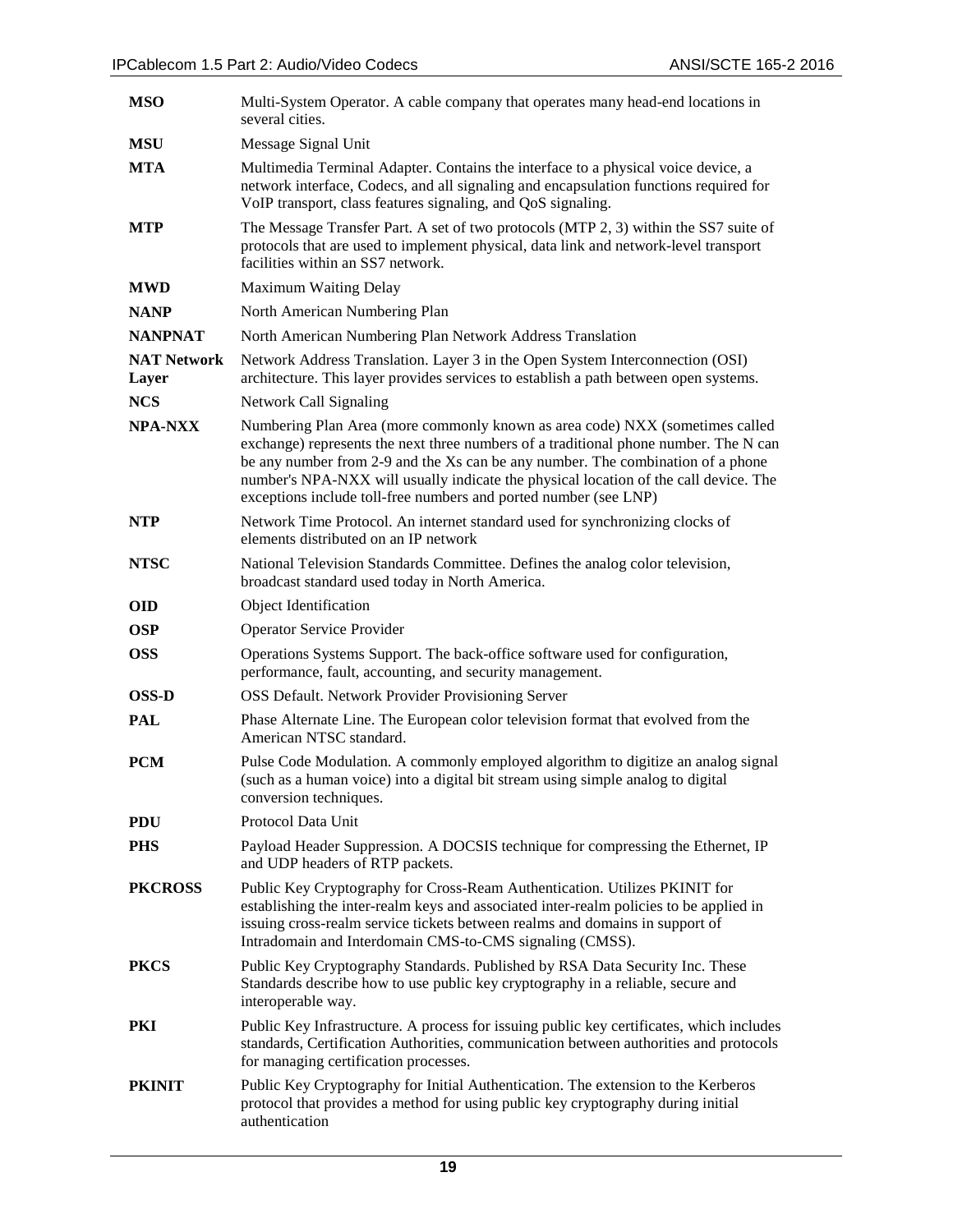| <b>PSC</b>          | Payload Service Class Table, a MIB table that maps RTP payload Type to a Service<br>Class Name.                                                                                                                                                                                            |
|---------------------|--------------------------------------------------------------------------------------------------------------------------------------------------------------------------------------------------------------------------------------------------------------------------------------------|
| <b>PSFR</b>         | Provisioned Service Flow Reference. An SFR that appears in the DOCSIS<br>configuration file.                                                                                                                                                                                               |
| <b>PSTN</b>         | Public Switched Telephone Network                                                                                                                                                                                                                                                          |
| <b>QCIF</b>         | Quarter Common Intermediate Format                                                                                                                                                                                                                                                         |
| QoS                 | Quality of Service. Guarantees network bandwidth and availability for applications.                                                                                                                                                                                                        |
| <b>RADIUS</b>       | Remote Authentication Dial-In User Service. An internet protocol (IETF RFCs [14]<br>and [15]) originally designed for allowing users dial-in access to the internet through<br>remote servers. Its flexible design has allowed it to be extended well beyond its<br>original intended use. |
| <b>RAS</b>          | Registration, Admissions and Status. RAS Channel is an unreliable channel used to<br>convey the RAS messages and bandwidth changes between two H.323 entities.                                                                                                                             |
| RC4                 | Rivest Cipher 4. A variable length stream cipher. Optionally used to encrypt the media<br>traffic in IPCablecom.                                                                                                                                                                           |
| <b>RFC</b>          | Request for Comments. Technical policy documents approved by the IETF which are<br>available on the World Wide Web at http://www.ietf.cnri.reston.va.us/rfc.html.                                                                                                                          |
| RFI                 | The DOCSIS Radio Frequency Interface specification.                                                                                                                                                                                                                                        |
| $RJ-11$             | Registered Jack-11. A standard 4-pin modular connector commonly used in the United<br>States for connecting a phone unit into a wall jack.                                                                                                                                                 |
| <b>RKS</b>          | Record Keeping Server. The device which collects and correlates the various Event<br>Messages.                                                                                                                                                                                             |
| <b>RSA</b>          | A public-key, or asymmetric, cryptographic algorithm that is used to provide the<br>services of authentication and encryption. RSA stands for the three inventors of the<br>algorithm; Rivest, Shamir, Adleman.                                                                            |
| <b>RSA Key Pair</b> | A public/private key pair created for use with the RSA cryptographic algorithm.                                                                                                                                                                                                            |
| <b>RSVP</b>         | <b>Resource Reservation Protocol</b>                                                                                                                                                                                                                                                       |
| <b>RTCP</b>         | <b>Real-Time Control Protocol</b>                                                                                                                                                                                                                                                          |
| <b>RTO</b>          | <b>Retransmission Timeout</b>                                                                                                                                                                                                                                                              |
| <b>RTP</b>          | Real-time Transport Protocol. A protocol for encapsulating encoded voice and video<br>streams. Refer to IETF RFC [16].                                                                                                                                                                     |
| SA                  | Security Association. A one-way relationship between sender and receiver offering<br>security services on the communication flow.                                                                                                                                                          |
| SAID                | Security Association Identifier. Uniquely identifies SAs in the DOCSIS Baseline<br>Privacy Plus Interface (BPI+) security protocol.                                                                                                                                                        |
| <b>SCCP</b>         | Signaling Connection Control Part. A protocol within the SS7 suite of protocols that<br>provides two functions in addition to those provided within MTP. The first is the<br>ability to address applications within a signaling point. The second function is Global<br>Title Translation. |
| <b>SCP</b>          | Service Control Point. A Signaling Point within the SS7 network, identifiable by a<br>Destination Point Code that provides database services to the network.                                                                                                                               |
| <b>SCTP</b>         | <b>Stream Control Transmission Protocol</b>                                                                                                                                                                                                                                                |
| <b>SDP</b>          | <b>Session Description Protocol</b>                                                                                                                                                                                                                                                        |
| <b>SDU</b>          | Service Data Unit. Information that is delivered as a unit between peer service access<br>points.                                                                                                                                                                                          |
| SF                  | Service Flow. A unidirectional flow of packets on the RF interface of a DOCSIS<br>system.                                                                                                                                                                                                  |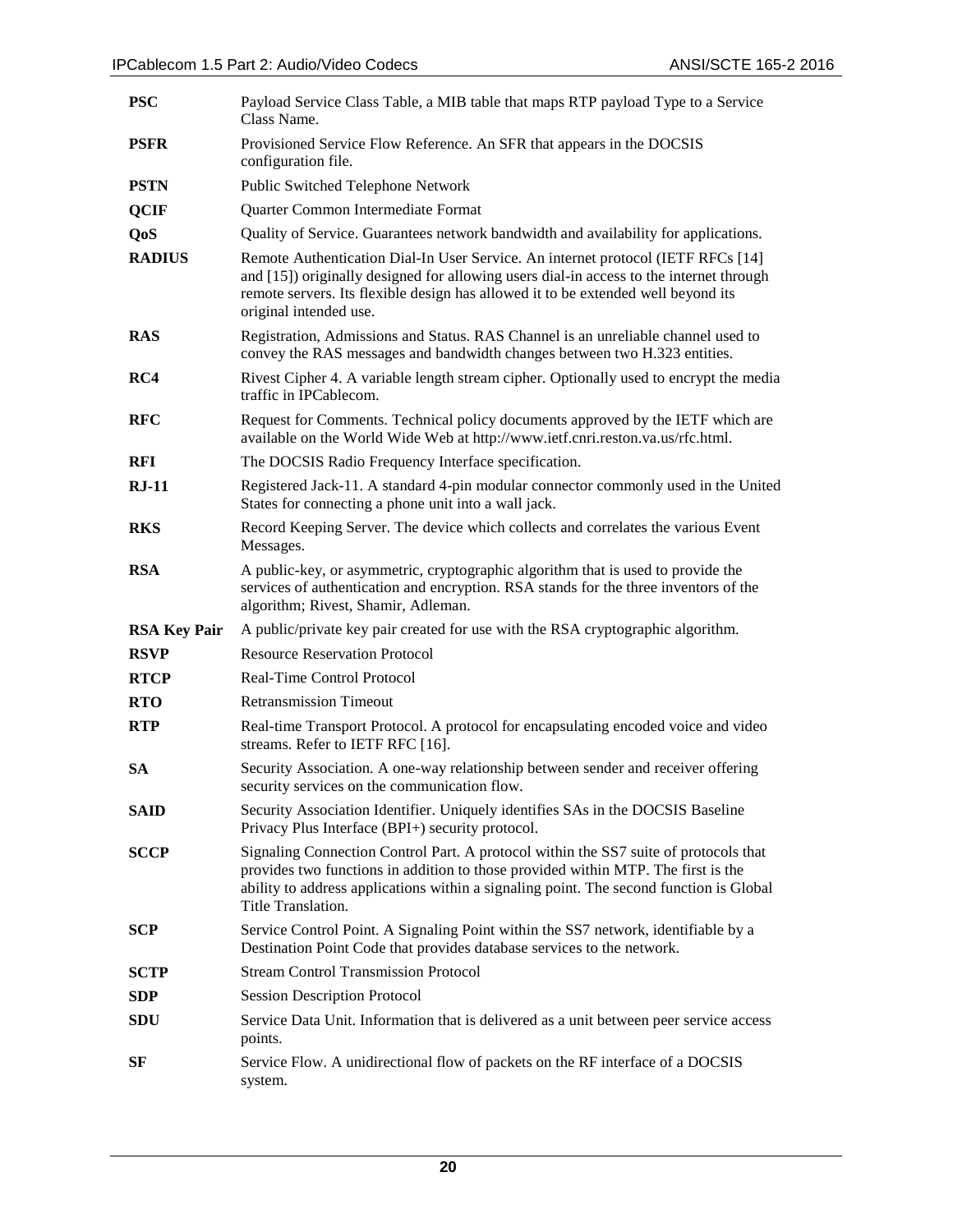| <b>SFID</b>     | Service Flow ID. A 32-bit integer assigned by the CMTS to each DOCSIS Service<br>Flow defined within a DOCSIS RF MAC domain. Any 32-bit SFID must not conflict<br>with a zero-extended 14-bit SID. SFIDs are considered to be in either the upstream<br>direction (USFID) or downstream direction (DSFID). USFIDs and DSFIDs are<br>allocated from the same SFID number space. |
|-----------------|--------------------------------------------------------------------------------------------------------------------------------------------------------------------------------------------------------------------------------------------------------------------------------------------------------------------------------------------------------------------------------|
| <b>SFR</b>      | Service Flow Reference. A 16-bit message element used within the DOCSIS TLV<br>parameters of Configuration Files and Dynamic Service messages to temporarily<br>identify a defined Service Flow. The CMTS assigns a permanent SFID to each SFR of<br>a message.                                                                                                                |
| SG              | Signaling Gateway. An SG is a signaling agent that receives/sends SCN native<br>signaling at the edge of the IP network. In particular the SS7 SG function translates<br>variants ISUP and TCAP in an SS7-Internet Gateway to a common version of ISUP<br>and TCAP.                                                                                                            |
| <b>SGCP</b>     | Simple Gateway Control Protocol. Earlier draft of MGCP.                                                                                                                                                                                                                                                                                                                        |
| $SHA - 1$       | Secure Hash Algorithm 1. A one-way hash algorithm.                                                                                                                                                                                                                                                                                                                             |
| <b>SID</b>      | Service ID. A 14-bit number assigned by a CMTS to identify an upstream virtual<br>circuit. Each SID separately requests and is granted the right to use upstream<br>bandwidth.                                                                                                                                                                                                 |
| <b>SIP</b>      | Session Initiation Protocol. An application-layer control (signaling) protocol for<br>creating, modifying, and terminating sessions with one or more participants.                                                                                                                                                                                                             |
| $SIP+$          | Session Initiation Protocol Plus. An extension to SIP.                                                                                                                                                                                                                                                                                                                         |
| <b>S-MTA</b>    | Standalone MTA. A single node that contains an MTA and a non-DOCSIS MAC (e.g.,<br>ethernet).                                                                                                                                                                                                                                                                                   |
| <b>SNMP</b>     | Simple Network Management Protocol                                                                                                                                                                                                                                                                                                                                             |
| <b>SOHO</b>     | Small Office/Home Office                                                                                                                                                                                                                                                                                                                                                       |
| SS <sub>7</sub> | Signaling System number 7. An architecture and set of protocols for performing out-<br>of-band call signaling with a telephone network.                                                                                                                                                                                                                                        |
| <b>SSP</b>      | Service Switching Point. SSPs are points within the SS7 network that terminate SS7<br>signaling links and also originate, terminate, or tandem switch calls.                                                                                                                                                                                                                   |
| <b>STP</b>      | Signal Transfer Point. A node within an SS7 network that routes signaling messages<br>based on their destination address. This is essentially a packet switch for SS7. It may<br>also perform additional routing services such as Global Title Translation.                                                                                                                    |
| <b>TCAP</b>     | Transaction Capabilities Application Protocol. A protocol within the SS7 stack that is<br>used for performing remote database transactions with a Signaling Control Point.                                                                                                                                                                                                     |
| <b>TCP</b>      | <b>Transmission Control Protocol</b>                                                                                                                                                                                                                                                                                                                                           |
| TD              | <b>Timeout for Disconnect</b>                                                                                                                                                                                                                                                                                                                                                  |
| <b>TFTP</b>     | <b>Trivial File Transfer Protocol</b>                                                                                                                                                                                                                                                                                                                                          |
| <b>TFTP-D</b>   | Default - Trivial File Transfer Protocol                                                                                                                                                                                                                                                                                                                                       |
| <b>TGS</b>      | Ticket Granting Server. A sub-system of the KDC used to grant Kerberos tickets.                                                                                                                                                                                                                                                                                                |
| <b>TGW</b>      | <b>Telephony Gateway</b>                                                                                                                                                                                                                                                                                                                                                       |
| <b>TIPHON</b>   | Telecommunications and Internet Protocol Harmonization Over Network                                                                                                                                                                                                                                                                                                            |
| <b>TLV</b>      | Type-Length-Value. A tuple within a DOCSIS configuration file.                                                                                                                                                                                                                                                                                                                 |
| TN              | Telephone Number                                                                                                                                                                                                                                                                                                                                                               |
| ToD             | Time of Day Server                                                                                                                                                                                                                                                                                                                                                             |
| <b>TOS</b>      | Type of Service. An 8-bit field of every IP version 4 packet. In a DiffServ domain, the<br>TOS byte is treated as the DiffServ Code Point, or DSCP.                                                                                                                                                                                                                            |
| <b>TSG</b>      | <b>Trunk Subgroup</b>                                                                                                                                                                                                                                                                                                                                                          |
| <b>UDP</b>      | User Datagram Protocol. A connectionless protocol built upon Internet Protocol (IP).                                                                                                                                                                                                                                                                                           |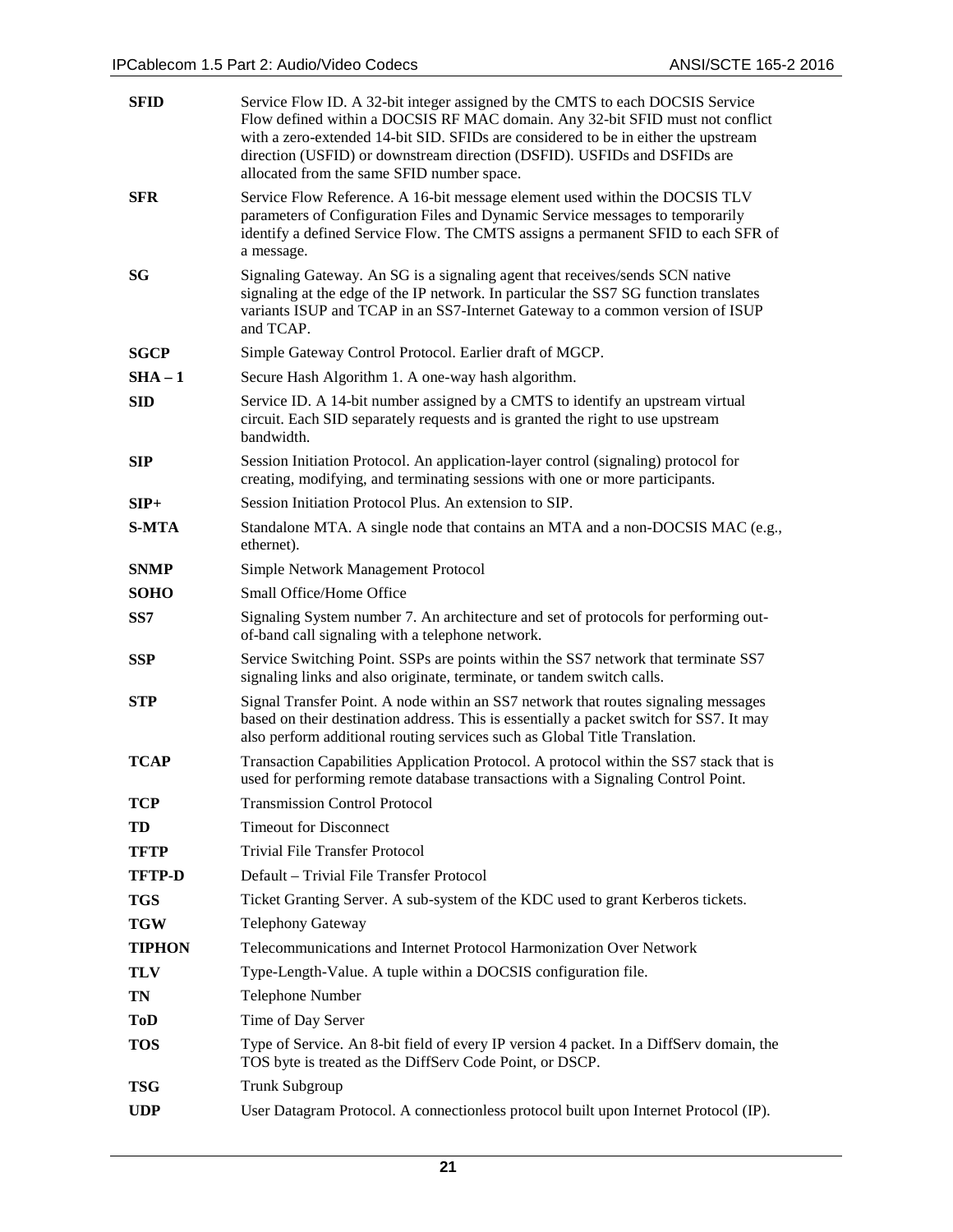- **VAD** Voice Activity Detection
- **VBR** Variable Bit Rate
- **VoIP** Voice over IP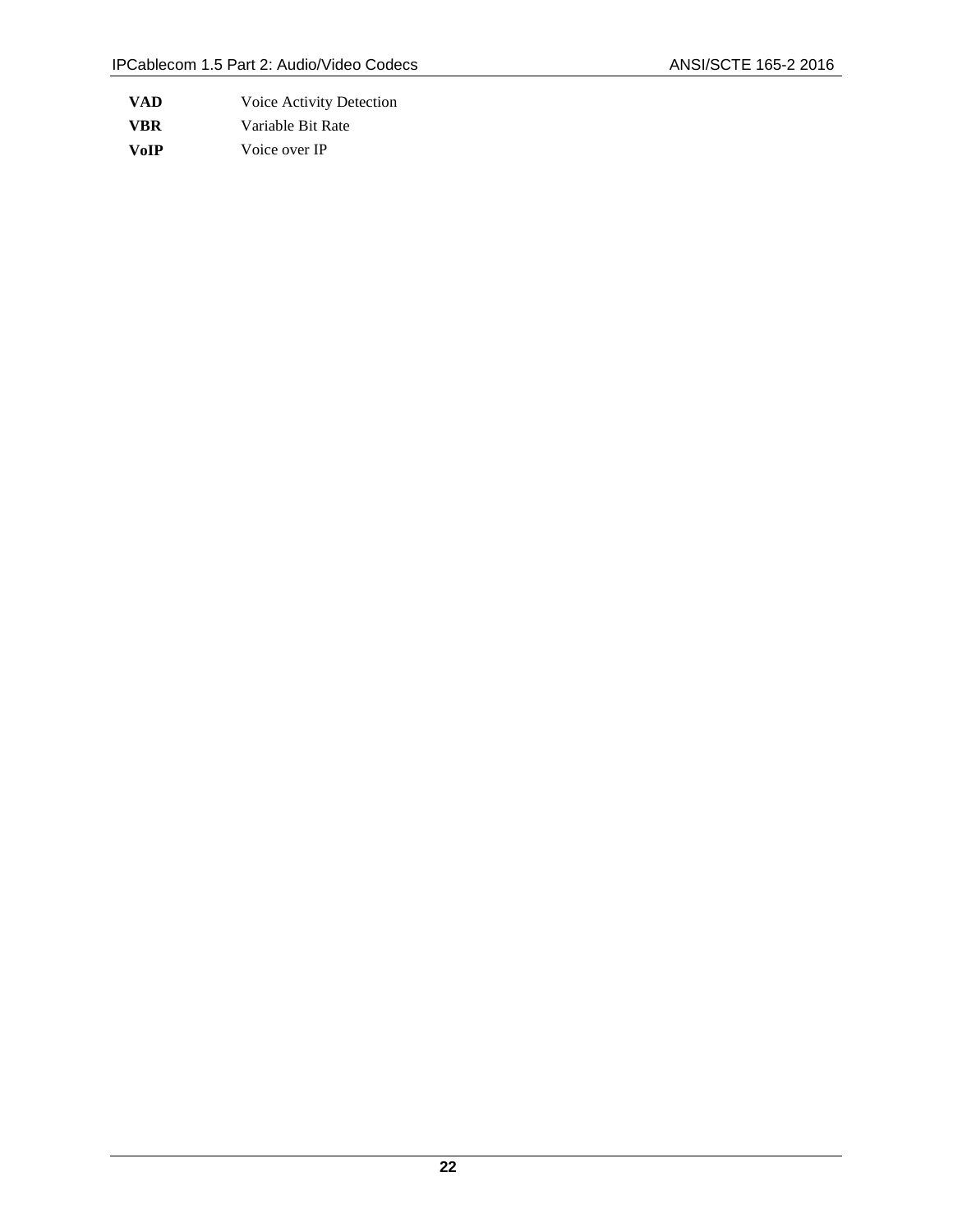# <span id="page-22-0"></span>**5 BACKGROUND**

This section outlines the IPCablecom architecture support elements and the DOCSIS® network infrastructure necessary to deliver quality audio and video service. It is intended to clarify external interfaces and functional requirements necessary to implement the targeted audio and video quality using speech and video codecs.

The key requirement for voice communications using IP transmission is the ability to attain "toll" or better audio quality. Given the variable nature of shared packet mediums and the stringent human-factor requirements of this quality standard, it is necessary to optimize multiple system parameters to attain this goal. Additionally, IPCablecom has been tasked with offering superior quality, exceeding current PSTN standards where feasible. Key requirements from the IPCablecom product definition requiring architectural optimization for codecs follow.

## <span id="page-22-1"></span>**5.1 IPCablecom Voice Communications Quality Requirements**

As defined in the IPCablecom architecture documen[t 0,](#page-8-11) requirements for toll-quality voice communications service in IPCablecom include numerous metrics to ensure competitive or superior quality and service to the PSTN. In order to support these requirements, network plant and equipment may have to be groomed. In order to provide guidelines for that grooming, several network implications affecting codec performance are discussed below.

# <span id="page-22-2"></span>**5.2 Network Preparation for Codec Support**

The critical areas of network performance, which must be optimized in tandem with codecs, are packet loss, latency, and jitter. Elaboration of network/codec implications for each of these areas follows.

#### <span id="page-22-3"></span>**5.2.1 Packet Loss Control**

There is a direct correlation between packet integrity and audio quality. Anecdotal codec research suggests initial 3% packet loss rate results, on average, in a reduction in Mean Opinion Score (MOS) scores of 0.5 point, on a scale of 5. Due to less-than-pristine conditions and human-detectable compromises with most codecs, the resulting audio quality for a 3% packet loss rate will be well below PSTN "toll" quality. Above 3%, codec performance falls off rapidly, and resulting voice quality is unacceptable.

Applications and/or codecs may provide error correction or concealment mechanisms, which may increase latency through buffering. Once latency thresholds have been exceeded, the tradeoff between latency and fidelity becomes an untenable situation.

#### <span id="page-22-4"></span>**5.2.2 Latency Control**

Control of overall latency requires a hand-in-hand effort by the system resources and the application—in this case, a speech or video application dominated by the codec component.

There are multiple device elements and network components inducing latency during traversal of an audio signal from capture of the speaker's voice until reception at the receiver's ear. The primary contributors to latency for an on-net voice and off-net communication along this path are:

- Audio sampling and analog-to-digital conversion
- Buffering of samples (audio framing, plus look-ahead)
- Compression processing
- Packetization of compressed data
- Local network (DOCSIS) traversal
- Routing to the backbone network
- Backbone traversal
- Far-end reception of packets and traversal of local access
- Buffering of out-of-order and delayed packets
- Decoding, decompression, and reconstruction of the audio stream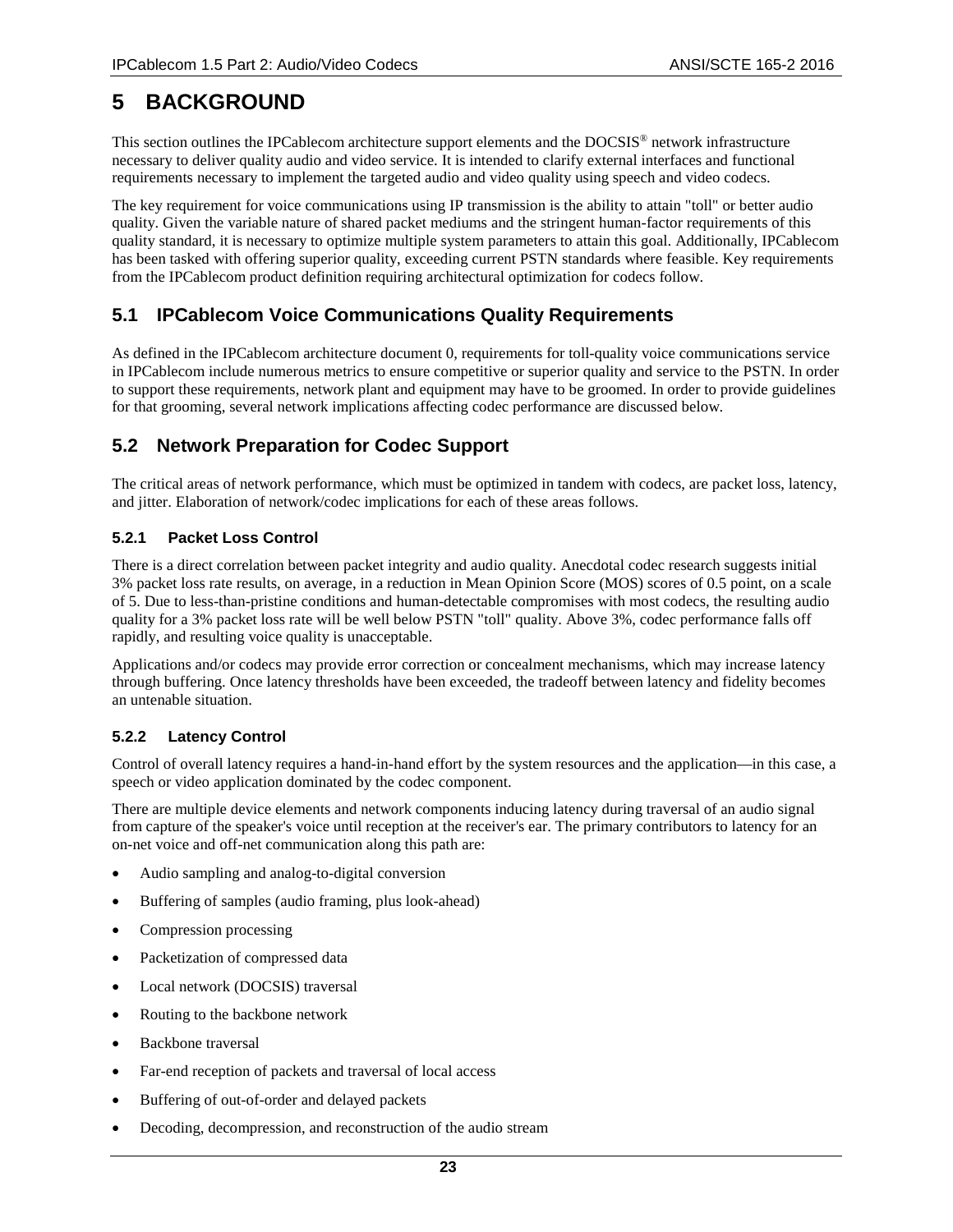The major contributors to codec-related latency in the network are described below.

#### *5.2.2.1 Latency Control: Buffering*

While network jitter and corresponding buffering increase call latency, another source of buffering can be induced by the application as a corrective response to severe packet loss. Although the ultimate solution to additional buffering delay is a pristine network, realistically some packet loss will occur.

Accounting for lost packets suggests the need for support concealment or reconstruction of lost data, and in many instances these techniques employ some mechanism of redundant information encoding, temporally shifting and embedding audio frames in the data stream. This not only increases the effective bandwidth requirement, but also creates, in effect, an additional buffer to allow for reassembly, increasing latency.

In order to apply certain reconstruction methodologies in an optimal fashion, the application needs accurate data regarding the statistical characteristics of the media stream. Some information is available through real-time control protocol (RTCP) mechanisms, such as a gross measure of packet loss. Additional information, such as burst frequency and predictive time-of-day effects, would improve the potential of the application to make optimal adjustments. Planning for the collection and analysis of this type of network information will allow developers more options in the future, potentially creating applications that will increase network utilization efficiency or quality.

#### *5.2.2.2 Latency Control: Optimal Framing/Packetization*

As outlined in Sectio[n 5.2.1,](#page-22-3) the loss of audio data frames can have a severe impact on audio quality. The packing of multiple audio frames into a single packet will exacerbate the problem, effectively expanding the loss of one packet into the loss of multiple adjacent audio frames of data. This also increases latency by buffering larger portions of audio samples prior to sending.

One way to minimize these effects is to send small packets containing the minimum number of frames. This will increase bandwidth use by increasing the header-to-data ratio for packets, but will minimize latency and potentially increase reconstruction quality. This suggests that the optimal packet size for voice applications is fairly small, containing compressed information for one, two, or, at most, three frames of sampling data (typically corresponding to 10, 20, or 30 milliseconds of voice frames).

#### *5.2.2.3 Latency Control: Packet Timing Optimization*

To avoid additional buffering delay, packets MUST be sent at a rate equal to integral multiples of the audio sample frame rate of the codec. This synchronization results in lockstep between the codec framing and packet transmission.

<span id="page-23-1"></span>The frame sizes of the codecs are shown i[n Table](#page-23-1) 1. Default packetization periods are specified in [\[7\].](#page-8-12) 

| Codec       | <b>Frame Size (msec)</b> |
|-------------|--------------------------|
| G.711       | 0.125                    |
| iLBC        | 20                       |
| iLBC        | 30                       |
| <b>BV16</b> | 5                        |
| G.728       | 0.625                    |
| G.729E      | 10                       |
| G.722       | 0.0625                   |

| Table 1 - Frame Sizes of the Codecs |  |  |
|-------------------------------------|--|--|
|                                     |  |  |

#### <span id="page-23-0"></span>**5.2.3 Codec Transcoding Minimization**

Transcoding occurs whenever a packetized voice signal encounters an edge device without compatible codec support. Transcoding introduces additional latency during the decode/recode stage. Additionally, if transcoding resources at the edge gateway are shared, additional delay can be introduced.

Transcoding between compressed codecs also results in degradation of the original sample, as current codec compression techniques are not loss less. In the event that a combination of transcoding and packet loss causes a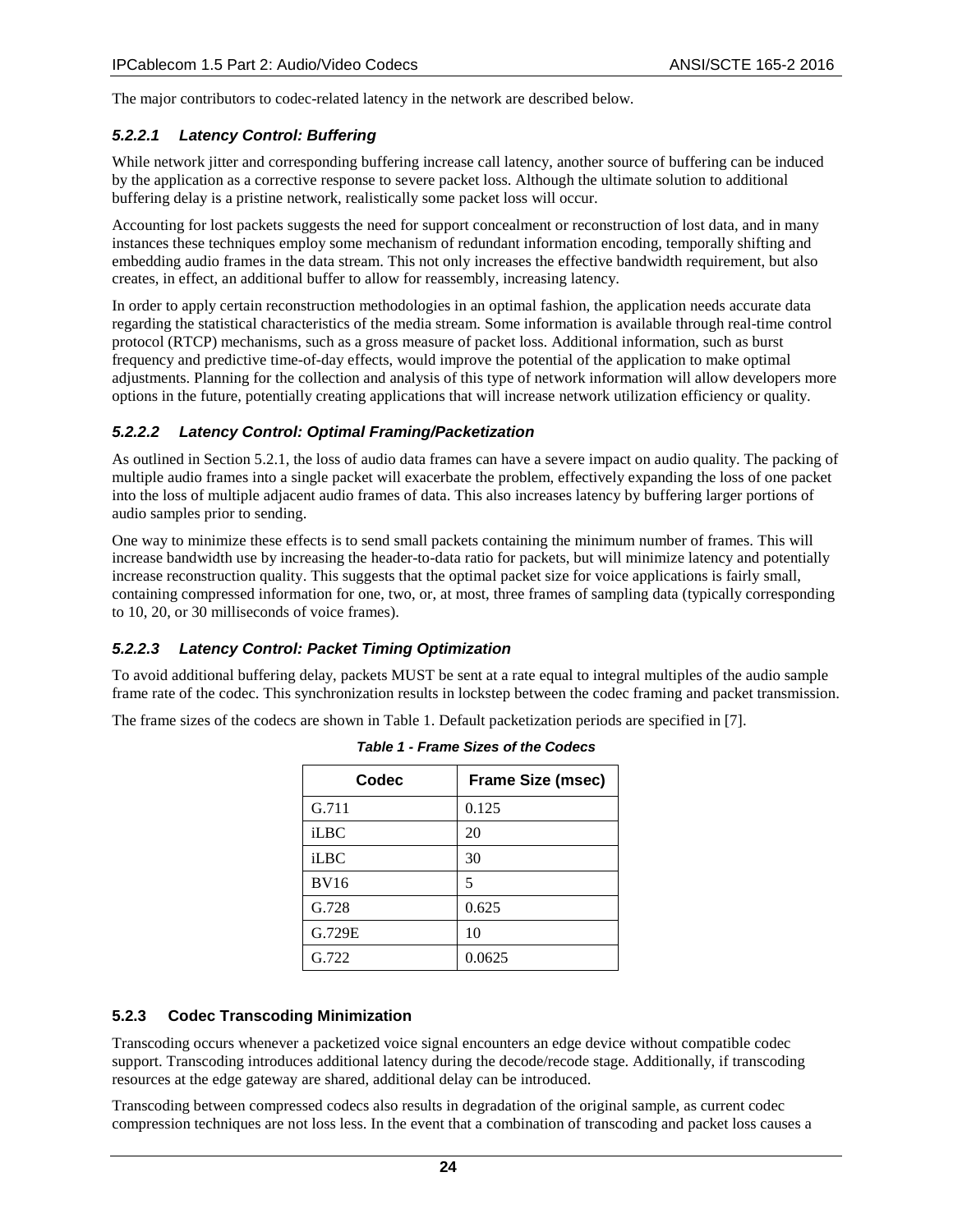signal to be reduced below minimum quality, it is likely that a higher bandwidth codec will be employed. Thus, transcoding artifacts can result in the unintended side effect of higher system bandwidth utilization.

In the case of on-net and off-net IP connections, transcoding can be eliminated if all necessary codecs are supported on the client. This is, in fact, impractical but can be optimized statistically if a device supports multiple codecs and can be updated periodically.

#### <span id="page-24-0"></span>**5.2.4 Bandwidth Minimization**

There are two primary mechanisms that client devices may employ to minimize the amount of bandwidth used for their audio/video applications:

- A compressed, low bitrate codec may be applied, thus reducing the bandwidth required.
- A codec may employ some form of variable bitrate transmission.

The selection of codecs occurs at the device's discretion or via network selection, depending on the protocol employed. Regardless, this takes place after the initial capabilities exchange to determine a compatible codec between endpoints, and assumes that the requested bandwidth is granted by the bandwidth broker element.

Variable rate transmission may occur when a codec employs methods resulting in a non-constant bitstream representation of voice data. Voice activity detection (VAD) — silence suppression — is a basic form of variable rate transmission, sending little or no data during speaker silence periods. More advanced variable bitrate encoding (VBR) occurs when a codec dynamically optimizes the compression bitstream.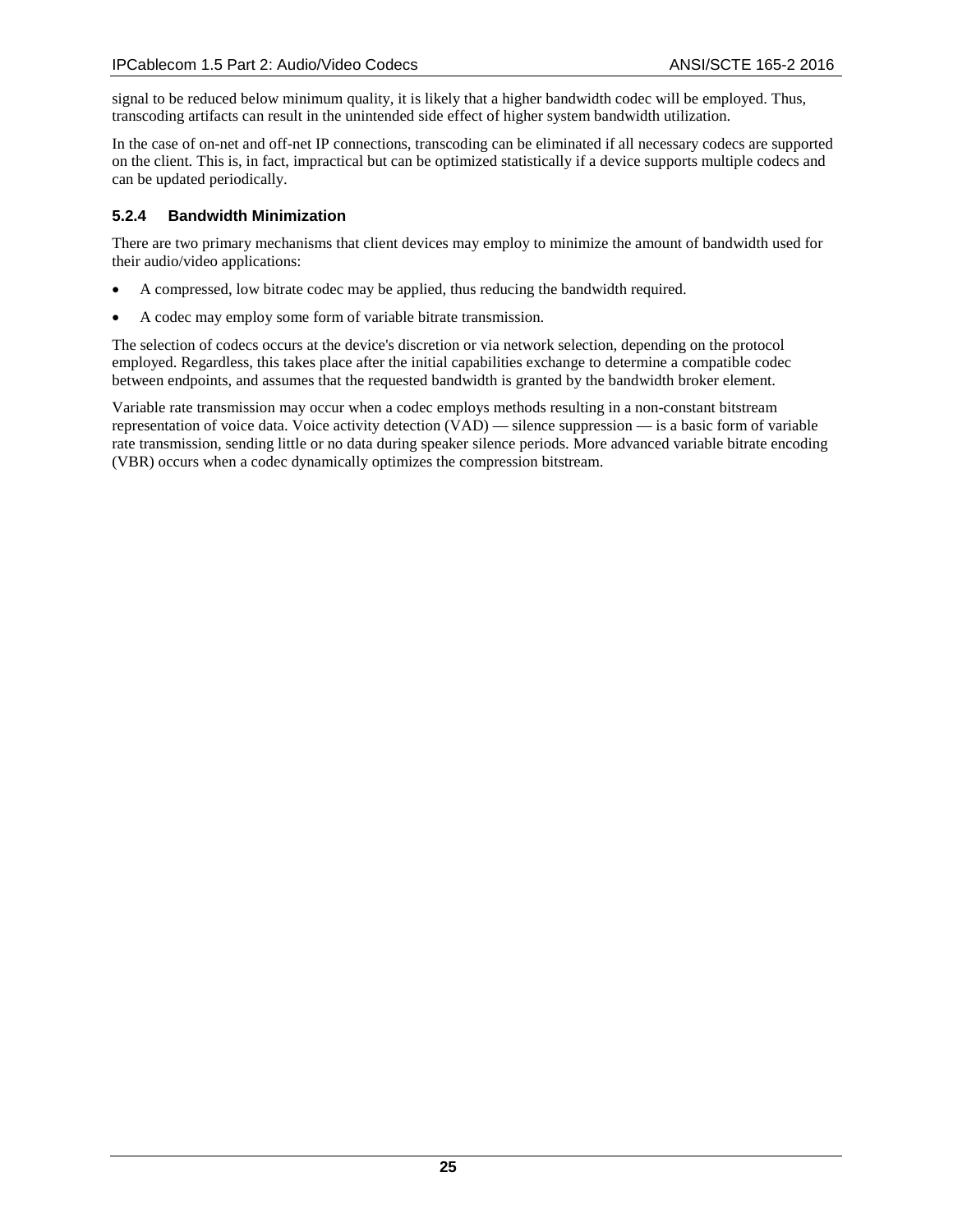# <span id="page-25-0"></span>**6 DEVICE REQUIREMENTS FOR AUDIO CODEC SUPPORT**

As markets evolve, endpoint codecs will change too, and neither a provider nor a customer can be expected to replace their cable modem/MTA frequently to accommodate these market changes. Given the rapid growth of the digital wireless market in particular, it is likely that, at some point, a statistically significant portion of voice communications will require a new codec in the standard suite in order to maintain voice quality.

Since interconnection between diverse codecs requires transcoding — which introduces unwelcome latency and artifacts — one goal of the IPCablecom network is to minimize transcoding. Thus, a forward-looking approach to codec evolution is necessary — one which supports the most important interconnect codecs, as well as improved performance of on-net codecs introduced in the marketplace over the next several years.

However, now and for the immediate future, it is not cost-feasible to provide support for every possible interconnecting codec. Thus, a compromise must be established limiting the required power of the processors and local memory. Therefore, IPCablecom requires a minimum threshold of programmable upgradeability in its MTA devices, as described below. These requirements include support for downloading new software from an authorized system resource, headroom in processing for slightly more complex new codecs, and additional local storage to hold program data.

# <span id="page-25-1"></span>**6.1 Dynamic Update Capability**

All MTA devices MUST be capable of downloading new software from authorized sources.

# <span id="page-25-2"></span>**6.2 Maximum Service Outage**

If the MTA supports life-line services (such as 911 emergency service), service disruption MUST NOT exceed 20 seconds excluding reboot time when downloading new software to the MTA.

# <span id="page-25-3"></span>**6.3 Minimum Processing Capability**

All MTA devices MUST be capable of supporting the equivalent simultaneous execution of codec combinations shown in the following table. Although the present specification does not mandate the support of either G.728 or G.729 Annex E, this requirement provides the necessary reserve capacity for additional future codecs to be provisioned (configured and downloaded) on the MTA. The MTA MUST support T.38 fax relay on all ports simultaneously. Media Gateway MUST be configurable to allow a specified proportion of ports to transmit T.38 fax simultaneously. However, the use of T.38 fax relay and a voice codec on a given port for both the MTA and Media Gateway is mutually exclusive at any given time. In addition DTMF Relay and Voice Metrics MUST be supported on all connections simultaneously by both MTA and Media Gateway.

<span id="page-25-4"></span>

| <b>Maximum Ports</b><br>supported by MTA | G.711 ports    | <b>iLBC Ports</b> | <b>BV16 Ports</b> | G.728 ports   | G.729E ports  |
|------------------------------------------|----------------|-------------------|-------------------|---------------|---------------|
|                                          |                |                   |                   |               |               |
|                                          |                |                   |                   |               |               |
|                                          |                |                   |                   |               |               |
|                                          |                |                   |                   |               |               |
|                                          |                |                   |                   |               |               |
| $\mathfrak{D}$                           | $\overline{2}$ |                   |                   |               |               |
| $\mathcal{D}$                            |                | $\mathfrak{D}$    |                   |               |               |
| $\overline{c}$                           |                |                   | $\overline{c}$    |               |               |
| $\mathfrak{D}$                           |                |                   |                   | $\mathcal{L}$ |               |
| $\overline{2}$                           |                |                   |                   |               | $\mathcal{L}$ |
| ∍                                        |                |                   |                   |               |               |

| <b>Table 2 - MTA Processing Capability</b> |  |  |
|--------------------------------------------|--|--|
|--------------------------------------------|--|--|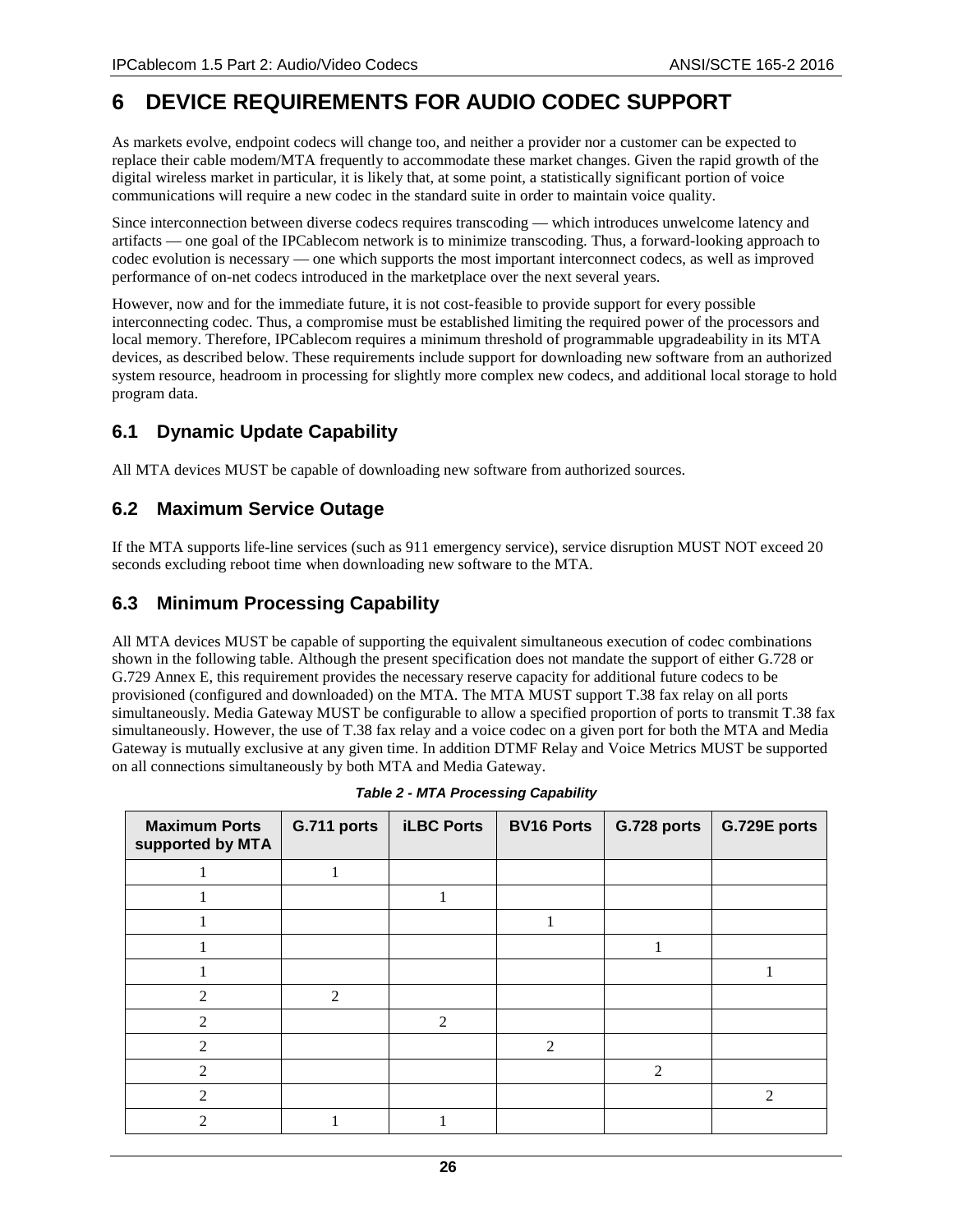| <b>Maximum Ports</b><br>supported by MTA | G.711 ports         | <b>iLBC Ports</b>   | <b>BV16 Ports</b>   | G.728 ports         | G.729E ports        |
|------------------------------------------|---------------------|---------------------|---------------------|---------------------|---------------------|
| $\sqrt{2}$                               | $\,1\,$             |                     | $\mathbf 1$         |                     |                     |
| $\overline{2}$                           | $\mathbf{1}$        |                     |                     | $\mathbf{1}$        |                     |
| $\overline{2}$                           | $\,1\,$             |                     |                     |                     | $\,1\,$             |
| 3                                        | 3                   |                     |                     |                     |                     |
| $\mathfrak{Z}$                           | $\overline{2}$      | $\,1\,$             |                     |                     |                     |
| $\mathfrak{Z}$                           | $\overline{2}$      |                     | $\mathbf{1}$        |                     |                     |
| $\mathfrak{Z}$                           | $\overline{2}$      |                     |                     | $\mathbf 1$         |                     |
| $\mathfrak{Z}$                           | $\overline{2}$      |                     |                     |                     | $\,1\,$             |
| $\mathfrak{Z}$                           | $\,1\,$             | $\overline{2}$      |                     |                     |                     |
| $\mathfrak{Z}$                           | $\,1$               |                     | $\overline{c}$      |                     |                     |
| $\overline{3}$                           | $\,1\,$             |                     |                     | $\overline{2}$      |                     |
| 3                                        | $\mathbf{1}$        |                     |                     |                     | $\overline{2}$      |
| $\overline{4}$                           | $\overline{4}$      |                     |                     |                     |                     |
| $\overline{4}$                           | 3                   | $\mathbf{1}$        |                     |                     |                     |
| $\overline{4}$                           | 3                   |                     | $\mathbf{1}$        |                     |                     |
| $\overline{4}$                           | 3                   |                     |                     | $\mathbf{1}$        |                     |
| $\overline{4}$                           | 3                   |                     |                     |                     | $\mathbf{1}$        |
| $\overline{4}$                           | $\overline{2}$      | $\overline{2}$      |                     |                     |                     |
| $\overline{4}$                           | $\overline{2}$      |                     | $\overline{2}$      |                     |                     |
| $\overline{4}$                           | $\overline{2}$      |                     |                     | $\overline{2}$      |                     |
| $\overline{4}$                           | $\overline{2}$      |                     |                     |                     | $\overline{2}$      |
| More than 4                              | For future<br>study | For future<br>study | For future<br>study | For future<br>study | For future<br>study |

# <span id="page-26-0"></span>**6.4 Minimum Audio Codec Storage Capability**

All MTA devices MUST be capable of maintaining simultaneously, in device memory or storage, all mandatory and recommended codecs specified herein (i.e., equivalent storage for G.711, G.728, G.729 Annex E, internet Low Bit rate Codec [iLBC™], and BroadVoice™16 [BV16]). Although the present specification does not mandate either G.728 or G.729 Annex E, this requirement provides reserve capacity for additional codecs to be provisioned to the MTA in the future.

Although it is necessary to provide storage for all mandatory and recommended codecs, the minimum run-time memory only needs to support one of the recommended codecs along with G.711, iLBC and BV16, subject to the minimum processing specification in Section [6.3.](#page-25-3)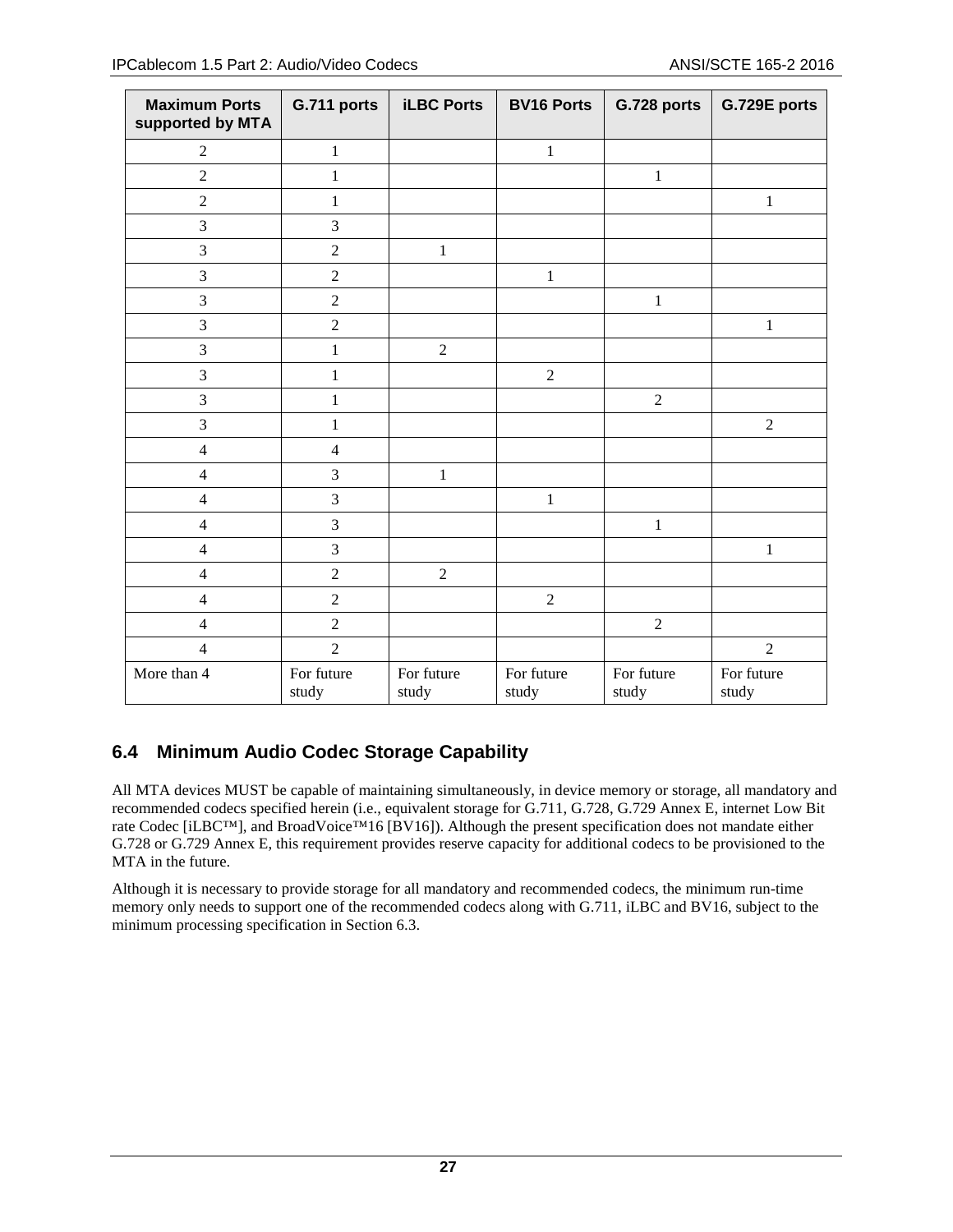# <span id="page-27-0"></span>**7 AUDIO CODECS SPECIFICATIONS**

# <span id="page-27-1"></span>**7.1 Feature Support**

Offering a competitive and/or superior product requires support for more than toll-quality delivery of audio. In addition to features and signaling capabilities, which are beyond the scope of this document, the audio codec application must provide transparent support for certain audio features. These include general detection mechanisms, DTMF, fax, analog modem, echo compensation, and hearing-impaired support.

### <span id="page-27-2"></span>**7.1.1 DTMF Support**

Dual-tone multi-frequency (DTMF) support allows employment of dual-tone multiple frequency signals by either an autodialing system or through manual entry of tones. In order for DTMF tones to be captured correctly by the receiving device, tonal integrity (frequency accuracy and signal duration) must be maintained even through compression and transcoding.

IPCablecom endpoints (MTAs and MGs) MUST successfully pass DTMF tone transmissions in band via RFC 2833 [\[24\]](#page-8-13) telephone events (Section [7.1.9\)](#page-30-0) subject to a successful negotiation. When negotiation is unsuccessful, e.g., due to interworking with older non-RFC2833-capable endpoints, DTMF tone transmissions MUST be passed in the regular audio stream using the voice codec by MTAs and MGs.

The capability described above MUST be supported on all connections.

### <span id="page-27-3"></span>**7.1.2 Fax and Modem Support**

IPCablecom needs to support analog fax and modem interfaces for two reasons. First, fax and modem equipment are common in residences, and customers will continue to use these familiar devices for some years to come. Second, even with cable modem access, many SOHO or ISP users will continue to access their dial-up networks using a traditional modem.

In order to provide customers with access for analog fax and modems, the MTA devices MUST be able to detect fax/modem signals and signal these detections using the appropriate protocol. The codec at each end is then switched to G.711 for the remainder of the session. Additionally, echo cancellation is disabled in response to a disabling signal sent by some devices (fax or modem) consisting of a 2100 Hz tone with periodic phase reversals per ITU standards G.16[5 \[18\]](#page-8-14) and G.168 [\[19\].](#page-8-15) After the device session has completed, echo compensation MUST be enabled.

A more robust solution for supporting fax is to employ fax relay. Fax relay involves demodulating the T.30 transmission and sending control and image data over the IP network. At the receiving end, the received data is remodulated and sent to the fax terminal using another T.30 session. This is described in the ITU-T standard T.38 [\[20\].](#page-8-16) MTAs and Media Gateways MUST support T.38 fax relay as defined in Section [7.1.8.](#page-29-2)

MTAs and MGs MUST detect the T.30 fax preamble (V.21 flags) and CNG (calling fax tone). The detection of CNG MUST be a configurable option since it will cause calls between Super Group 3 fax machines to drop back to standard Group 3 rates (14.4kb/s max) in T.38 implementations not capable of supporting Version 3 (V.34). If CNG detection is disabled, calls between Super Group 3 fax machines will be treated as modem calls (with transmission rates of up to 33.6kb/s) as these devices do not send the T.30 fax preamble once they recognize each other through their V.8 handshaking at the start of the call. On the other hand, enabling CNG detection as a trigger to switchover to T.38 will ensure that all fax calls benefit from the use of fax relay to provide resilience from packet loss. MTAs and MGs detecting CNG MUST apply appropriate signal discrimination to minimize the chance that a voice call could inadvertently be switched to T.38 fax relay.

A more robust solution for supporting modem and TTY is to employ voice band data transmission using the method described in ITU-T standard V.152 [\[39\].](#page-9-1) V.152 involves quickly switching to a codec that can accurately relay modem and TTY signals over an IP network. The use of V.152 with RFC 2198 redundancy, makes the transmission more resilient to packet loss in the network. This is an important feature for V.152 since packet loss causes modems and TTY to drop in speed or disconnect. MTAs and Media Gateways MAY support V.152 with RFC 2198 redundancy as defined in this specification.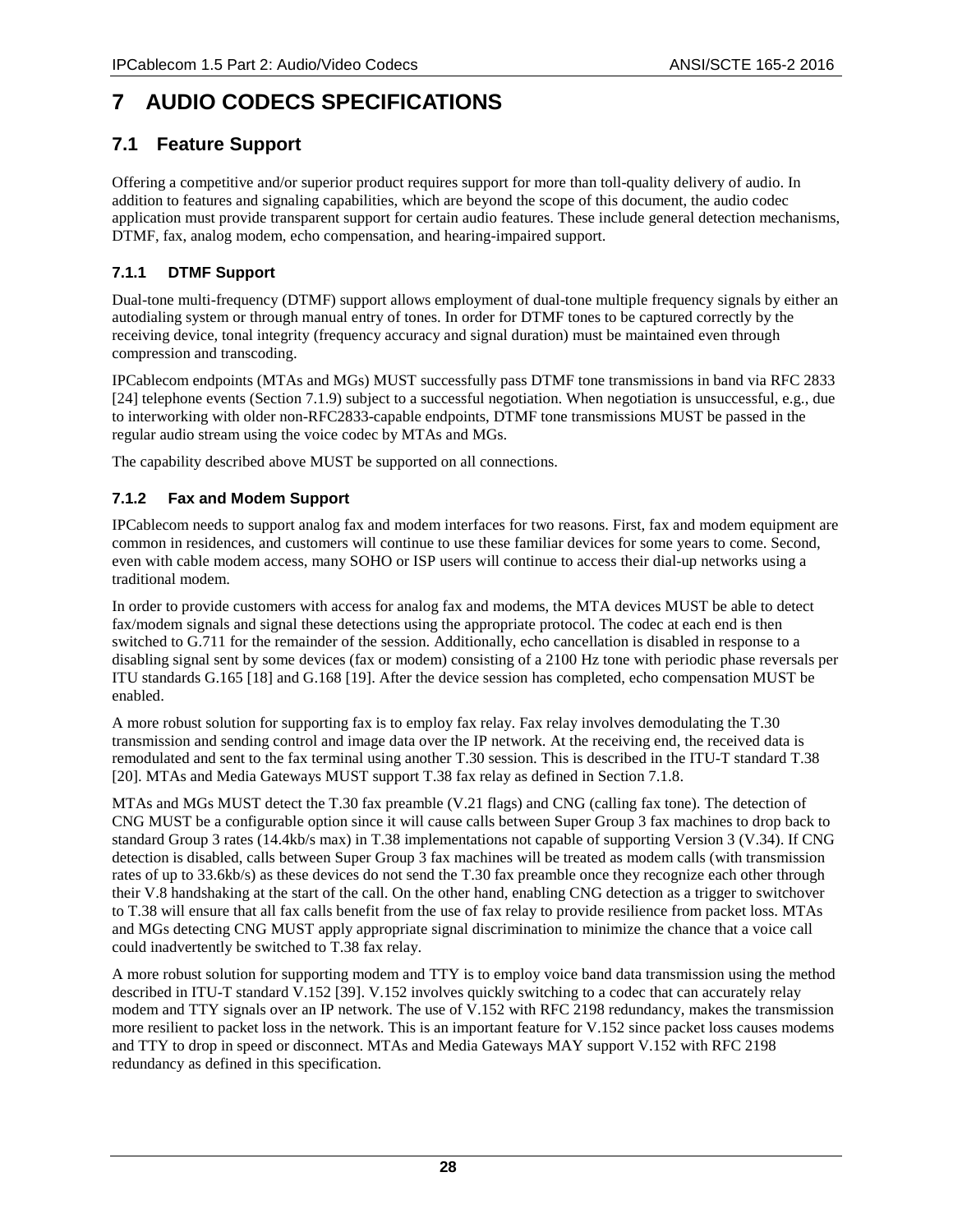#### <span id="page-28-0"></span>**7.1.3 Echo Compensation Support**

When end-to-end delay in an audio communication is more than 20 milliseconds, an artifact called line echo can occur. This echo, if not removed, will be heard by the remote talker (thus it is also called talker echo) whenever he or she speaks.

Line echo is created at the telephone interface of the MTA, or the PSTN interface of the PSTN gateway. A device called a hybrid coil (or hybrid) converts the separate audio transmit and receive signals (four-wire interface) into a single two-wire interface compatible with a standard telephone. This conversion by the hybrid creates an echo back to the remote talker. An echo canceller is used to remove this echo.

Line echo cancellation MUST be provided in IPCablecom MTA and Gateway devices to mitigate the effects of line echo. This echo canceller MUST allow both parties to speak simultaneously (double-talk), so that one talker does not seize the line and block out the other user from being heard.

The performance of the line echo canceller MUST comply with either ITU G.165 [\[18\]](#page-8-14) and G.168 [\[19\].](#page-8-15)

During periods when only the remote talker is speaking, the local echo canceller SHOULD either inject comfort noise or allow some noise to pass through to the remote talker, so that a "dead-line" is not perceived. However, if local voice activity detection (VAD) is enabled, either the noise injection SHOULD be disabled, or the echo canceller SHOULD communicate its state with the VAD, in order for the VAD to not estimate the injected noise mistakenly as the true background noise.

In an application where the MTA is located in a home, the length of the echo canceller is typically short (8 msec or less). For PSTN gateway applications, the echo canceller length is typically much longer (32 msec or longer). Vendors MAY choose to differentiate their products by providing longer echo canceller lengths suitable for their application, or other programmable parameters.

In MTAs where a non-standard telephone interface is used (e.g., four-wire microphone and headset) and the MTA has no hybrid coils, line echo cancellation may not be necessary. However, where a microphone and speakers are used, acoustic echo cancellation may be necessary, and vendors implementing these products SHOULD employ acoustic echo cancellation.

#### <span id="page-28-1"></span>**7.1.4 Asymmetrical Services Support**

MTA devices SHOULD be capable of supporting employment of different codecs for upstream and downstream audio channels. This allows potential optimization of device resources, network bandwidth, and user service quality.

#### <span id="page-28-2"></span>**7.1.5 Hearing-impaired Services Support**

For over one million hearing-impaired North Americans and 20 million North Americans with some amount of hearing loss, TTY (teletype technology) equipment can be the primary communication link to the outside world. This type of equipment has evolved lacking the type of standardization allowing broad interoperability among international manufacturers. The ITU, as recently as February 1998, adopted the ITU-T V.18 Recommendatio[n \[21\]](#page-8-17) to begin alleviating this problem. Recommendation V.18 attempts to outline a procedure, which includes protocol negotiation, for connecting these devices.

Since CPE for the hearing impaired consists of text input/output devices coupled with voice-band modems, any system designed to support them would need to be able to pass DTMF and voice-band modem tones coherently. Typically, these devices will interface to the PSTN via an acoustical coupler to a phone or with a regular RJ-11 telephone jack.

MTA devices MUST support detection of ITU V.18 [\[21\]](#page-8-17) hearing-impaired tones, including V.18 Annex A. Upon detection of a V.18 signal, the MTA MUST notify the CMS of the Telecom Devices for the Deaf (TDD) Event, if this event is in the Requested Events list. When a terminating MTA detects answer tone from a TDD, the MTA MUST notify the CMS of the modem tone event, if this event is in the Requested Events list. The MTA MUST disable echo cancellation for the remainder of the session when phase reversals are present in the answer tone, in accordance with ITU-T Recommendation G.16[8 \[19\].](#page-8-15)

Upon detection of a V.18 signal, the codec at each end MUST be switched to a codec that supports transmission of V.18 tones for the remainder of the session. These codecs are recommended: G.711, G.726 at 32kbps, G.726 at 40kbps. The endpoints MUST change codecs at the direction of the CMS, unless multiple codecs have been negotiated between the endpoints when the connection was established. Depending upon the specific codecs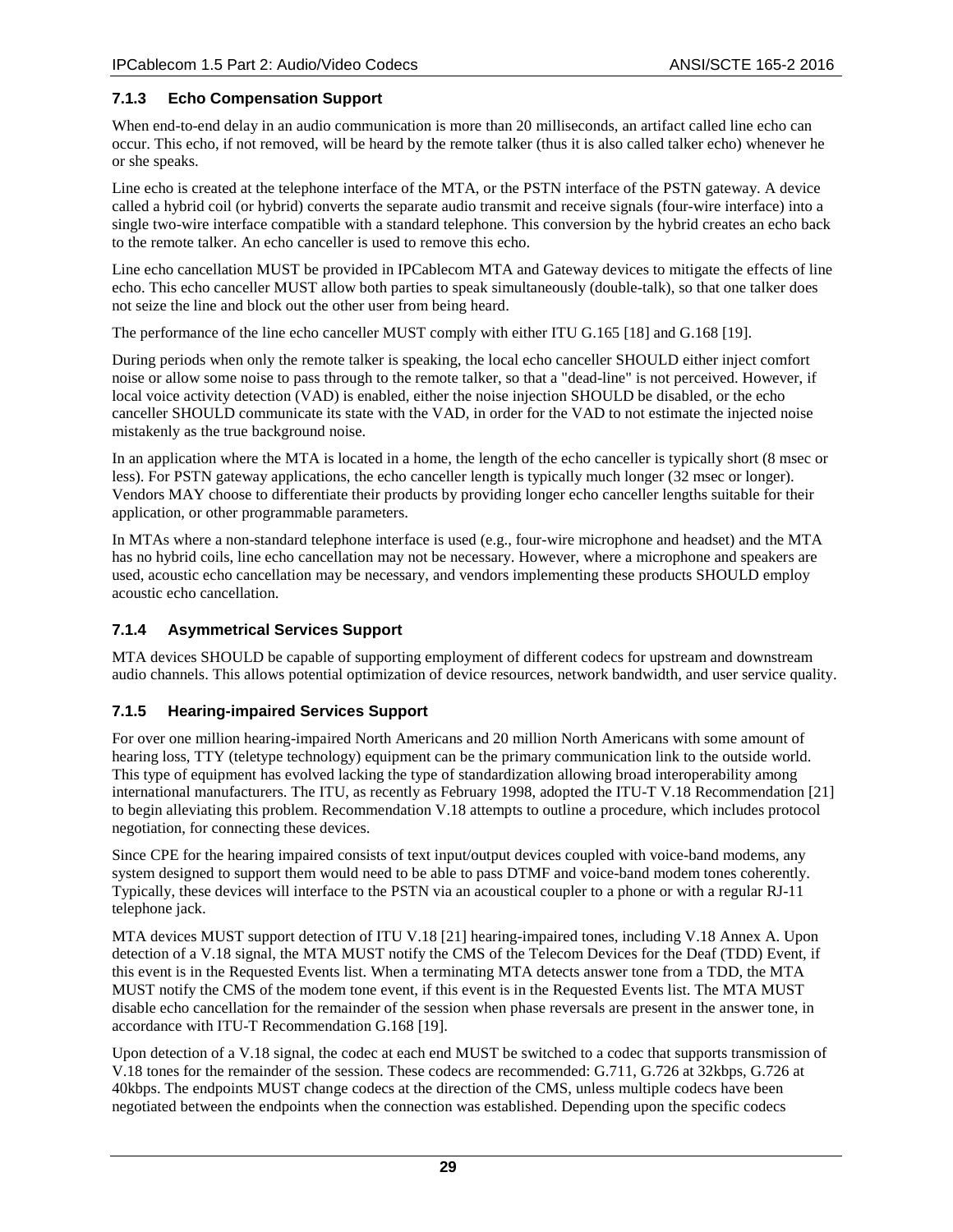negotiated for the connection, the endpoints MUST reserve and/or commit additional HFC bandwidth to accommodate the requirements of the new codec.

#### <span id="page-29-0"></span>**7.1.6 A-law and µ-law Support**

Both companding modes ( $\mu$ -law and A-law) of G.711 MUST be supported.

#### <span id="page-29-1"></span>**7.1.7 Packet Loss Concealment.**

All Media Gateways and Media Terminal Adaptors MUST detect audio packet loss and implement some method to conceal losses from end-users. Specifications for low bit rate codecs (e.g., G.728, G.729, iLBC, BV16) include methods for concealment (the packet loss concealment method for iLBC, as defined and included i[n \[34\]](#page-9-2) is RECOMMENDED for iLBC and the packet loss concealment method for BV16, as defined and included in [\[38\]](#page-9-3) is RECOMMENDED for BV16). For G.711, the method defined in ANSI T1.521-1999 is RECOMMENDE[D \[4\].](#page-8-18) For G.722, the method defined in either [\[43\]](#page-9-4) or [\[44\]](#page-9-5) is RECOMMENDED.

#### <span id="page-29-2"></span>**7.1.8 Fax Relay**

IPCablecom needs to support fax interfaces since fax equipment continues to be used by both residential and business customers. The recommended solution for supporting fax is to employ Call Management Server or Media Gateway Controller controlled fax relay. Fax relay involves demodulating the T.30 transmission and sending control and image data over the IP network. At the receiving end, the received data is remodulated and sent to the fax terminal using another T.30 session.

The ITU-T Recommendation T.38 is a widely recognized standard for fax relay [\[20\].](#page-8-16) The first version for the T.38 specification is version 0 and the majority of implementations are compatible with this version, while later implementations are also required to inter-operate with version 0. MTAs and Media Gateways MUST support version 0 of the T.38 specificatio[n \[20\]](#page-8-16) in order to ensure interoperability with existing T.38 implementations. In addition, MTAs and Media Gateways MAY support versions 1 and 2 of T.38. MTAs and Media Gateways MUST NOT use version 3. MTAs and Media Gateways MUST support the V.27ter, V.29, V.17 modem protocols for page transmission within the T.38 implementation to allow transfer rates up to 14400bps. Fax transmissions utilizing the V.34 modem protocol (super G3 fax) SHOULD be handled as described in Section [7.1.2](#page-27-3) using the G.711 passthrough mode. However, if CNG detection is enabled as a trigger for T.38, version 0, 1, or 2 MUST be used to force a down-speed to Group 3 rates at a maximum of 14400 bp[s \[20\].](#page-8-16) MTAs and Media Gateways that are capable of T.38 version 3 (but have not negotiated it) MUST set the V.8 Capabilities bit (bit 6) of the DIS frame to 0 if a DIS frame is received with the V.8 Capabilities bit set to 1. This locks the fax transmission to Group 3 rates by preventing a return to V.8 negotiations. This requirement applies to DIS frames received on both the packet and TDM interfaces of Media Gateways and on both the packet and analog interfaces of MTAs.

#### *7.1.8.1 T.38 Over UDPTL*

T.38 version 0 allows for a number of transport options including TCP and UDP. The UDP transport option is referred to as UDPTL in [\[20\].](#page-8-16) MTAs and Media Gateways MUST support UDPTL. Within UDPTL, additional options allow support for redundancy or forward error correction. MTAs and Media Gateways MUST support redundancy and MAY support FEC. When using redundancy, a redundancy level of 4 MUST be used for T.30 control message data and a redundancy level of 1 MUST be used for T.4 phase C data.

T.38 does not currently define any security authentication or privacy mechanisms for UDPTL; consequently T.38 sessions using UDPTL will not have secure media at the transport level.

T.38 Annex D describes the set of attributes to be used when setting up a T.38 UDPTL session. For more information on the use of these attributes refer to [\[3\].](#page-8-19)

To control the T.38 UDPTL session, the FXR package will be used and all endpoints MUST support this package as described in [\[3\].](#page-8-19)

The MTA MUST be prepared to receive a T.38 UDPTL fax packet of at least 160 bytes in the downstream. This is based on 40ms packetization period and a 14,400 bps data rate. It includes the UDPTL datagram without the IP and UDP headers.

Upon transition to UDPTL T38, MTAs and media gateways SHOULD immediately send T.38 "No signal" indicator packets if the MTA or media gateway would not otherwise be sending signal or data packets. EQ7226 For DQoS considerations, T.38 fax packets SHOULD use the same port used by the voice packets for the connection. In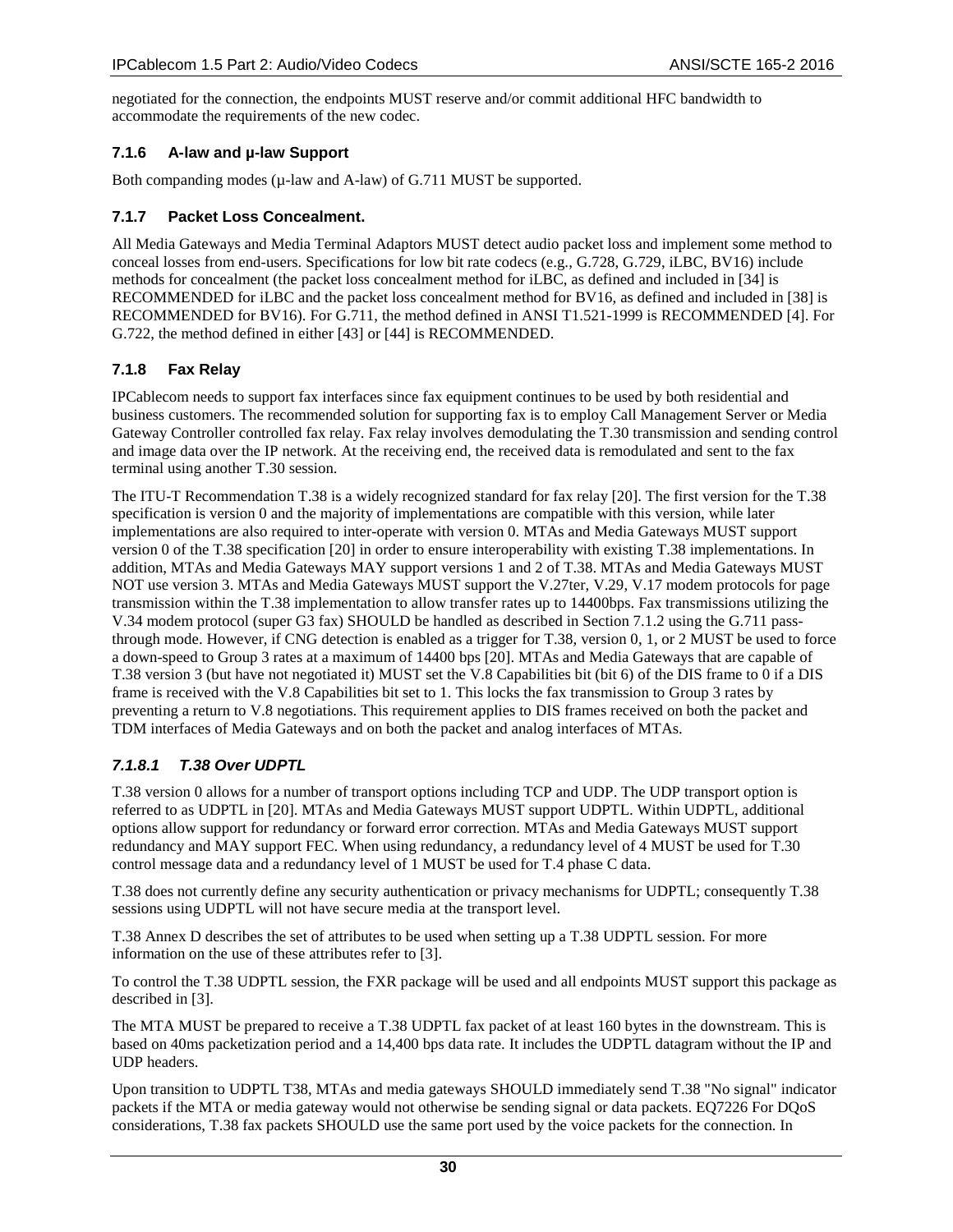addition, MTAs and media gateways MUST send T.38 fax packets at a default 20ms packetization period in the upstream unless directed by the CMS via the packetization period to use a different packet rate (10/20/30ms).

[Table](#page-36-0) 4 shows the DQoS flowspec parameters for 10/20/30ms T.38 sessions (with redundancy of 1 for the T.4 data) that can be used in the least-upper-bound calculations for Authorization and resource requests. If the fax session is performed using the fxr/gw mode, then the data flow MUST fit within the DQoS flow characteristics described above.

### *7.1.8.2 T.38 Over RTP*

T.38 running over the RTP protocol as described in [\[20\]](#page-8-16) is currently out of scope.

#### <span id="page-30-0"></span>**7.1.9 DTMF Relay**

RFC 2833 [\[24\]](#page-8-13) specifies in-band RTP payload formats and usage to carry DTMF, modem and fax tones, line states, and call progress tones across an IP network either as recognized "telephone events" or as a set of parameters defining a tone by its volume, frequency, modulation and duration of its components. Besides the transport of tones across an IP network, [\[24\]](#page-8-13) also allows for the remote collection of DTMF digits by a media gateway to relieve an Internet end system (e.g., media server) of having to do this. Other advantages o[f \[24\]](#page-8-13) include inherent redundancy to cope with packet loss and the means to allow IP phones to generate DTMF digits when signaling to the PSTN without requiring DTMF senders.

The use of RTP payloads in RFC 2833 to carry telephone events, states and telephony tones represents an in-band means of signal transmission as opposed to an out-of-band path via the CMS.

For DTMF, IPCablecom endpoints MUST support transmission and reception of RFC 2833 DTMF telephone-events 0-15 which represents the minimum level required for compliance with the RFC. IPCablecom endpoints MAY support other telephone-events. If negotiated for a call, these events MUST be transferred via RFC 2833 telephony event packets regardless of the codec specified for the speech. In addition as an RTP payload type, DTMF relay MUST be secured through the IPCablecom bearer encryption and authentication mechanisms defined in [\[46\],](#page-9-6) if these are active on a call. MTAs and MGs MUST support the mandatory security options listed in [\[46\]](#page-9-6) for DTMF relay and additionally, if the optional encryption algorithms are supported for audio codecs, then these MUST also be supported for DTMF relay.

IETF RFC 283[3 \[24\]](#page-8-13) references ITU-T Q.24 in defining the minimum DTMF tone duration of 40 ms. Additionally, ITU-T Q.24 includes a duration range lower than 40 ms when the DTMF tones may be accepted as DTMF digits (as low as 20 ms). For North American networks, Telcordia's LSSGR [\[25\]](#page-8-20) specifies that tone durations greater than 40ms must be accepted (subject to rise/fall times of less than 5 ms) and tones between 23 and 40 ms may be accepted by receivers. However generators should provide 50 ms minimum tone duration (with a rise/fall time <3 ms). Receivers should accept minimum inter-digit times of 40ms. Total on-off cycle times of 93ms are to be accepted but 100ms is to be generated as both minimum and objective.

IETF RFC 283[3 \[24\]](#page-8-13) does not specify DTMF tone duration requirements at the egress gateway instead relying on DTMF detection accuracy at the ingress gateway. Considering the industry requirements, IPCablecom endpoints MUST detect DTMF tones of 40ms or more and report their duration relative to the RTP timestamp. Endpoints MAY detect DTMF digits of duration greater than 23ms but endpoints MUST NOT report DTMF digits when their duration is less than 23ms.

A IPCablecom endpoint MUST NOT transmit a DTMF telephone-event packet containing a duration field of value zero. A IPCablecom endpoint SHOULD ignore a received DTMF telephone-event packet containing a duration field of value zero.

The repetition rate of RFC2833 telephony event packets in the transmit direction MUST be equal to the same packetization time as the selected audio codec. Therefore the repetition rate of RFC2833 packets has the same range as packetization intervals, i.e., 10, 20, and 30ms.

In accordance with [\[24\],](#page-8-13) unless a mutually exclusive event (detection of new DTMF digit) occurs, the final packet of each event MUST be transmitted a total of three times at the specified packetization interval with the E-Bit flag set. This repetition will generally ensure satisfactory performance in the event of the occasional lost packet. However, if another DTMF digit is detected before the two redundant end-of-event packets are sent, the retransmission MUST be aborted and instead the new DTMF telephone event reported using the regular packetization interval.

Upon receipt of any telephone-event packet, IPCablecom endpoints MUST play out the tone on the Time Division Multiplexing (TDM) interface for the Media Gateways and Line Interface for the MTAs. Since the signal is received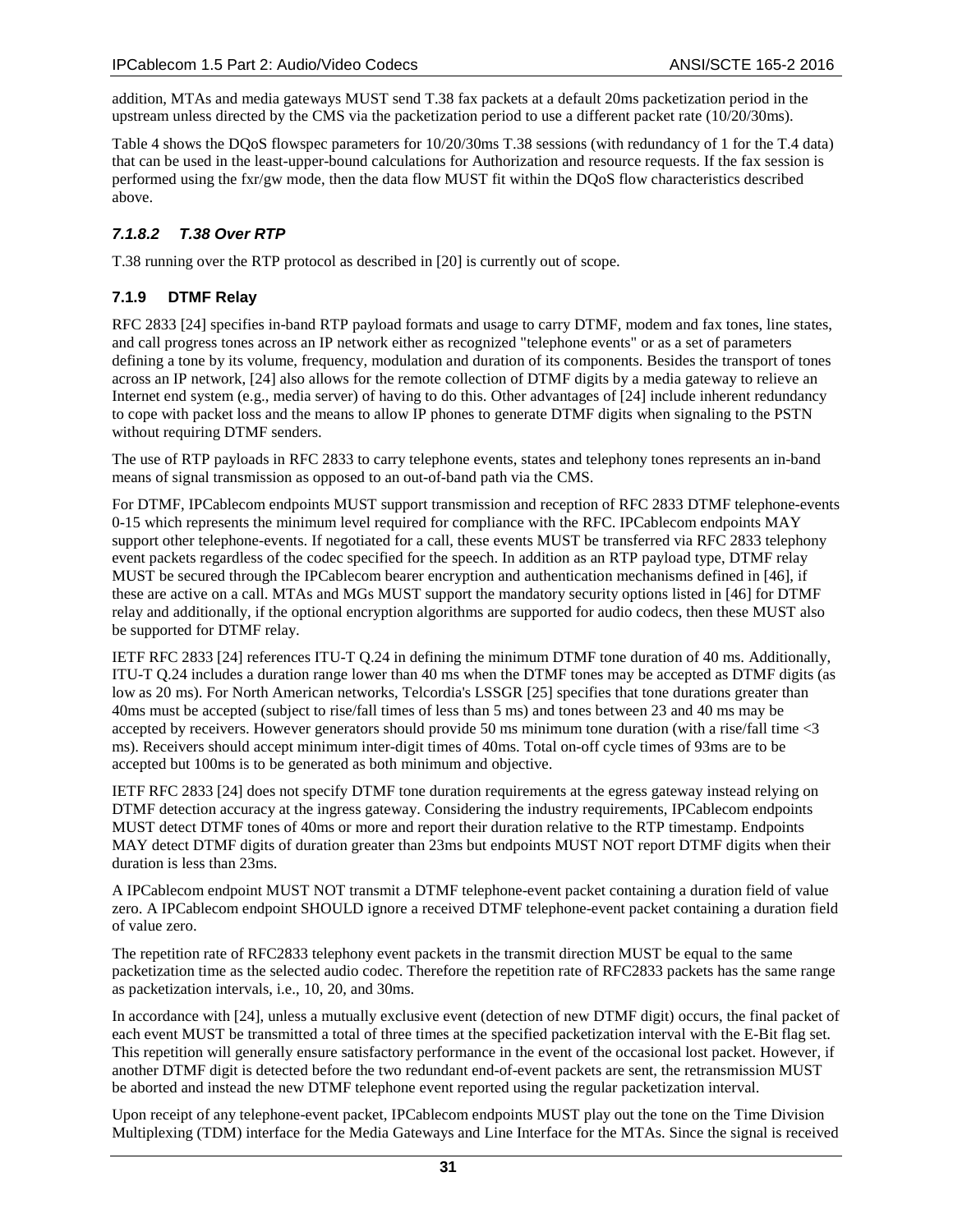on the IP interface and not the TDM interface, this does not constitute a signaling event and the Call Agent or Media Gateway Controller MUST NOT be informed of this.

RFC 2833 describes two options for telephone event play out. Either the tone may be played out for the duration specified in the telephone event payload or it may be played out continuously until it is stopped when an end of event or mutually-exclusive event packet is received, an audio packet is received, or a timeout expires after a period with no packets. Because of its robustness against packet loss, IPCablecom endpoints MUST use the continuous method of play out.

IETF RFC 283[3 \[24\]](#page-8-13) allows for the ingress media gateway to either replace the audio packets when transmitting telephone-event packets or send both audio and telephone events concurrently. To avoid increasing the bandwidth requirements in DQoS systems, an ingress media gateway MUST stop sending audio and replace audio packets with RFC 2833 DTMF telephone-event packets whenever a DTMF digit is detected. When replacing the audio, at the moment an event is detected the audio packet being constructed at the time of detection should be discarded.

DTMF telephone-events MUST be fully played out by an egress gateway according to the duration specified in the event subject to an optional minimum play-out duration that MAY be provisioned on the endpoint. If audio data is also received by an egress gateway for the same timestamp period as covered by telephone-event packets, the egress gateway SHOULD overwrite the audio to the extent it remains in the play-out buffer. If some of the audio event has already played out due to a jitter buffer having adapted down to a low value, the telephone event play out MAY be shortened from the duration specified in the RFC 2833 event but not below the minimum play-out duration as this would compromise the ability for a short duration DTMF tone to be detected when a low-bit-rate audio codec is in use. This is necessary even when the ingress (transmitting) gateway replaces the audio transmission when sending telephony-event packets, as there will still be some delay before this can take effect, i.e., the event recognition time. During this time nothing can prevent the telephony signal being transferred across the network and potentially played out from the egress gateway. When tone play-out by the egress gateway is per a minimum provisioned duration, the egress gateway MUST enforce a 45ms inter-digit time (silence) following play-out of the DTMF tone.

As already stated, the last telephone-event packet indicating the end of event will generally be transmitted 3 times. Audio packets being replaced by RFC 2833 packets MUST continue to be suppressed during the redundant transmission of the end-of-event packets.

#### <span id="page-31-0"></span>**7.1.10 V.152 Transmission**

IPCablecom needs to support modem equipment interfaces since many residential and business customers still make use of dial-up modem lines for various services. These services include dial-up network access for work, home security systems, and many home electronic devices. In addition, support for TTY is also necessary to support hearing or speech impaired customers. The recommended solution is to support V.152 voice band data transmission along with RFC 2198 [\[40\]](#page-9-7) redundancy. The combination of these technologies allows for modem and TTY signals to pass through an IP network reliably even when small amounts of packet loss exist. MTAs and Media Gateways MUST support a redundancy level of 1 for V.152. MTAs and Media Gateways MAY support redundancy levels higher than 1 subject to QOS availability.

[Table](#page-36-0) 4 shows the DQoS flowspec parameters for 10/20/30ms voice band data sessions (with a redundancy level of 1 for usage of G.711 as a V.152 codec) that can be used in the least-upper-bound calculations for Authorization and resource requests.

#### *7.1.10.1 V.152 Transition Triggers*

The following tones are all triggers for switching to voice band data transmission: 1100 Hz (CNG), V.21 preamble, V.18 Annex A, 2100 Hz (for example ANS also known as CED, ANSam, /ANS, /ANSam). If an MTA or Media Gateway detects V.18 Annex A or 2100 Hz tone, and V.152 has been negotiated for the connection, the endpoint MUST transition to V.152 mode, 2225 Hz answer tone as per ITU-T Recommendation V.150.1 Appendix VI and Unscrambled binary ones signal as per ITU-T Recommendation V.22.

MTAs and Media Gateways MUST transition to V.152 mode on the receipt of packets that are the negotiated payload type for V.152 mode. This ensures that both ends will be switched into V.152 mode as soon as possible. MTAs and Media Gateways MUST transition from V.152 mode to voice mode after detecting RTP packets that have non-VBD payload types, if V.152 mode VBD packets have been both sent and received in a session and the MTA or Media Gateway starts receiving RTP packets that have a previously negotiated non-VBD payload type.

Upon transition to V.152 mode, either through local detection of the tone on the analog interface or reception of a V.152 packet as described above, MTAs must perform the following steps (does not apply to Media Gateways):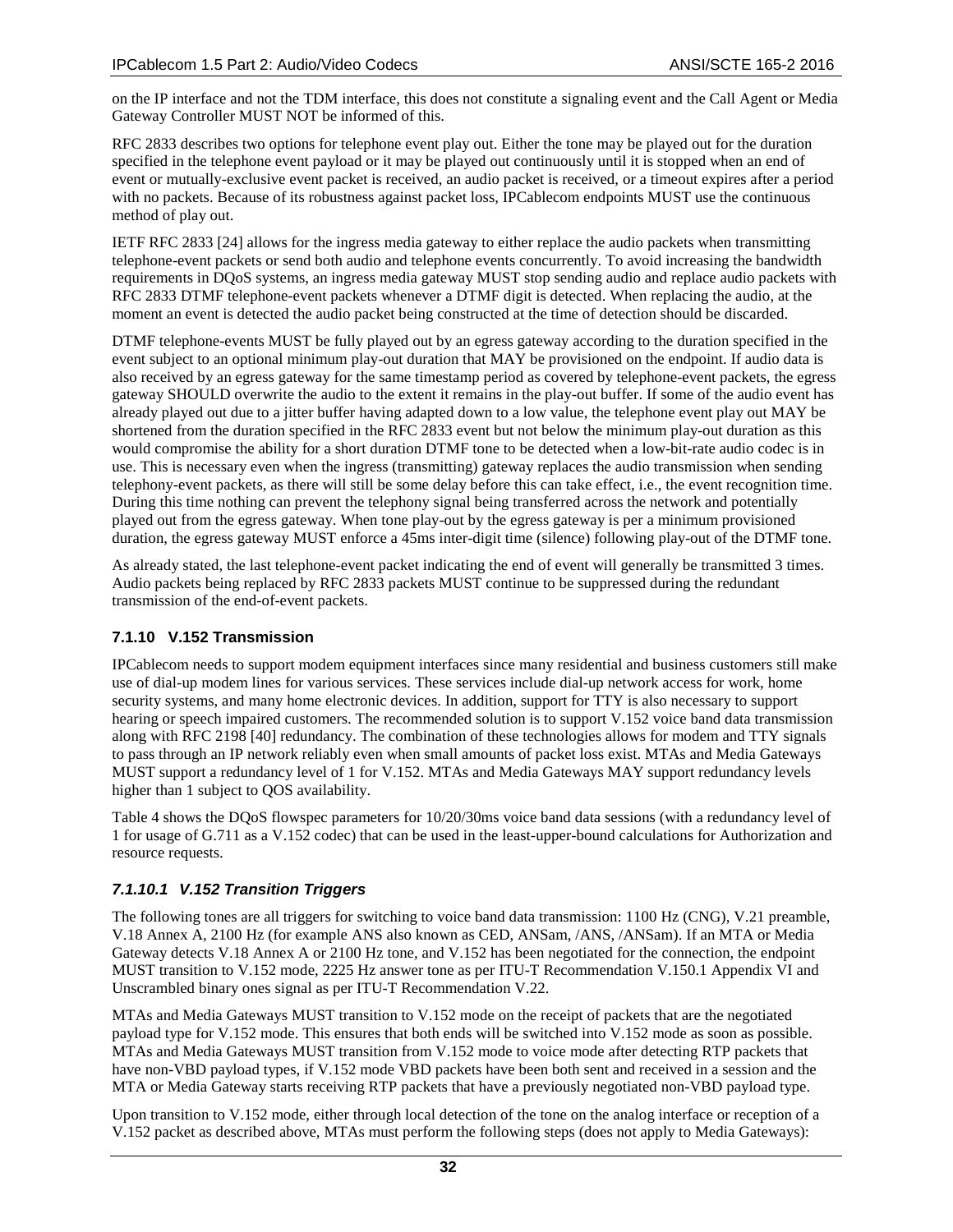- 1. MTAs MUST initiate a DSC to the CMTS to request the additional bandwidth necessary for the V.152 payload including redundancy.
- 2. Once the extra resources are reserved and committed, MTAs MUST begin to send V.152 packets with the negotiated payload type on the connection and play out any received data to the analog interface.

Given the sensitive nature of analog modems, MTAs SHOULD send RTP packets at the amount of bandwidth that is authorized for the existing voice session until the resources required for V.152 are committed. This allows tones to be played continuously to the receiving end during QoS reservation.

#### *7.1.10.1.1 Considerations for Simultaneous T.38 and Voice Band Data Support*

Certain signals that would cause a T.38 switch also cause a switch to voice band data. Since T.38 is more reliable and consumes less bandwidth than V.152 with redundancy, T.38 is the preferred method for transmitting fax calls.

If both T.38 and V.152 have been specified by the CMS, the CMS preference for T.38 and V.152 use must be followed when using t38-strict and t38-loose and V.152. The following requirements take into account whether V.152 has been negotiated between the endpoints and whether RFC 3407 [\[41\]](#page-9-8) capability information indicating the necessary support for T.38 is present.

1. t38-loose/v152 specified and V.152 is not negotiated

If t38-loose has been specified by the CMS as the preferred mode for fax, and V.152 has not been negotiated, T.30 fax preamble (V.21flags) MUST cause the T.38 procedure to start and CNG MAY cause the T.38 procedure to start. V.152 will not be used for fax.

2. t38-loose/v152 specified and V.152 negotiated

If t38-loose is specified by the CMS in the LCO as the preferred method of handling fax, and the two endpoints have negotiated V.152 use, the IPCablecom endpoint MUST start the T.38 procedure if V.21 preamble is detected. In addition, the IPCablecom endpoint MAY start the T.38 procedure event if CNG is detected and the endpoint is provisioned to use CNG as a T.38 trigger. If the endpoint is provisioned not to use CNG as a fax detection mechanism, then it MUST enter V.152 mode upon CNG detection.

3. v152/t38-loose specified and V.152 negotiated

If the LCO has specified that V.152 is preferred over t38-loose for fax handling and the two endpoints have negotiated V.152 use, the IPCablecom endpoint MUST enter V.152 mode upon CNG or V.21preamble detection.

4. v152/t38-loose specified and V.152 not negotiated

If the LCO has specified that V.152 is preferred over t38-loose for fax handling and the two endpoints have not negotiated V.152 use, T.30 fax preamble (V.21flags) MUST cause the T.38 procedure to start and CNG MAY cause the T.38 procedure to start. V.152 will not be used for fax.

5. t38-strict/v.152 specified and V.152 negotiated and 3407 present

If the LCO has specified that t38-strict is preferred over V.152 for fax handling and the two endpoints have negotiated V.152 use, the IPCablecom endpoint MUST start the T.38 procedure if the rcd contains RFC 3407 [\[41\]](#page-9-8) capability information indicating the necessary support for t38 AND V.21 preamble is detected. In addition, the IPCablecom endpoint MAY start the T.38 procedure if the rcd contains RFC 3407 [\[41\]](#page-9-8) capability information indicating the necessary support for t38 AND CNG is detected and the endpoint is provisioned to use CNG as a T.38 trigger. If the endpoint is provisioned not to use CNG as a fax detection mechanism, then it MUST enter V.152 mode upon CNG detection.

6. t38-strict/v.152 specified and v.152 negotiated, but 3407 not present

If the LCO has specified that t38-strict is preferred over V.152 for fax handling and the two endpoints have negotiated V.152 use, and the rcd does not contain RFC 3407 [\[41\]](#page-9-8) capability information indicating the necessary support for t38, then the gateway MUST enter V.152 mode upon CNG or V.21preamble detection.

7. v.152/t38-strict specified and V.152 negotiated (it doesn't matter if 3407 present or not)

If the LCO has specified that V.152 is preferred over t38-strict for fax handling and the two endpoints have negotiated V.152 use, the IPCablecom endpoint MUST enter V.152 mode upon CNG or V.21preamble detection.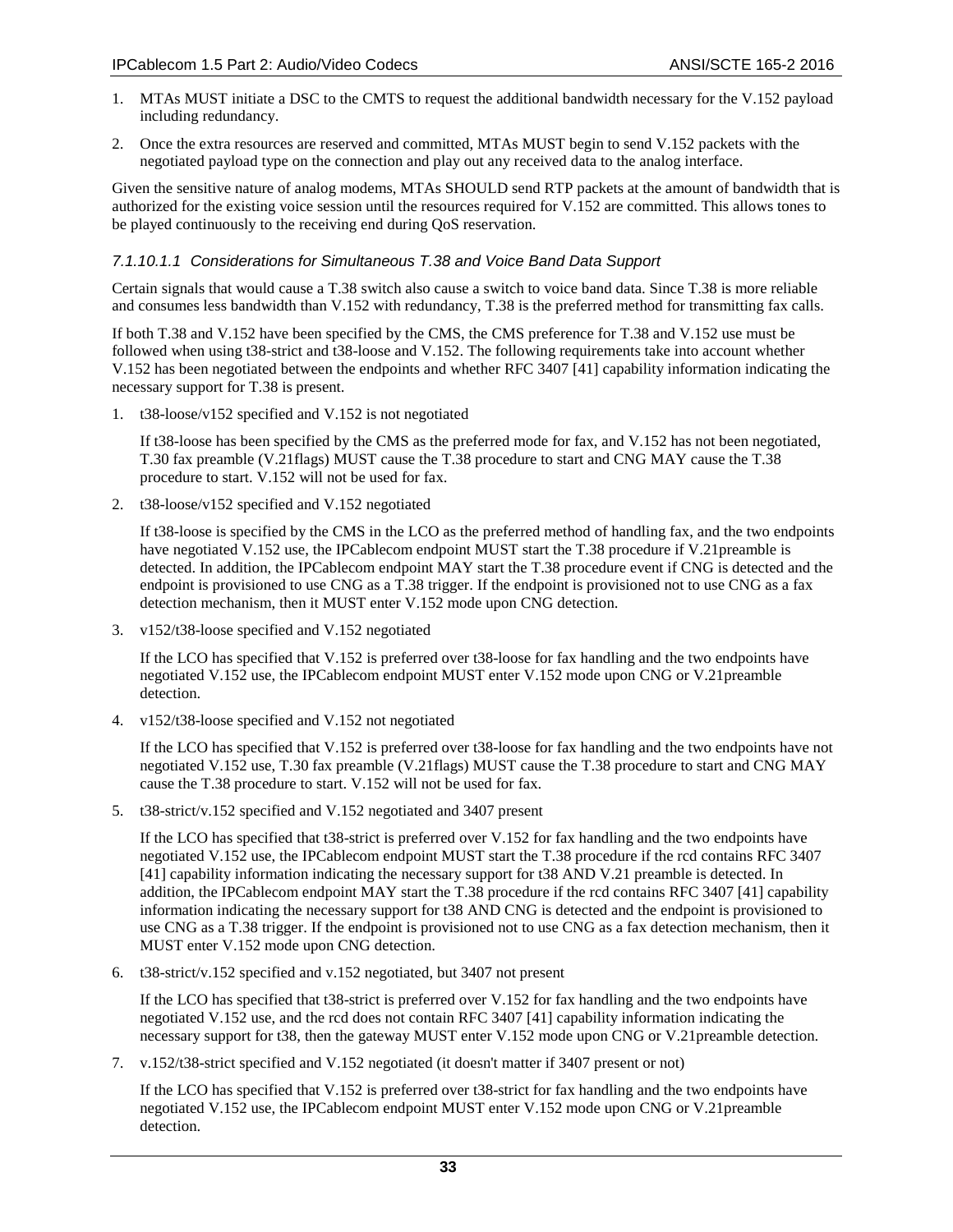8. v.152/t38-strict specified and V.152 not negotiated and 3407 is present

If the LCO has specified that V.152 is preferred over T.38-strict for fax handling and the two endpoints have not negotiated V.152 use, the IPCablecom endpoint MUST start the T.38 procedure if the rcd contains RFC 340[7 \[41\]](#page-9-8) capability information indicating the necessary support for t38 AND V.21preamble is detected. In addition, the IPCablecom endpoint MAY start the T.38 procedure if the rcd contains RFC 3407 [\[41\]](#page-9-8) capability information indicating the necessary support for t38 AND CNG is detected AND the endpoint is provisioned to use CNG as a T.38 trigger. If the endpoint is provisioned not to use CNG as a fax detection mechanism, then CNG MUST be sent via a negotiated audio codec.

#### <span id="page-33-0"></span>**7.1.11 Security Considerations**

V.152 uses RTP and RTCP for its transmission. The security requirements for RTP and RTCP defined in the security specification[s \[46\]](#page-9-6) MUST be followed.

### <span id="page-33-1"></span>**7.2 Mandatory Codecs**

The following codecs MUST be supported in all MTAs and MGs.

#### <span id="page-33-2"></span>**7.2.1 G.711**

G.711 (both µ-law and A-law versions) [\[17\]](#page-8-21) MUST be supported in all MTAs and MGs. This codec provides tollquality voice and is ubiquitous. It provides the "fallback" position for services such as fax, modem, and hearingimpaired services support, as well as common gateway transcoding support. In addition, G.711 is used as the fallback mode if there are not enough resources to establish a new connection using the requested codec (e.g., two channels of the G.728 or G.729 Annex E are already in existence, and there are not enough resources for a third connection to use a compressed codec).

### <span id="page-33-3"></span>**7.3 Recommended Codecs**

In addition to G.711, it is RECOMMENDED that MTAs and MGs also support at least one of the following codecs.

#### <span id="page-33-4"></span>**7.3.1 iLBC**

iLB[C \[34\]](#page-9-2) [\[35\]](#page-9-9) SHOULD be supported in all MTAs and MGs. IPCablecom has as a mandate to provide toll or superior voice quality. iLBC is a mid-bitrate (13.3 kb/s and 15.2 kb/s), high-quality solution. When iLBC is supported, both the 20ms and 30ms frame size modes MUST be supported. iLBC provides high quality, lowbandwidth performance and high packet loss robustness for on-net calls and ensures high performance for applications such as IVR systems. It was created to provide a codec suitable for IP communication networks. In addition, it provides DTMF pass through. Experimental track IETF RFC "internet Low Bit Rate Codec (iLBC)", [\[35\]](#page-9-9) contains the iLBC source code in floating point C.

A fixed point reference code implementation of iLBC is available for IPCablecom in [\[36\]](#page-9-10) along with test vectors for verification of correct bit exact implementation. The fixed point code is provided to assist vendors in product development in order to ease implementation, testing and verification, and to guarantee quality.

#### <span id="page-33-5"></span>**7.3.2 BV16**

BroadVoice16 [\[37\]](#page-9-11) [\[38\]](#page-9-3) SHOULD be supported in all MTAs and MGs. IPCablecom has as a mandate to provide toll or superior voice quality. BroadVoice16 (BV16) is a mid-bitrate, high-quality solution. BV16 provides high quality, low-bandwidth performance for on-net calls and ensures high performance for applications such as IVR systems. In addition, it provides DTMF pass through. It was created to provide a codec suitable for IP communication networks.

# <span id="page-33-6"></span>**7.4 Optional Codecs**

MTAs and MGs MAY support the following codecs.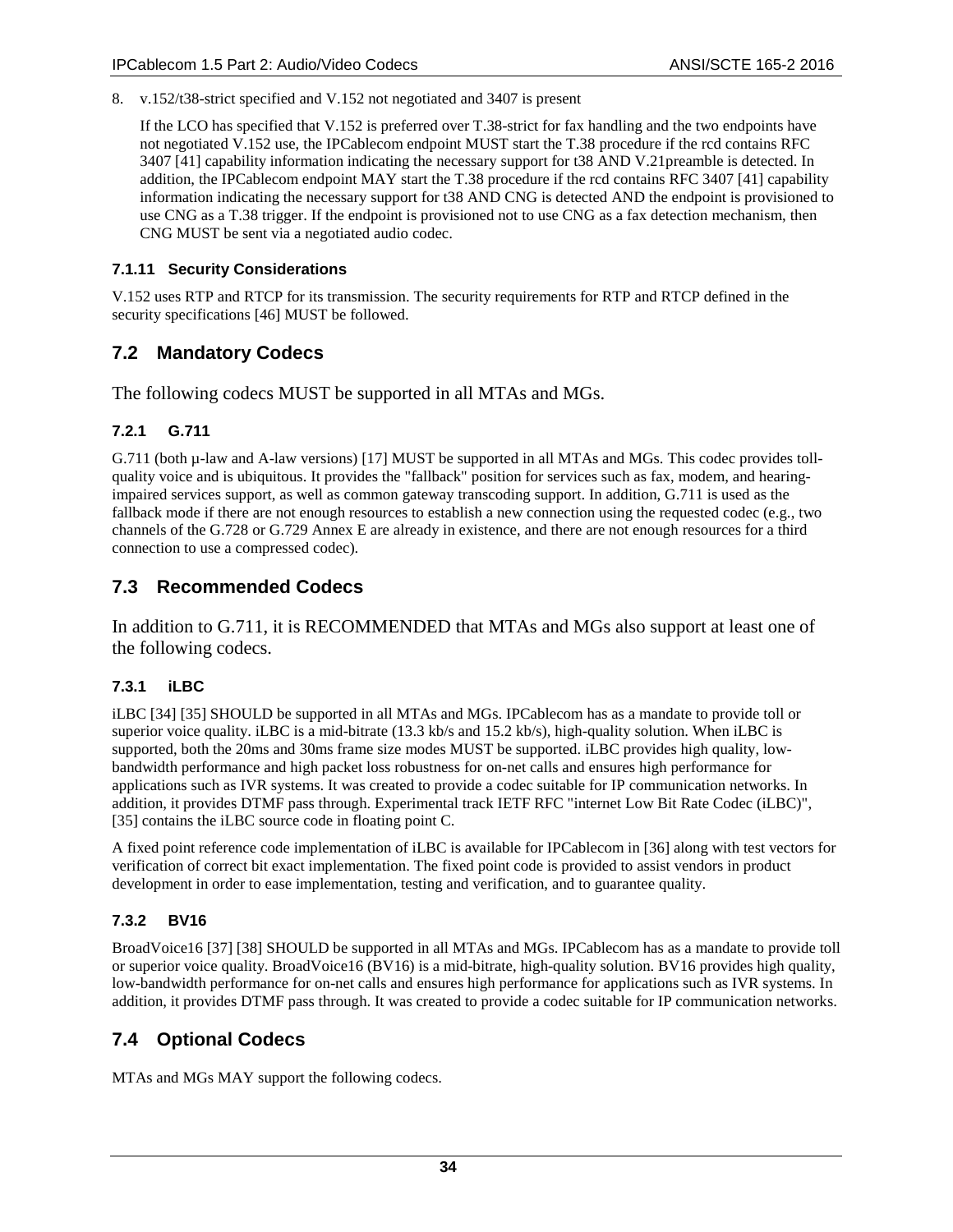## <span id="page-34-0"></span>**7.4.1 G.728**

G.728 [\[22\]](#page-8-22) MAY be supported in all MTAs and MGs. IPCablecom has as a mandate to provide toll or superior voice quality. G.728 provides high quality, low-bandwidth performance for on-net calls and ensures the highest possible performance for applications such as IVR systems. In addition, it provides superior background noise handling, as well as medium quality music carriage.

### <span id="page-34-1"></span>**7.4.2 G.729 Annex E**

G.729 Annex E [\[23\]](#page-8-23) MAY be supported in all MTAs. IPCablecom has as a mandate to provide toll or superior voice quality. G.729E is a mid-bitrate (11.8 kb/s), high-quality solution. G.729 Annex E provides high quality, lowbandwidth performance for on-net calls and ensures the highest possible performance for applications such as IVR systems. In addition, it provides superior background noise handling, as well as medium quality music carriage.

### <span id="page-34-2"></span>**7.4.3 G.722**

G.722 [\[42\]](#page-9-12) is the earliest international standard on wideband speech coding. G.722 MAY be supported in widebandcapable MTAs and MGs. If G.722 is used, MTAs and MGs MUST support 10ms, 20ms, and 30ms packetization rates. G.722 is a multi-rate wideband speech codec for 16 kHz sampled signals. It has three selectable bit rates: 48, 56, and 64 kb/s. The 48 kb/s version of G.722 produces medium-quality wideband speech, and the 56 kb/s and 64 kb/s versions produce good- to high-quality wideband speech. MTAs and MGs using the G.722 codec MUST support 64kb/s and MAY support 56 and 48kb/s.

# <span id="page-34-3"></span>**7.5 Optional Features**

#### <span id="page-34-4"></span>**7.5.1 Wideband Codecs**

Given that the majority of early customers will be "black phone" users, support for wideband (i.e*.*, greater than circuit voice bandwidth) codecs on either MTAs or MGs is not being mandated. However, some vendors optionally MAY choose to differentiate their product by selecting components that will support higher fidelity in the event a wideband codec is provisioned through methods specified in Section [6.1.](#page-25-1) Furthermore, some IPCablecom applications may generate wideband media with their application-specific devices and without the involvement of MTAs or MGs.

#### <span id="page-34-5"></span>**7.5.2 Optional Codecs**

A vendor MAY supply any codecs not described herein.

#### <span id="page-34-6"></span>**7.5.3 Voice Activity Detection (VAD)**

A vendor MAY employ VAD to reduce bandwidth consumption. If employed, this capability MUST be optional, allowing disabling. Some codecs have associated VAD implementations (e.g., G.729B), while many others do not (e.g., G.711, G.728, and G.722). In the latter cases, the VAD implementation MUST adhere to the IMTC Voice-Over-IP Forum Service Interoperability Implementation Agreement 1.0 [\[5\].](#page-8-24) For use with the G.722 codec, MTAs and MGs SHOULD employ VAD and silence suppression (Discontinuous Transmission - DTX) to reduce bandwidth using a mechanism of the vendor's choice. If silence suppression is used with G.722, User Equipment and Media Gateways SHOULD transmit Silence Insertion Descriptor frames as specified in [\[45\].](#page-9-13)

# <span id="page-34-7"></span>**7.6 Session Description of Codecs**

Session descriptor protocol (SDP) messages are used to describe multimedia sessions for the purposes of session announcement, session invitation, and other forms of multimedia session initiation. SDP descriptions are used in Network Call Signaling (NCS) [\[3\].](#page-8-19) This section describes the required specification of the codec in SDP, and the required mapping of the SDP description into RSVP flowspecs.

A typical SDP description contains many fields that contain information regarding the session description (protocol version, session name, session attribute lines, etc.), the time description (time the session is active, etc.), and media description (media name and transport, media title, connection information, media attribute lines, etc.). The two critical components for specifying a codec in an SDP description are the media name and transport address (m) and the media attribute lines (a).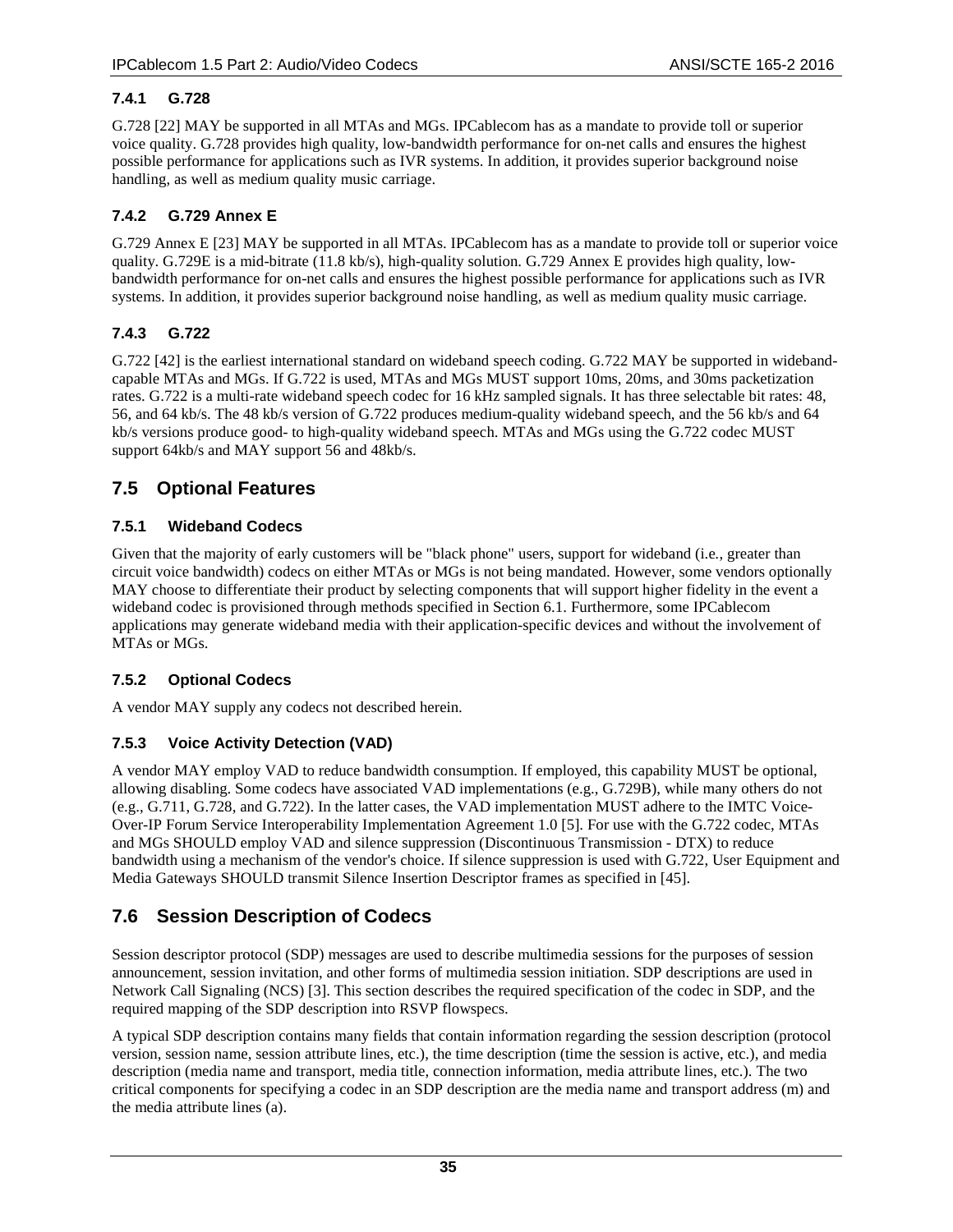The media name and transport addresses (m) are of the form:

*m=<media> <port> <transport> <fmt list>*

The media attribute line(s) (a) are of the form:

*a=<token>:<value>*

A typical IP-delivered voice communication would be of the form:

*m=audio 3456 RTP/AVP 0*

*a=ptime:10*

On the transport address line (m), the first term defines the media type, which in the case of an IP voice communications session is audio. The second term defines the UDP port to which the media is sent (port 3456). The third term indicates that this stream is an RTP Audio/Video profile. Finally, the last term is the media payload type as defined in the RTP Audio/Video Profile, IETF RFC 3551, [\[7\].](#page-8-12) In this case, the 0 represents a static payload type of  $\mu$ -law PCM coded single channel audio sampled at 8KHz. On the media attribute line (a), the first term defines the packet formation time (10ms).

Payload types other than those defined in [\[7\]](#page-8-12) are dynamically bound by using a dynamic payload type from the range 96-127, as defined in [\[8\],](#page-8-25) and a media attribute line. For example, a typical SDP message for G.726 would be composed as follows:

*m=audio 3456 RTP/AVP 96*

*a= rtpmap:96 G726-32/8000*

The payload type 96 indicates that the payload type is locally defined for the duration of this session, and the following line indicates that payload type 96 is bound to the encoding "G726-32" with a clock rate of 8000 samples/sec.

Codecs defined in this specification MUST be encoded with the string names as shown in [Table](#page-36-0) 4 in the rtpmap parameter:

#### *Table 3 - Deprecated*

<span id="page-35-0"></span>**NOTE:** Table numbering has been retained for cross referencing purposes.

For use in the SDP, the rtpmap parameter (i.e., PCMU/8000 in the case of µ-law, or PCMA/8000 in the case of alaw) is used. Unknown rtpmap parameters SHOULD be ignored if they are received.

For every defined Codec (whether it is represented in SDP as a static or dynamic payload type), the following table describes the mapping that MUST be used from either the payload type or ASCII string representation to the bandwidth requirements for that Codec.

It is important to note that the values i[n Table](#page-36-0) 4 do not include any bandwidth that may be required for media security (authentication, 2 or 4 byte value as outlined in the security specification), and the actual values used in resource allocation may need to be adjusted to accommodate IPCablecom security considerations.

For non-well-known codecs, the bandwidth requirements cannot be determined by the media name and transport address (m) and the media attribute (a) lines alone. In this situation, the SDP must use the bandwidth parameter (b) line to specify its bandwidth requirements for the unknown codec. The bandwidth parameter line (b) is of the form:

*b= <modifier> : <bandwidth-value>*

For example:

*b= AS:99*

The bandwidth parameter (b) will include the necessary bandwidth overhead for the IP/UDP/RTP headers. In the specific case where multiple codecs are specified in the SDP, the bandwidth parameter should contain the leastupper-bound (LUB) of the desired codec bandwidths.

The mapping of RTP/AVP code to RSVP Flowspec (as used by Dynamic Quality of Service [\[2\]\)](#page-8-2) MUST be according to the following table: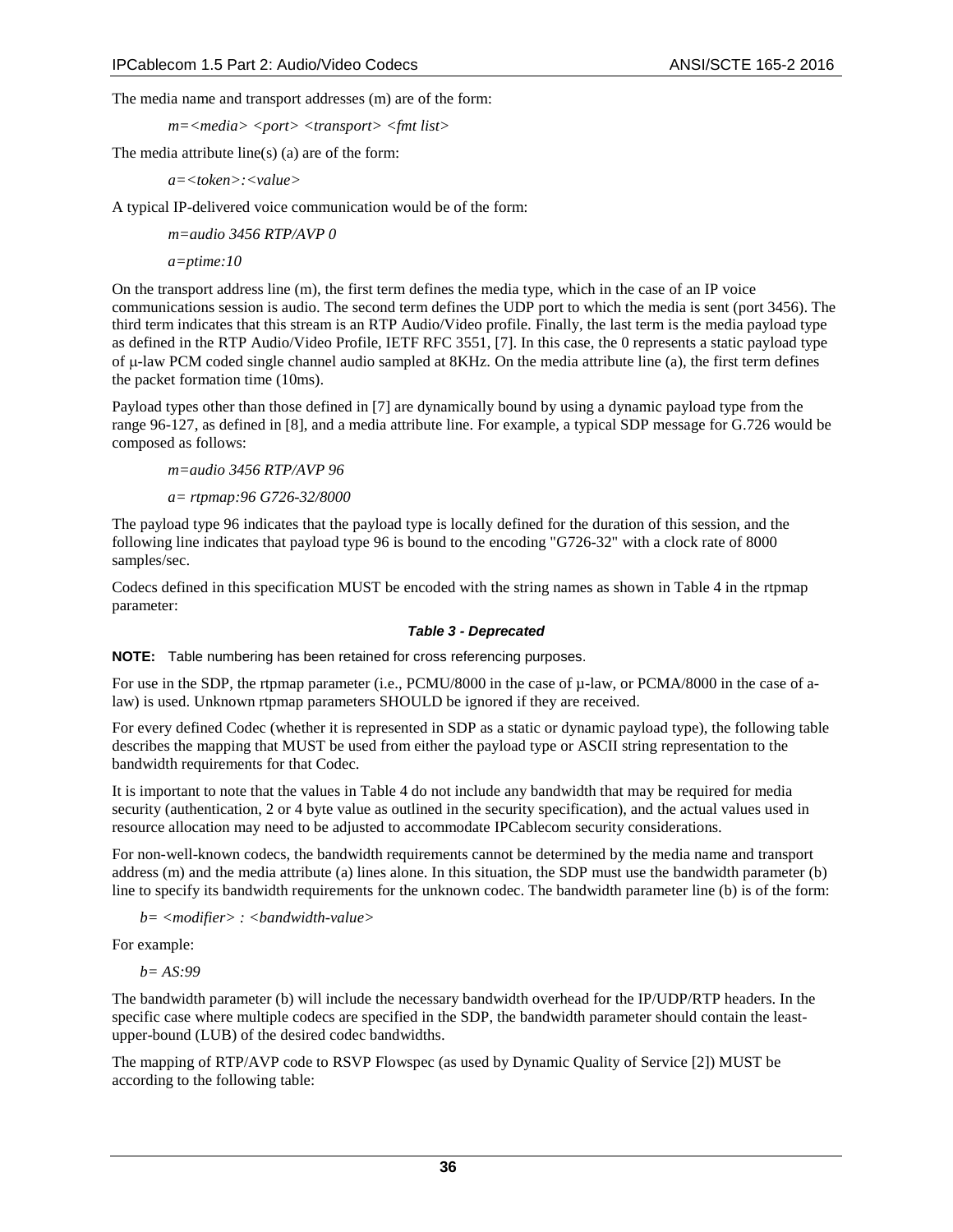<span id="page-36-0"></span>

|                            | <b>Parameters from Session</b><br><b>Description</b> |                        | <b>Flowspec parameters</b>          |                  |                                                                                                     |             | Codec | Literal<br><b>Name</b> |
|----------------------------|------------------------------------------------------|------------------------|-------------------------------------|------------------|-----------------------------------------------------------------------------------------------------|-------------|-------|------------------------|
| RTP/<br><b>AVP</b><br>code | Rtpmap                                               | <b>Ptime</b><br>(msec) | <b>Values</b><br>b,m,M <sup>1</sup> | Values $r, p^2$  |                                                                                                     |             |       |                        |
| 0                          | <none></none>                                        | 10                     | 120 bytes                           | 12,000 bytes/sec | $G.711$ µ-law using the                                                                             | <b>PCMU</b> |       |                        |
| 0                          | <none></none>                                        | 20                     | 200 bytes                           | 10,000 bytes/sec | Payload Type defined<br>by IETF                                                                     | <b>PCMU</b> |       |                        |
| 0                          | <none></none>                                        | 30                     | 280 bytes                           | 9,334 bytes/sec  |                                                                                                     | <b>PCMU</b> |       |                        |
| 96-127                     | <b>PCMU/8000</b>                                     | 10                     | 120 bytes                           | 12,000 bytes/sec | G.711 µ -law PCM, 64                                                                                | <b>PCMU</b> |       |                        |
| 96-127                     | <b>PCMU/8000</b>                                     | 20                     | 200 bytes                           | 10,000 bytes/sec | kb/sec, default Codec                                                                               | <b>PCMU</b> |       |                        |
| 96-127                     | PCMU/8000                                            | 30                     | 280 bytes                           | 9,334 bytes/sec  |                                                                                                     | <b>PCMU</b> |       |                        |
| 8                          | <none></none>                                        | 10                     | 120 bytes                           | 12,000 bytes/sec | G.711 A-law using the                                                                               | <b>PCMA</b> |       |                        |
| 8                          | <none></none>                                        | 20                     | 200 bytes                           | 10,000 bytes/sec | Payload Type defined<br>by IETF                                                                     | <b>PCMA</b> |       |                        |
| 8                          | <none></none>                                        | 30                     | 280 bytes                           | 9,334 bytes/sec  |                                                                                                     | <b>PCMA</b> |       |                        |
| 96-127                     | <b>PCMA/8000</b>                                     | 10                     | 120 bytes                           | 12,000 bytes/sec | G.711 A-law PCM, 64                                                                                 | <b>PCMA</b> |       |                        |
| 96-127                     | <b>PCMA/8000</b>                                     | 20                     | 200 bytes                           | 10,000 bytes/sec | kb/sec, default Codec                                                                               | <b>PCMA</b> |       |                        |
| 96-127                     | <b>PCMA/8000</b>                                     | 30                     | 280 bytes                           | 9,334 bytes/sec  |                                                                                                     | <b>PCMA</b> |       |                        |
| 96-127                     | iLBC/8000                                            | 20                     | 78 bytes                            | 3900 bytes/sec   | iLBC, FB-LPC, 15.2                                                                                  | iLBC        |       |                        |
| 96-127                     | iLBC/8000                                            | 30                     | 90 bytes                            | 3000 bytes/sec   | kb/s, 20 ms frame<br>size with 5 ms<br>lookahead; 13.3 kb/s,<br>30 ms frame with 10<br>ms lookahead | <b>iLBC</b> |       |                        |
| 96-127                     | BV16/8000                                            | 10                     | 60 bytes                            | 6,000 bytes/sec  | BV16 (narrow-band),                                                                                 | <b>BV16</b> |       |                        |
| 96-127                     | BV16/8000                                            | 20                     | 80 bytes                            | 4,000 bytes/sec  | 16kb/sec                                                                                            | <b>BV16</b> |       |                        |
| 96-127                     | BV16/8000                                            | 30                     | 100 bytes                           | 3,334 bytes/sec  |                                                                                                     | <b>BV16</b> |       |                        |
| 96-127                     | G726-16/8000                                         | 10                     | 60 bytes                            | 6,000 bytes/sec  |                                                                                                     | G726-16     |       |                        |
| 96-127                     | G726-16/8000                                         | 20                     | 80 bytes                            | 4,000 bytes/sec  |                                                                                                     | G726-16     |       |                        |
| 96-127                     | G726-16/8000                                         | 30                     | 100 bytes                           | 3,334 bytes/sec  |                                                                                                     | G726-16     |       |                        |
| 96-127                     | G726-24/8000                                         | 10                     | 70 bytes                            | 7,000 bytes/sec  |                                                                                                     | G726-24     |       |                        |
| 96-127                     | G726-24/8000                                         | 20                     | 100 bytes                           | 5,000 bytes/sec  |                                                                                                     | G726-24     |       |                        |
| 96-127                     | G726-24/8000                                         | 30                     | 130 bytes                           | 4,334 bytes/sec  |                                                                                                     | G726-24     |       |                        |
| 96-127                     | G726-32/8000                                         | 10                     | 80 bytes                            | 8,000 bytes/sec  |                                                                                                     | G726-32     |       |                        |
| 96-127                     | G726-32/8000                                         | 20                     | 120 bytes                           | 6,000 bytes/sec  |                                                                                                     | G726-32     |       |                        |
| 96-127                     | G726-32/8000                                         | 30                     | $160$ bytes $\,$                    | 5,334 bytes/sec  |                                                                                                     | G726-32     |       |                        |
| 96-127                     | G726-40/8000                                         | 10                     | 90 bytes                            | 9,000 bytes/sec  |                                                                                                     | G726-40     |       |                        |
| 96-127                     | G726-40/8000                                         | 20                     | 140 bytes                           | 7,000 bytes/sec  |                                                                                                     | G726-40     |       |                        |
| 96-127                     | G726-40/8000                                         | 30                     | 190 bytes                           | 6,334 bytes/sec  |                                                                                                     | G726-40     |       |                        |
| 15                         | <none></none>                                        | 10                     | 60 bytes                            | 6,000 bytes/sec  | G.728, assigned                                                                                     | G728        |       |                        |
| 15                         | <none></none>                                        | 20                     | 80 bytes                            | 4,000 bytes/sec  | Payload Type 15 by<br><b>IETF</b>                                                                   | G728        |       |                        |
| 15                         | <none></none>                                        | 30                     | 100 bytes                           | 3,334 bytes/sec  |                                                                                                     | G728        |       |                        |
| 96-127                     | G728/8000                                            | 10                     | 60 bytes                            | 6,000 bytes/sec  | G.728, LD-CELP,                                                                                     | G728        |       |                        |
| 96-127                     | G728/8000                                            | 20                     | 80 bytes                            | 4,000 bytes/sec  | 16kb/s                                                                                              | G728        |       |                        |
| 96-127                     | G728/8000                                            | 30                     | 100 bytes                           | 3,334 bytes/sec  |                                                                                                     | G728        |       |                        |
| 18                         | <none></none>                                        | 10                     | 50 bytes                            | 5,000 bytes/sec  | G.729A, identical to                                                                                | G729        |       |                        |
| 18                         | <none></none>                                        | 20                     | 60 bytes                            | 3,000 bytes/sec  | G.729, assigned<br>Payload Type 18 by                                                               | G729        |       |                        |
| 18                         | <none></none>                                        | 30                     | 70 bytes                            | 2,334 bytes/sec  | IETF                                                                                                | G729        |       |                        |

| <b>Table 4 - Mapping of Session Description Parameters</b> |  |
|------------------------------------------------------------|--|
|------------------------------------------------------------|--|

<span id="page-36-1"></span> <sup>1</sup> *<sup>b</sup>* is bucket depth (bytes). *<sup>m</sup>* is minimum policed unit (bytes). *<sup>M</sup>* is maximum datagram size (bytes).

<span id="page-36-2"></span> $^2$  *r* is bucket rate (bytes/sec). *p* is peak rate (bytes/sec).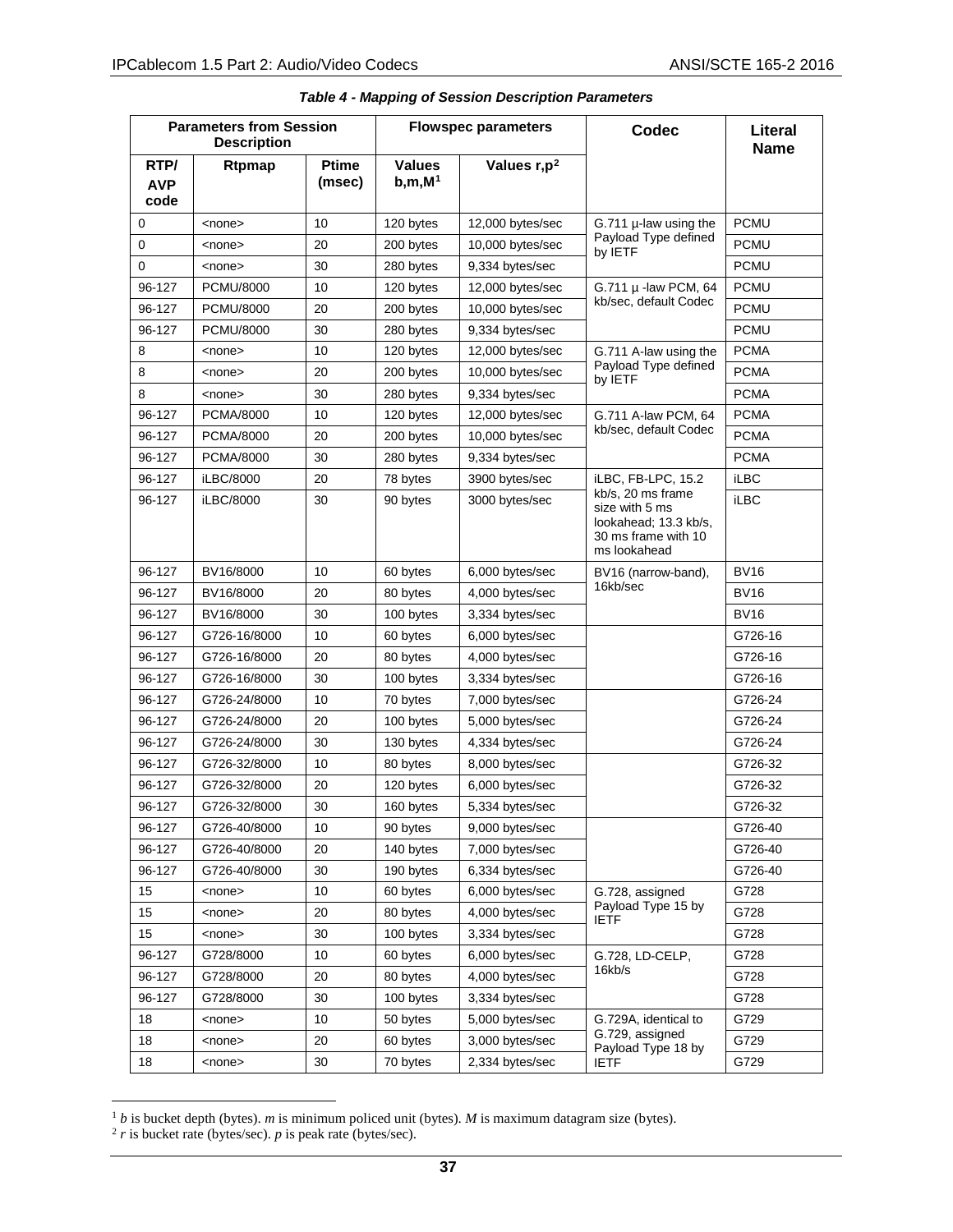|                            | <b>Description</b>       | <b>Parameters from Session</b> |                                     | <b>Flowspec parameters</b> | <b>Codec</b>                                                                                                                      | Literal<br><b>Name</b>     |
|----------------------------|--------------------------|--------------------------------|-------------------------------------|----------------------------|-----------------------------------------------------------------------------------------------------------------------------------|----------------------------|
| RTP/<br><b>AVP</b><br>code | Rtpmap                   | <b>Ptime</b><br>(msec)         | <b>Values</b><br>b.m.M <sup>1</sup> | Values r,p <sup>2</sup>    |                                                                                                                                   |                            |
| 96-127                     | G729/8000                | 10                             | 50 bytes                            | 5,000 bytes/sec            | G.729A, CS-ACELP,                                                                                                                 | G729                       |
| 96-127                     | G729/8000                | 20                             | 60 bytes                            | 3,000 bytes/sec            | 8kb/s, 10ms frame<br>size with 5ms                                                                                                | G729                       |
| 96-127                     | G729/8000                | 30                             | 70 bytes                            | 2,334 bytes/sec            | lookahead                                                                                                                         | G729                       |
| 96-127                     | G729E/8000               | 10                             | 55 bytes                            | 5,500 bytes/sec            | G.729E, CS-ACELP,                                                                                                                 | G729E                      |
| 96-127                     | G729E/8000               | 20                             | 70 bytes                            | 3,500 bytes/sec            | 11.8kb/s, 10ms frame<br>size with 5ms                                                                                             | G729E                      |
| 96-127                     | G729E/8000               | 30                             | 85 bytes                            | 2,834 bytes/sec            | lookahead                                                                                                                         | G729E                      |
| 96-127                     | RED/8000                 | 10                             | 205 bytes                           | 20,500 bytes/sec           | <b>RFC 2198</b>                                                                                                                   | <b>RED</b>                 |
| 96-127                     | RED/8000                 | 20                             | 365 bytes                           | 18,250 bytes/sec           | Redundancy                                                                                                                        | <b>RED</b>                 |
| 96-127                     | RED/8000                 | 30                             | 525 bytes                           | 17,500 bytes/sec           | used for V.152<br>transmission only.<br>These numbers are<br>for the G.711 used as<br>a V.152 codec with<br>redundancy of level 1 | <b>RED</b>                 |
| N/A                        | N/A                      | 10                             | 80 bytes                            | 8000 bytes/sec             | T.38 fax relay packets                                                                                                            | Refer to                   |
| N/A                        | N/A                      | 20                             | 116 bytes                           | 5800 bytes/sec             | (with T.4 redundancy<br>level 1, T30                                                                                              | Appendix A.3<br>in PKT-SP- |
| N/A                        | N/A                      | 30                             | 152 bytes                           | 5067 bytes/sec             | redundancy level 4)                                                                                                               | <b>NCS1.5</b>              |
| N/A                        | N/A                      | 10                             | 62 bytes                            | 6,200 bytes/sec            | T.38 fax relay packets                                                                                                            | Refer to                   |
| N/A                        | N/A                      | 20                             | 80 bytes                            | 4,000 bytes/sec            | (without redundancy)                                                                                                              | Appendix A.3<br>in PKT-SP- |
| N/A                        | N/A                      | 30                             | 98 bytes                            | 3,267 bytes/sec            |                                                                                                                                   | <b>NCS1.5</b>              |
| 9                          | $<$ none $>$             | 10                             | 120 bytes                           | 12,000 bytes/sec           | G.722 at 64 kb/s                                                                                                                  | G722                       |
| 9                          | $<$ none $>$             | 20                             | 200 bytes                           | 10,000 bytes/sec           | using the Payload<br>Type defined by IETF                                                                                         | G722                       |
| 9                          | $<$ none $>$             | 30                             | 280 bytes                           | 9,334 bytes/sec            |                                                                                                                                   | G722                       |
| 96-127                     | G722-48/8000             | 10                             | 120 bytes                           | 12,000 bytes/sec           | G.722 at 48 kb/s                                                                                                                  | G722-48                    |
| 96-127                     | G722-48/8000             | 20                             | 200 bytes                           | 10,000 bytes/sec           | audio using dynamic<br>payload type                                                                                               | G722-48                    |
| 96-127                     | G722-48/8000             | 30                             | 280 bytes                           | 9,334 bytes/sec            |                                                                                                                                   | G722-48                    |
| 96-127                     | G722-56/8000             | 10                             | 120 bytes                           | 12,000 bytes/sec           | G.722 at 56 kb/s                                                                                                                  | G722-56                    |
| 96-127                     | G722-56/8000             | 20                             | 200 bytes                           | 10,000 bytes/sec           | audio using dynamic<br>payload type                                                                                               | G722-56                    |
| 96-127                     | G722-56/8000             | 30                             | 280 bytes                           | 9,334 bytes/sec            |                                                                                                                                   | G722-56                    |
| 96-127                     | G722-64/8000             | 10                             | 120 bytes                           | 12,000 bytes/sec           | G.722 at 64 kb/s                                                                                                                  | G722-64                    |
| 96-127                     | G722-64/8000             | 20                             | 200 bytes                           | 10,000 bytes/sec           | audio using dynamic<br>payload type                                                                                               | G722-64                    |
| 96-127                     | G722-64/8000             | 30                             | 280 bytes                           | 9,334 bytes/sec            |                                                                                                                                   | G722-64                    |
| 96-127                     | telephone-<br>event/8000 | N/A                            | N/A                                 | N/A                        | RFC 2833 DTMF                                                                                                                     | telephone-<br>event        |

#### <span id="page-37-0"></span>**7.6.1 iLBC Session Description**

Parameters are mapped to SDP in a standard way. When conveying information by SDP, the encoding name MUST be "iLBC" (the same as the MIME subtype [\[35\]\)](#page-9-9).

If 20 ms frame size mode is used, local iLBC encoder MUST send "mode" parameter in the SDP "a=fmtp" attribute by copying them directly from the MIME media type string as a semicolon separated with parameter=value, where parameter is "mode", and values can be 0, 20 or 30 (where 0 is reserved; 20 stands for preferred 20 ms frame size and 30 is reserved). An example of the media representation in SDP for describing iLBC when 20 ms frame size mode is used might be:

m=audio 49120 RTP/AVP 97 a=rtpmap:97 iLBC/8000 a=fmtp:97 mode=20 a=mptime:20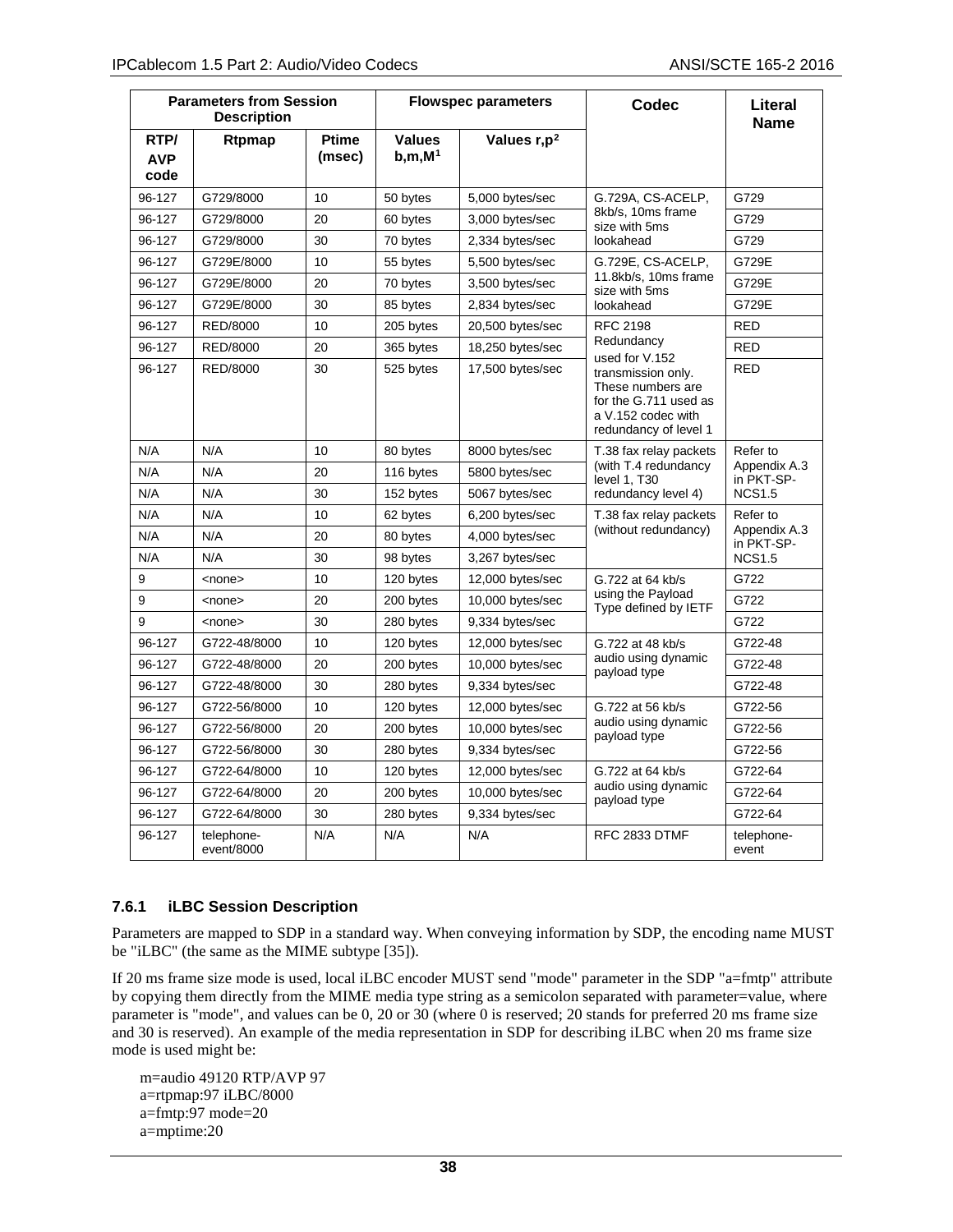An example of the media representation in SDP for describing iLBC when 30 ms frame size mode is used might be:

m=audio 49150 RTP/AVP 99 a=rtpmap:99 iLBC/8000 a=mptime:30

As indicated in the example, when "mode" parameter in SDP "a=fmtp" attribute is not present, 30 ms frame size mode MUST be applied.

#### <span id="page-38-0"></span>**7.6.2 BV16 Session Description**

Parameters are mapped to SDP in a standard way. When conveying information by SDP, the encoding name MUST be "BV16" (the same as the MIME subtype [0\)](#page-8-11).

An example of the media representation in SDP for describing BV16 when 20 ms frame size mode is used might be:

```
m=audio 3456 RTP/AVP 97
a=rtpmap: 97 BV16/8000
a=mptime: 20
```
#### <span id="page-38-1"></span>**7.6.3 G.722 Session Description**

Parameters are mapped to SDP in a standard way. When the encoding method literal name included in the LocalConnectionOptions of an MGCP message is "G722", the RTP payload type MUST be static 9 as specified in [\[7\].](#page-8-12)

Following is an example of the media representation in SDP for describing "G722" (using static payload type) when 20 ms frame size mode is used:

m=audio 3456 RTP/AVP 9 a=ptime: 20

Alternatively the dynamic payload type for the G.722 Codec MAY be supported. When the encoding method literal name included in the LocalConnectionOptions of an MGCP message is "G722-xx", the RTP payload type MUST be a dynamic payload type of 96-127 as specified in [\[7\]](#page-8-12) where "xx" represents the audio bit rate e.g., 48, 56 or 64.

Following is an example of the media representation in SDP for describing "G722-48" (using dynamic payload type) when 20 ms frame size mode is used:

m=audio 3456 RTP/AVP 99 a=rtpmap: 99 G722-48/8000 a=ptime: 20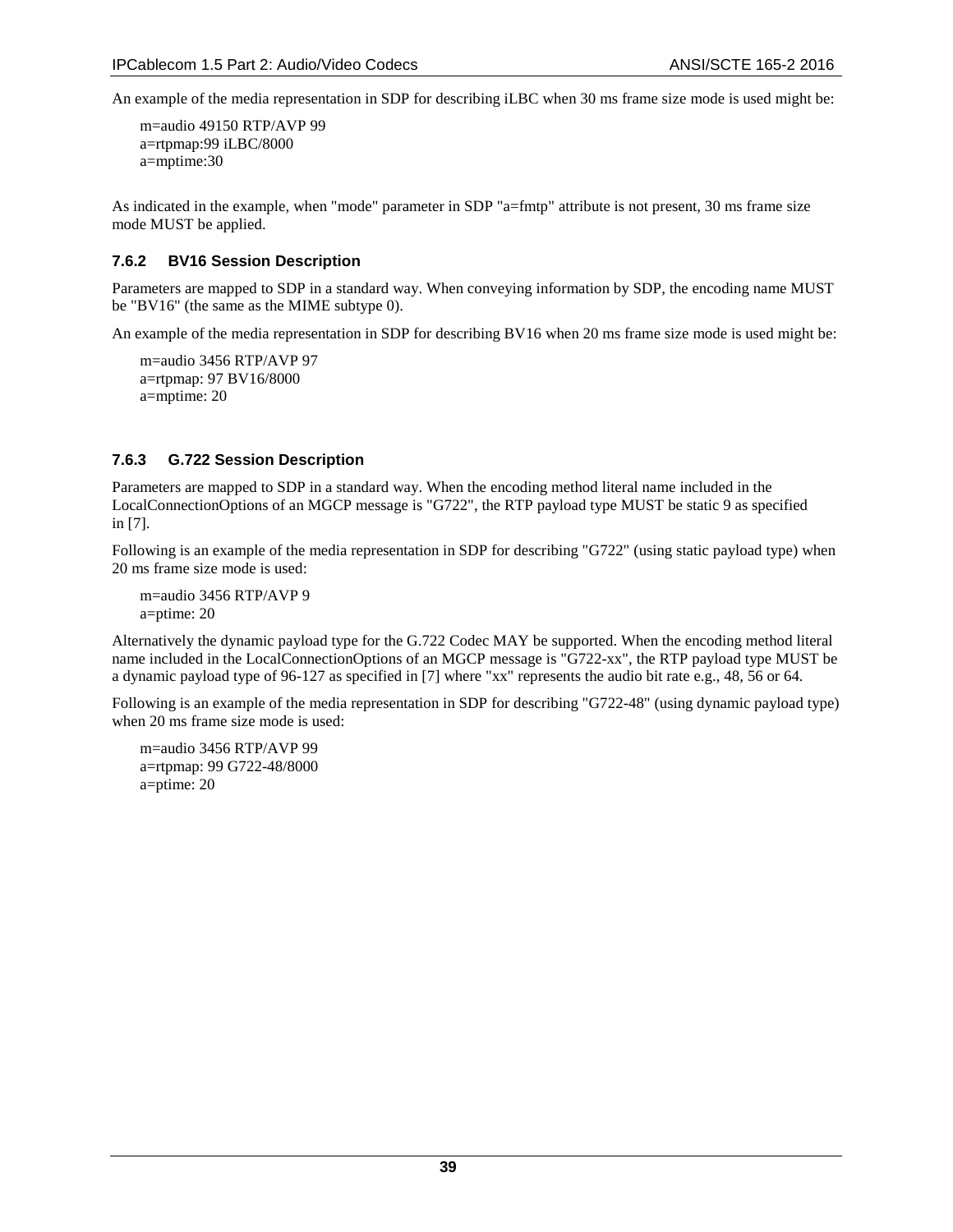# <span id="page-39-0"></span>**8 VIDEO REQUIREMENTS**

# <span id="page-39-1"></span>**8.1 Overview**

Packet-based video applications are one of the major potential enhancements to a IPCablecom service offering. Residential and business video conferencing, distance learning, and distance selling are just a few of the applications possible.

Yet this technology is nascent, and the precise content, form, and technology delivery for mass-market video applications is still gestating. The goal at this point for the IPCablecom effort is to clarify minimum video requirements for the most important current or anticipated interactive video applications, providing guideposts for implementations to maximize interoperability and customer satisfaction.

This section addresses details of video communication over the IPCablecom network—in particular, the video codec requirements. The H.26[1 \[54\]](#page-10-0) and H.263 [\[55\]](#page-10-1) Recommendations (as well as H.245 [\[53\],](#page-10-2) or a functionally equivalent specification) are the basis and reference for this specification; highlights of these recommendations important to IPCablecom are illustrated here. Additionally, issues that have dependencies upon other IPCablecom resources, such as signaling and quality-of-service (QoS), are outlined.

# <span id="page-39-2"></span>**8.2 IPCablecom Video Devices**

The IPCablecom Multimedia Terminal Adapter 2 (MTA-2) offers video in addition to audio communication. The functional requirements of MTA-2 will be specified in the future.

# <span id="page-39-3"></span>**8.3 Video Encoder Requirements**

The video encoder provides a self-contained digital bitstream that may be combined with a media bitstream and/or signals. The video decoder performs the reverse process. Pictures are sampled at an integer multiple of the videoline rate. This sampling clock and the digital network clock are asynchronous. The transmission clock is provided externally. The video bitrate may be variable. In H.263, no constraints on the video bitrate are given; the terminal or the network, as determined by the CMS or gatekeeper, provide constraints.

For reasons of interoperability, all IPCablecom MTA-2 terminals providing video communications MUST be capable of encoding and decoding video according to H.261. This will permit video communication without the transcoding of video with terminals across the other networks, such as H.320 [\[56\]](#page-10-3) terminals across an ISDN network or an H.324 [\[57\]](#page-10-4) terminal across a PSTN network. The use of H.261 establishes a common denominator across all communication networks and retains backward compatibility with existing systems.

However, H.263 is the preferred video codec and recommended for use in IPCablecom systems for a variety of reasons. Therefore, all IPCablecom MTA-2 terminals providing video communications MUST also be capable of encoding and decoding video according to H.263. The most important improvement in H.263 is the advancement in motion estimation accuracy to a half-pixel, yielding a lower bit-per-picture requirement at a given bitrate. This, as well as several other advancements in the H.263 baseline codec and Annexes listed below, result in a higher frame rate and/or resolution at a given bitrate versus H.261.

# <span id="page-39-4"></span>**8.4 Video Format Requirements**

As stated in the H.263 recommendation:

"To permit a single recommendation to cover use in and between regions using 625- (PAL) and 525- (NTSC) line television standards, the source coder operates on pictures based on a common intermediate format (CIF). The standards of the input and output television signals, which may, for example, be composite or component, analogue or digital and the methods of performing any necessary conversion to and from the source coding format are not subject to recommendation."

The possible resolutions for the H.261 are CIF and quarter common intermediate format (QCIF). The possible resolutions for H.263 are sub-QCIF (SQCIF), QCIF, CIF, 4CIF, and 16CIF. CIF and QCIF are defined in H.261; SQCIF, 4CIF and 16CIF are defined in H.263.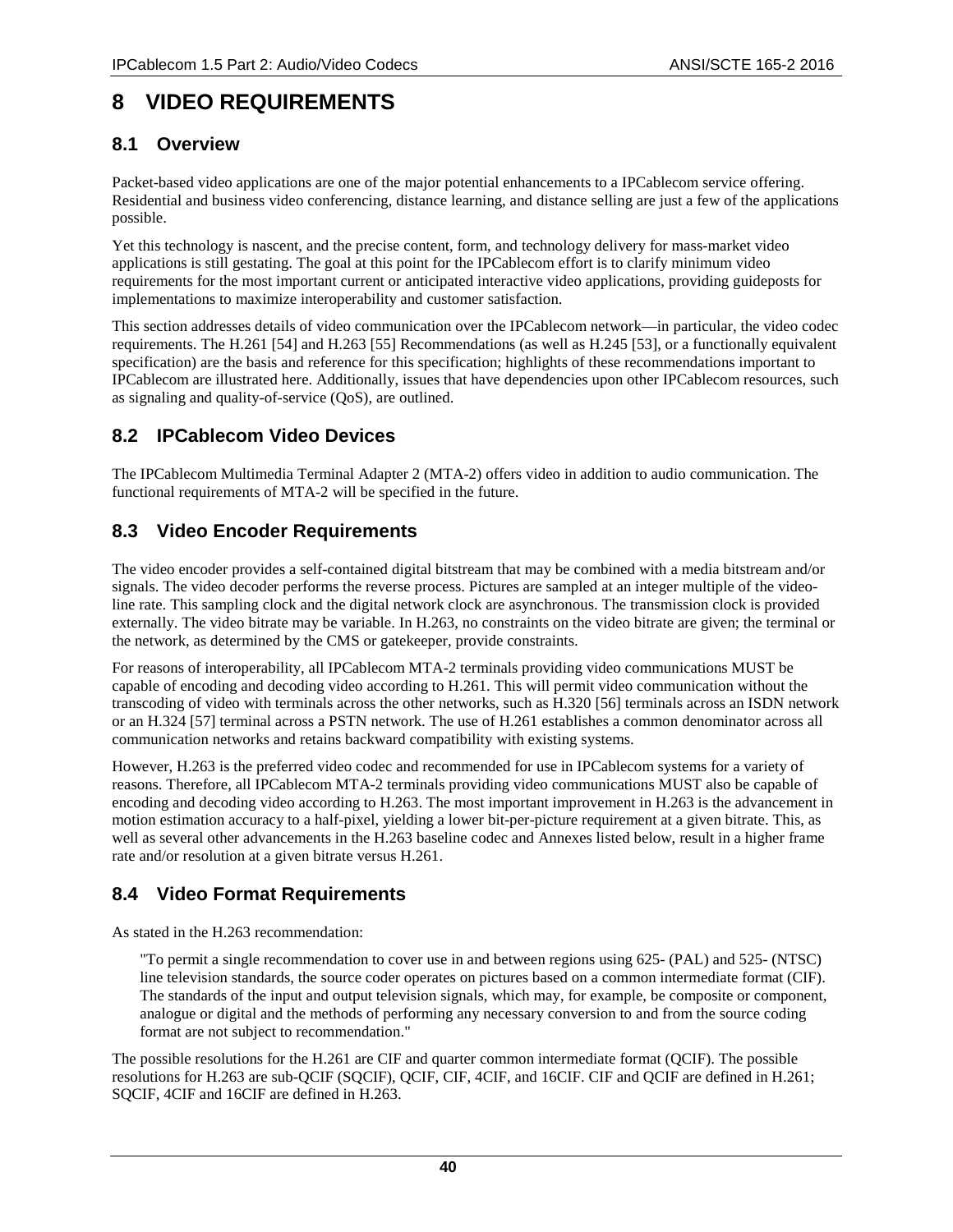<span id="page-40-1"></span>

| <b>Picture</b><br>Format | <b>Number of pixels</b> | Number of<br>for luminance $(dx)$ lines for luminance<br>(dy) | Number of<br>pixels for<br>chrominance (dx/2) | Number of<br>lines for chrominance<br>(dy/2) |
|--------------------------|-------------------------|---------------------------------------------------------------|-----------------------------------------------|----------------------------------------------|
| <b>SQCIF</b>             | 128                     | 96                                                            | 64                                            | 48                                           |
| QCIF                     | 176                     | 144                                                           | 88                                            | 72                                           |
| <b>CIF</b>               | 352                     | 288                                                           | 176                                           | 144                                          |
| 4CIF                     | 704                     | 576                                                           | 352                                           | 288                                          |
| 16CIF                    | 1408                    | 1152                                                          | 704                                           | 576                                          |

| Table 5 - Number of Pixels Per Line and Number of Lines for Each Picture Format |  |  |  |  |
|---------------------------------------------------------------------------------|--|--|--|--|
|                                                                                 |  |  |  |  |

An MTA-2 MUST support CIF and QCIF at a minimum. CIF is required for casual videoconferencing usage and is efficient for conferencing with a reasonable amount of motion at bitrates ranging from 128 kbps to 768 kbps. QCIF is required for interoperability with other endpoints not capable of encoding or decoding CIF, or if the MTA-2 is required to encode or decode two or more video streams in the case of a multi-point call.

MTA-2 implementations MAY employ SQCIF, 4CIF, and 16CIF.

SQCIF is any active picture size less than QCIF, filled out by a black border, and coded in the QCIF format. SQCIF could be used for multiple encode or decode streams, as well as interoperability with a very low bit rate channel such as wireless.

4CIF and 16CIF are suitable for applications requiring very high resolution per frame as 4CIF exceeds the resolution of NTSC displays and 16CIF is four times this format. Examples of applications for 4CIF and 16CIF are highresolution snapshots, document cameras, corporate business conferencing, and broadcast-quality streaming video. Snapshots and still frames at these resolutions are possible at all frame rates. Motion video at these resolutions typically will require a very high bit rate depending upon the desired frame rate.

For all these formats, the pixel aspect ratio is the same as that of the CIF format.

(NOTE: The resulting picture aspect ratio for H.263 SQCIF is different from the other formats.)

Other video codecs, and other picture formats, MAY also be employed, depending upon mutual device negotiation. The MTA-2 terminal optionally MAY send more than one video channel at the same time, for example, to convey the speaker and a second video source. The MTA-2 terminal optionally MAY receive more than one video channel at the same time, for example, to display multiple participants in a distributed multipoint conference.

The video bitrate, picture format, and algorithm options, which can be accepted by the decoder, MUST be defined during the capability exchange. The encoder MAY transmit any or all options that are within the decoder capability set. The decoder SHOULD generate requests for preferred modes, but the encoder MAY ignore these requests if they are not mandatory modes. Decoders indicating capability for a particular algorithm option also MUST be capable of accepting mandatory video bitstreams that do not make use of that option.

MTA-2 terminals MUST be capable of operating in asymmetric video bit rates, frame rates, and picture resolutions (if more than one picture resolution is supported). For example, this will allow a CIF-capable terminal to transmit QCIF while receiving CIF pictures.

As stated in the H.263 recommendation, when each video logical channel is opened, the maximum operating mode to be used on that channel MUST be signaled to the receiver. The maximum mode signaled includes maximum picture format, algorithm options, maximum codec bitrate, etc., as defined in H.263.

The header within the video logical channel indicates which mode, within the stated maximum, actually is used for each picture. For example, a video logical channel opened for CIF format may transmit CIF, QCIF, or SQCIF pictures, but not 4CIF or 16CIF. A video logical channel MAY negotiate subsets of options, but MUST NOT use options that were not signaled.

# <span id="page-40-0"></span>**8.5 H.263 Annexes**

In addition to the H.263 baseline codec, there are several annexes that can improve the picture quality (with respect to frame rate, resolution, and bit-per-pixel coding efficiency). All of these annexes MAY be supported as optional codec features. Brief descriptions (from the H.263 recommendation) of each of the annexes follow. In order to guide vendor development and to encourage the highest common denominator of video quality possible employing the H.263 Recommendation, the descriptions include recommendations of the applicability and/or usefulness of the H.263 annexes to the IPCablecom video codec effort.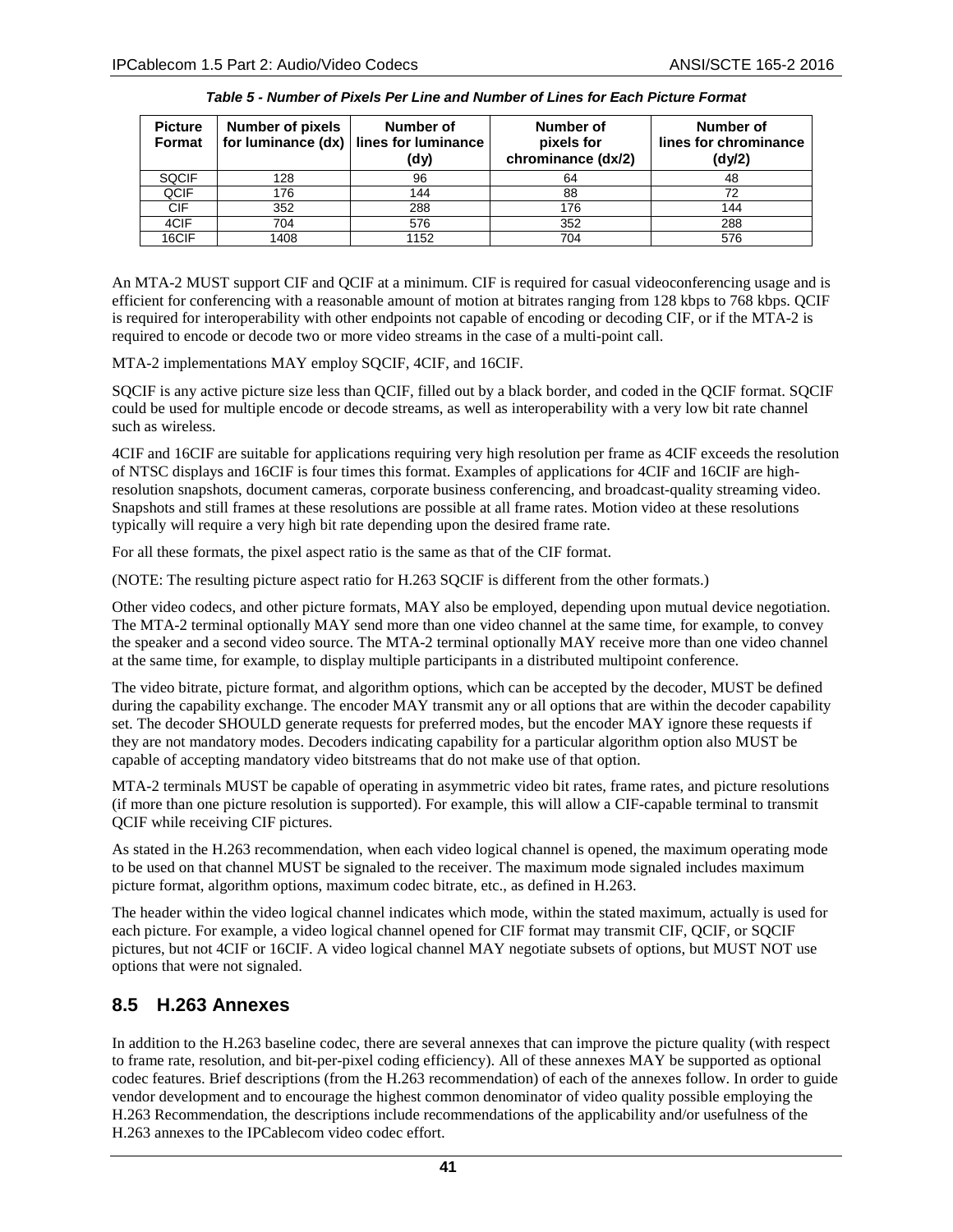#### *Annex D. Unrestricted Motion Vector Mode*

Does two things: (1) Allows motion vectors to point outside the picture boundaries; and (2) allows for longer motion vectors. Adds some complexity in the motion estimation process, but the longer vectors may be useful for larger picture sizes.

*Recommendation:* MTA-2s SHOULD employ this mode.

#### *Annex E. Syntax-based Arithmetic Coding*

Describes an alternate method of coding VLC codeword symbols. Adds considerable complexity with only marginal gain in compression performance. May also suffer in the error resiliency department.

*Recommendation:* MTA-2s SHOULD NOT employ this mode.

#### *Annex F. Advanced Prediction Mode*

Main contribution is overlapped block motion compensation (OBMC), which yields much smoother prediction. There is a considerable increase in complexity, and Annex J (below) accomplishes much the same thing (with lower complexity). Despite this, it is still beneficial or, at the very least, should be the first "high complexity option" chosen.

*Recommendation:* MTA-2s SHOULD employ this mode.

#### *Annex G. PB-Frames Mode*

Describes a method for increasing temporal resolution (especially for lower bitrates) through the use of bidirectionally predicted B-frames. Adds complexity and delay, plus the B-frames tend to take a hit in quality.

*Recommendation:* MTA-2s SHOULD NOT employ this mode.

#### *Annex H. Forward Error Correction for Coded Video Signal*

Describes a method for forward error correction (FEC) for the H.263 video signal.

*Recommendation*: MTA-2s SHOULD NOT employ this mode.

#### *Annex I. Advanced INTRA Coding Mode*

Describes an alternate method of coding INTRA blocks. Requires only a small increase in complexity, but yields only minimal quality gain.

*Recommendation:* MTA-2s SHOULD employ this mode.

#### *Annex J. Deblocking Filter Mode*

Describes a simple edge-deblocking filter used inside the video-coding loop (as opposed to a nonstandardized postprocessing filter). Resulting quality is comparable in many cases to that obtained using Annex F (above), but with far fewer and much simpler calculations.

*Recommendation:* MTA-2s SHOULD employ this mode.

#### *Annex K. Slice Structured Mode*

Permits the use of (mostly) arbitrary resynchronization points within a picture (as opposed to GOB resynch points only), making it quite amenable to packet-based transports. Increases error resilience with little gain in complexity. Small (subpicture-duration) increase in delay, just as if GOB resync points had been used.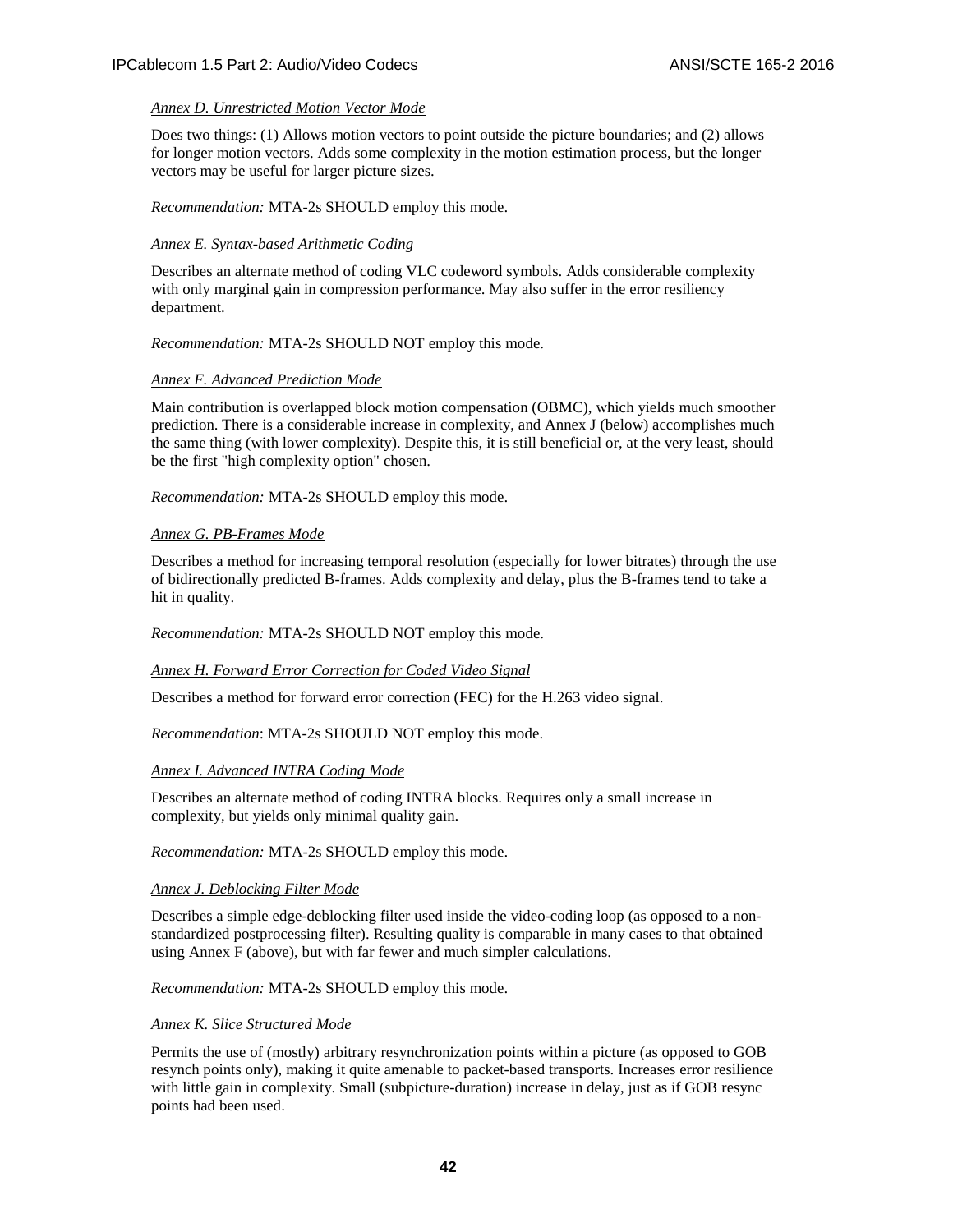*Recommendation:* MTA-2s SHOULD employ this mode.

#### *Annex L. Supplemental Enhancement Information*

Describes the format for sending supplemental information related to a picture or pictures, e.g., picture freeze/release. A necessity for multipoint communications. Negligible increase in complexity.

*Recommendation:* MTA-2s SHOULD employ this mode.

#### *Annex M: Improved PB-Frames Mode*

Similar to Annex G (above), but with an improved methodology. Same general shortcomings (i.e*.*, complexity, delay), however.

*Recommendation:* MTA-2s SHOULD NOT employ this mode.

#### *Annex N: Reference Picture Selection Mode*

Modifies the temporal prediction process by allowing the use of pictures other than the immediately preceding picture as a reference picture for prediction. May be useful in error-prone environments. Increases complexity and storage requirements. Requires a back channel.

*Recommendation:* MTA-2s MAY employ this mode.

#### *Annex O. Temporal/SNR/Spatial Scalability*

Describes methods to implement temporal (frame rate), SNR (picture quality), and/or spatial (picture size) scalability. In other words, being able to decode a sequence at multiple levels of perceived quality, i.e*.*, layered video codecs. Substantial increase in complexity and bitrate, as well as an increase in delay in many cases.

*Recommendation:* MTA-2s SHOULD NOT employ this mode.

#### *Annex P. Reference Picture Resampling*

Describes a process in which the reference picture used for prediction is resampled ("warped") prior to prediction.

*Recommendation:* MTA-2s SHOULD NOT employ this mode.

#### *Annex Q. Reduced Resolution Update Mode*

Allows reduced (spatial) resolution updates to a reference picture having a higher resolution.

*Recommendation:* MTA-2s SHOULD NOT employ this mode.

#### *Annex R. Independently Segmented Decoding Mode*

Improves error resilience by localizing errors to only a segment (or slice; see Annex K, above) of a picture. Significantly improves error robustness in the presence of packet loss. Yields some loss in compression efficiency, however, as well as a moderate increase in complexity.

*Recommendation:* MTA-2s SHOULD employ this mode.

#### *Annex S. Alternative INTER VLC Mode*

Specifies an alternate VLC coding table for INTER-coded pictures in order to increase compression efficiency. Minimal improvement, at the expense of error detection capability (VLC table switching relies on the number of decoded coefficients being greater than 64, removing the ability to detect this sort of run-length error).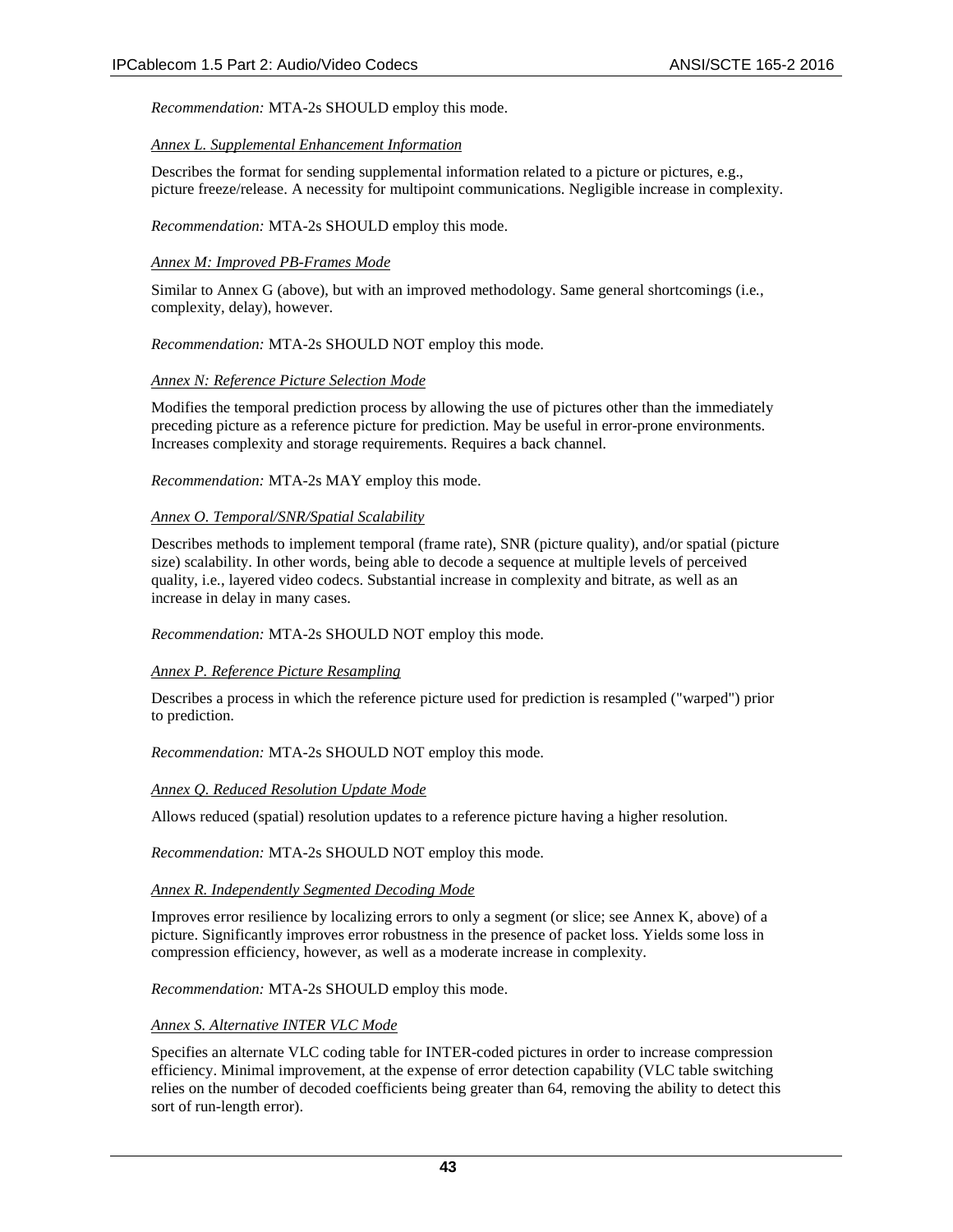*Recommendation:* MTA-2s SHOULD NOT employ this mode.

#### *Annex T. Modified Quantization Mode*

Modifies the operation of the quantizer, e.g., step size, DCT coefficient range. Improves color representation (especially in high-motion sequences) and adds additional error detection capability. Minimal increase in complexity.

*Recommendation:* MTA-2s SHOULD employ this mode.

<span id="page-43-5"></span>A summary of these recommendations is presented in the table below. Also listed (for purposes of comparison only) are the three levels of preferred mode support described in Appendix II of H.263.

| <b>Annex</b> |         | <b>H.263 Preferred Modes</b> |         | IPCablecom?  |
|--------------|---------|------------------------------|---------|--------------|
|              | Level 1 | Level 2                      | Level 3 |              |
| D            |         | х                            | x       | Υ            |
| E            |         |                              |         | Ν            |
| F            |         |                              | X       | Υ            |
| G            |         |                              |         | N            |
| н            |         |                              |         | N            |
|              | x       | x                            | x       | Υ            |
| J            | x       | x                            | x       |              |
| K            |         | x                            | x       | $\checkmark$ |
|              | x       | x                            | x       | Υ            |
| M            |         |                              | X       | N            |
| N            |         |                              |         | Y/N          |
| O            |         |                              |         | N            |
| P            |         | x                            | x       | N            |
| Q            |         |                              |         | N            |
| R            |         |                              | x       | Υ            |
| S            |         |                              | x       | N            |
| Т            | x       | x                            | x       | Υ            |

*Table 6 - H.263 Annexes and their Applicability to IPCablecom*

### <span id="page-43-0"></span>**8.6 Multipoint Conferencing Support**

In addition to the basic operation for encoding and decoding video streams, the MTA-2 MAY include support for multipoint conferences. If so, there are several commands particular to the video codec that enable multipoint support. These are:

#### <span id="page-43-1"></span>**8.6.1 Freeze Picture Request**

Causes the decoder to freeze its displayed picture until a freeze picture release signal is received or a time-out period of at least six seconds has expired. The transmission of this signal is by external means.

#### <span id="page-43-2"></span>**8.6.2 Fast Update Request**

Causes the encoder to encode its next picture in INTRA mode with coding parameters to avoid buffer overflow. The transmission method for this signal is by external means.

#### <span id="page-43-3"></span>**8.6.3 Freeze Picture Release**

A signal from an encoder that has responded to a fast update request and allows a decoder to exit from its freeze picture mode and display decoded pictures in the normal manner. This signal is transmitted in the picture header of the first picture coded in response to the fast update request.

#### <span id="page-43-4"></span>**8.6.4 Continuous Presence Multipoint (CPM)**

In H.263, a negotiable CPM mode is provided in which up to four independent H.263 QCIF bitstreams can be multiplexed as independent "sub-bitstreams" into one new video bitstream. Capability exchange for this mode is signaled by external means. Each sub-bitstream is considered as a normal H.263 bitstream and therefore shall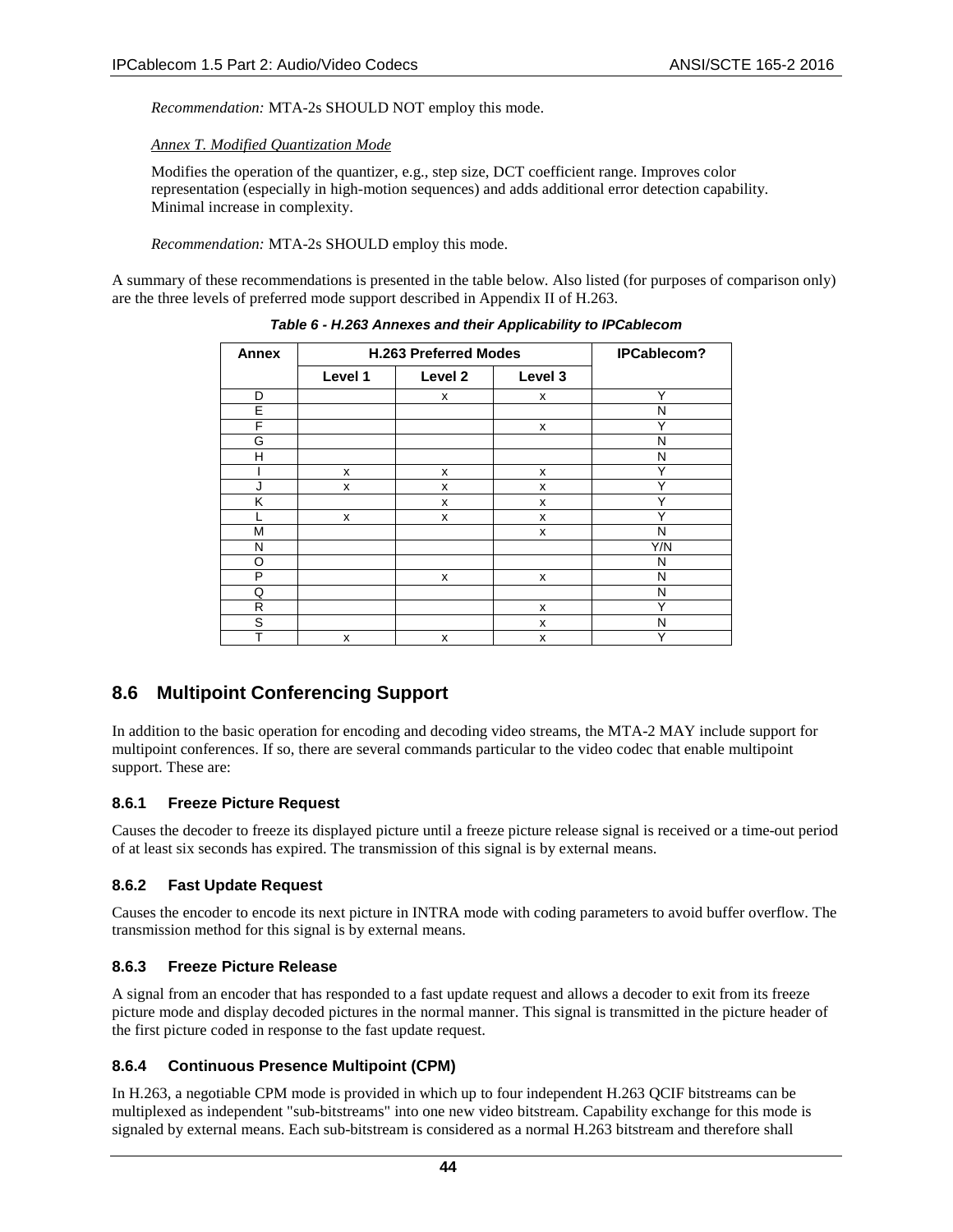comply with the capabilities that are exchanged by external means. The information in each individual bitstream is also completely independent from the information in the other bitstreams; for example, the picture rates for the different H.263 bitstreams may be different from one another.

# <span id="page-44-0"></span>**8.7 Signaling Messages**

At the time of this specification, the precise signaling protocol for all client devices has not been specified, but the following discussion demonstrates the necessary signals, whatever the protocol.

H.245 [\[53\]](#page-10-2) provides an example of essential signaling components vital to an MTA-2 video call. Not only can H.245 be used for the exchange of capabilities at the initialization of a call, it may also be used during a call for several video and conference-centric commands. A list of mandatory (M) and optional (O) signals from the H.245 command set is shown below for receiving and transmitting MTA-2s. The mandatory commands (or their functional equivalents) MUST be implemented in the IPCablecom signaling system.

<span id="page-44-1"></span>

| <b>Message</b>                        | <b>Receiving MTA Status</b> | <b>Transmitting MTA Status</b> |
|---------------------------------------|-----------------------------|--------------------------------|
| Send Terminal Capability Set          | M                           | М                              |
| Encryption                            | $\mathbf O$                 | $\mathbf O$                    |
| <b>Flow Control</b>                   | M                           | $\Omega$                       |
| <b>End Session</b>                    | M                           | M                              |
| Miscellaneous Commands                |                             |                                |
| <b>Equalize Delay</b>                 | О                           | O                              |
| Zero Delay                            | $\mathbf{O}$                | $\Omega$                       |
| Multipoint Mode Command               | M                           | $\Omega$                       |
| <b>Cancel Multipoint Mode Command</b> | $\mathbf M$                 | $\Omega$                       |
| Video Freeze Picture                  | M                           | $\overline{O}$                 |
| Video Fast Update Picture             | M                           | $\mathbf O$                    |
| Video Fast Update GOB                 | M                           | $\Omega$                       |
| Video Fast Update MB                  | M                           | $\overline{O}$                 |
| Video Temporal Spatial Trade Off      | $\mathbf O$                 | $\Omega$                       |
| Video Send Sync Every GOB             | $\mathbf{O}$                | $\Omega$                       |
| Video Send Sync Every GOB Cancel      | $\mathbf O$                 | $\overline{O}$                 |
| MCLocationIndication                  | $\mathbf M$                 | $\mathbf O$                    |
| <b>Terminal ID Request</b>            | $\mathbf O$                 | $\mathbf O$                    |
| <b>Terminal List Request</b>          | $\mathbf{O}$                | $\mathbf{O}$                   |
| <b>Broadcast Me</b>                   | O                           | O                              |
| <b>Cancel Broadcast Me</b>            | O                           | $\Omega$                       |
| Make Terminal Broadcaster             | $\Omega$                    | $\Omega$                       |
| Send This Source                      | $\mathbf{O}$                | $\Omega$                       |
| <b>Cancel Send This Source</b>        | $\overline{O}$              | $\mathbf O$                    |
| Drop Terminal                         | $\overline{O}$              | $\mathbf O$                    |
| Make Me Chair                         | O                           | O                              |
| Cancel Make Me Chair                  | $\mathbf{O}$                | $\Omega$                       |
| Drop Conference                       | $\overline{O}$              | $\Omega$                       |
| Enter H.243 Password                  | O                           | O                              |
| Enter H.243 Terminal Id               | $\mathbf{O}$                | $\Omega$                       |
| Enter H.243 Conference ID             | $\Omega$                    | $\Omega$                       |
| <b>Request Terminal ID</b>            | О                           | О                              |
| <b>Terminal ID Response</b>           | $\mathbf O$                 | $\overline{O}$                 |

*Table 7 - H.245 Commands that are Applicable to IPCablecom*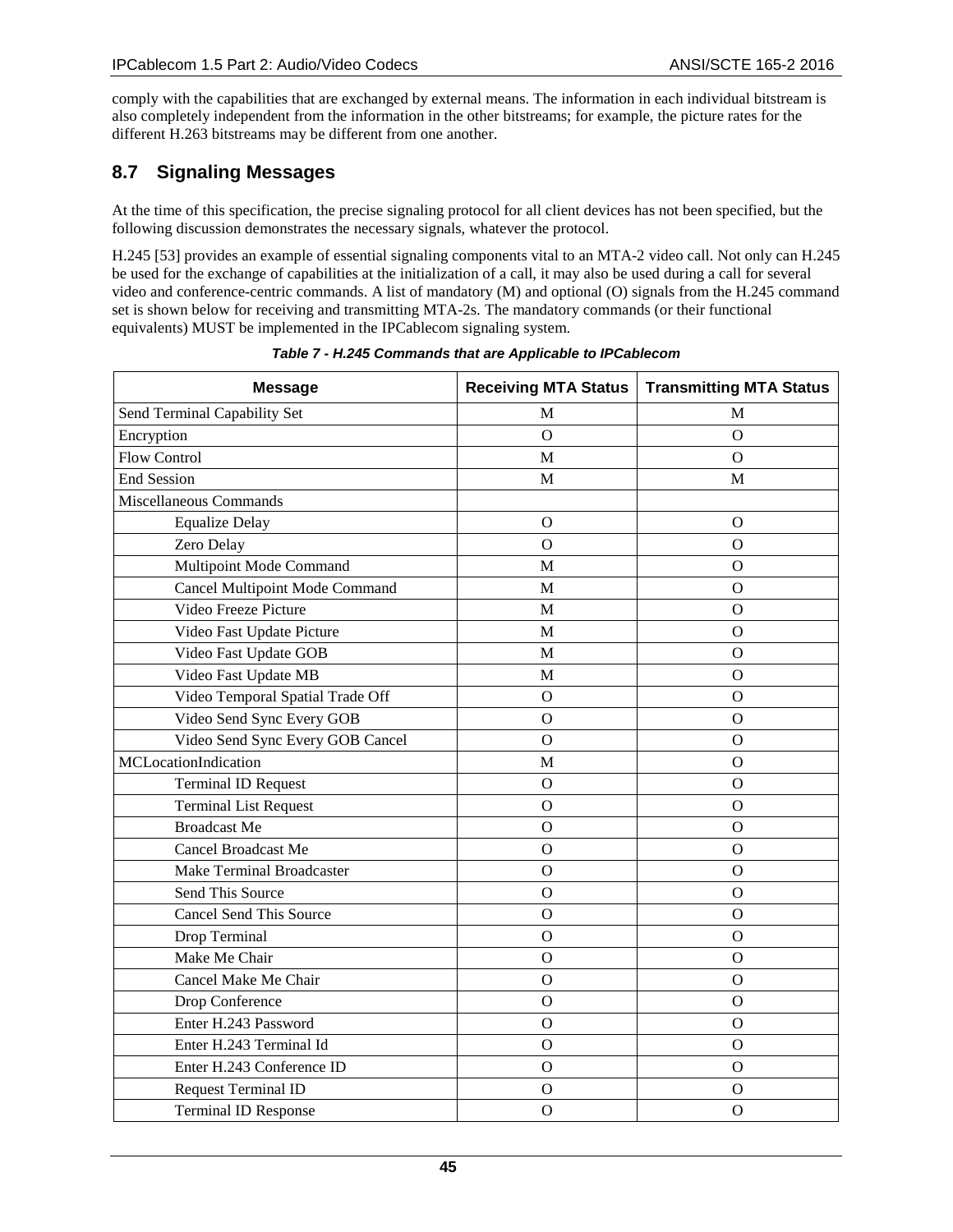| <b>Terminal List Response</b> |  |
|-------------------------------|--|
| Video Command Reject          |  |
| Make Me Chair Response        |  |
| Table Note:                   |  |
| $M =$ mandatory               |  |
| $O =$ optional                |  |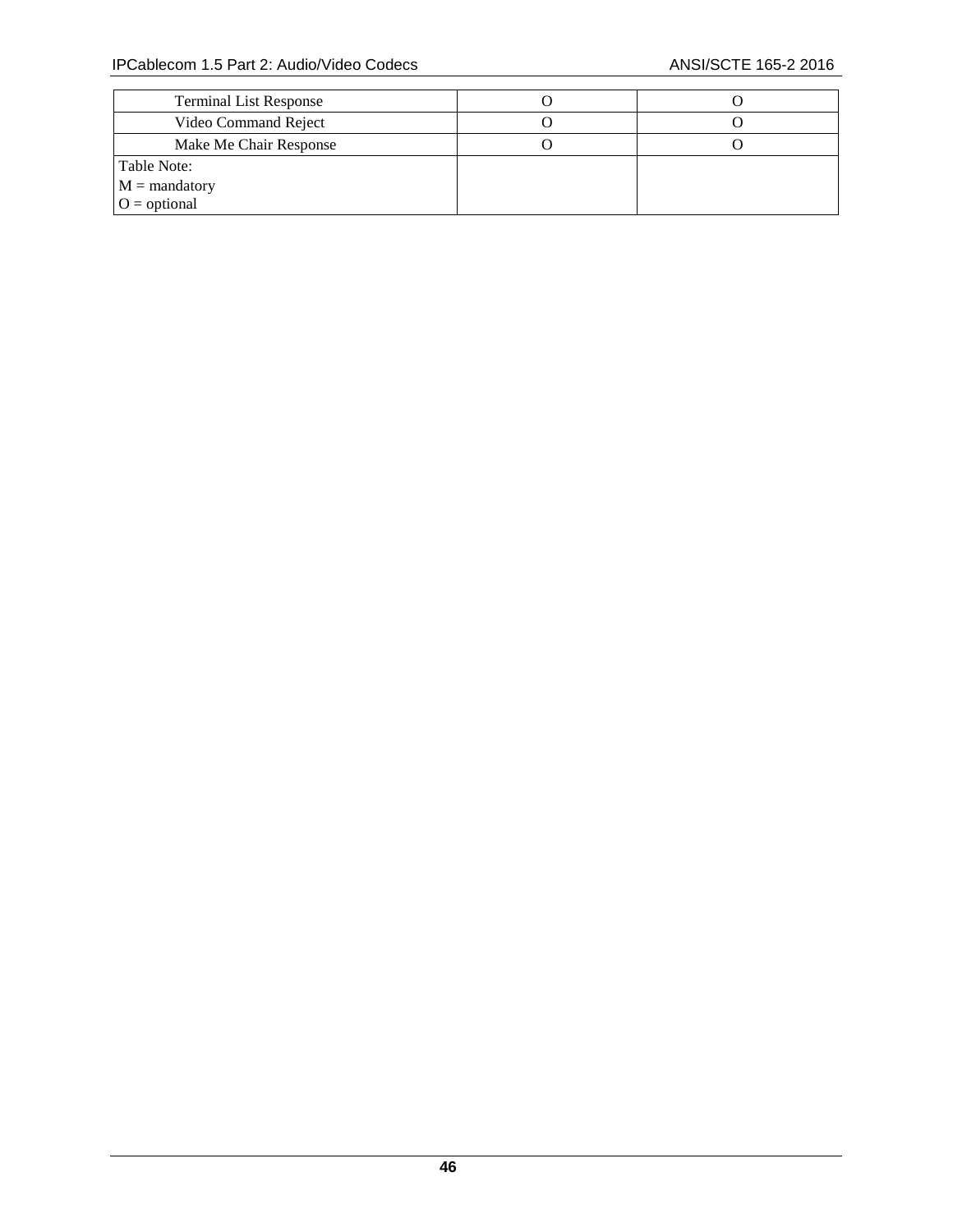# <span id="page-46-0"></span>**9 RTP AND RTCP USAGE**

# <span id="page-46-1"></span>**9.1 RTP Requirements**

The voice and fax/modem pass-through media flows MUST be transported using IETF Real-Time Transport Protocol (RTP) and Real-Time Transport Control Protocol (RTCP) as defined in IETF RFCs [\[16\]](#page-8-10) and [\[7\].](#page-8-12) All IPCablecom devices supporting RTP (e.g., MTAs, trunking gateways, audio servers) MUST support RTCP as defined in RFCs [\[16\]](#page-8-10) and [\[7\]](#page-8-12) and profiled in this section.

IPCablecom endpoints that perform mixing of RTP streams MAY transmit contributing source lists (CSRC). This requirement is intended to allow mixers to omit CSRC lists, in compliance with RFCs [\[16\]](#page-8-10) and [\[7\],](#page-8-12) to avoid resource management issues that may arise from contributing sources joining and leaving sessions, resulting in dynamic, variable-length RTP packet headers. These issues remain for further study.

IPCablecom endpoints MUST accept RTP packets that contain contributing source lists (CSRC). This requirement is intended to allow endpoints to interoperate successfully with non-IPCablecom mixers and IPCablecom mixing endpoints that transmit CSRC lists.

# <span id="page-46-2"></span>**9.2 RTCP Requirements**

To facilitate vendor interoperability, the following RTCP profile has been defined for IPCablecom-compliant endpoints. In the event that a discrepancy arises between the RFCs and this profile, this profile will take precedence.

#### <span id="page-46-3"></span>**9.2.1 General Requirements of the IPCablecom RTCP Profile**

IPCablecom endpoints MUST send RTCP messages, as described in RFCs [\[16\]](#page-8-10) and [\[7\]](#page-8-12) and profiled below.

Endpoints MAY start transmitting RTCP messages as soon as the RTP session has been established, even if RTP packets are not being sent or received. An RTP session is considered established once each endpoint has received a remote connection descriptor. Furthermore, a IPCablecom endpoint MUST start transmitting RTCP messages if it receives an RTCP message. Once started, the endpoint MUST NOT stop sending RTCP messages, except for the cases identified below.

To avoid unnecessary network traffic, endpoints MAY stop sending RTCP packets to a remote endpoint if an ICMP port unreachable or another ICMP destination unreachable error (i.e., ICMP error type 3) is returned from the network for that RTCP destination.

To avoid unnecessary network traffic, endpoints MAY stop sending RTCP packets to a remote endpoint if no RTCP packets have been received within five (5) report transmission intervals. This requirement allows the endpoint to stop sending RTCP packets to endpoints that simply receive and discard RTCP reports.

An RTCP transmission interval calculation procedure is outlined in Section [9.2](#page-46-2) of this document.

IPCablecom endpoints MUST receive RTCP messages, if sent by the remote communication peers. IPCablecom endpoints MUST NOT require them. That is, call state in general and RTP flows in particular MUST NOT be affected by the absence of one or more RTCP messages. This requirement is intended to facilitate interoperability with non-IPCablecom endpoints.

By default, RTCP messages receive best effort treatment on the network. RTCP messages MAY receive better than best-effort treatment on the network. QoS-enhanced treatment is possible, but is not required by this profile. RTCP packets that are transmitted with best effort treatment may be delayed or lost in the network. As such, any application that attempts to use RTCP for accurate estimate of delay and latency, or to provide liveliness indication, for example, needs to be tolerant of delay or packet loss. If delay or packet loss cannot be tolerated, the application can use QoS enhanced treatment for RTCP, but this requires establishment of additional service flow(s), probably separate from the service flows established to carry the RTP stream. Setting up additional flows has significant implications for HFC access network bandwidth utilization, admission control, call signaling, and DOCSIS signaling, and remains for further study.

SSRC (Synchronization Source) collision detection and resolution is OPTIONAL for IPCablecom endpoints that are capable of unambiguously distinguishing between media packets and reports that they send and those that it receives. If an endpoint can handle SSRC collisions without affecting the integrity of the session, the endpoint MAY ignore SSRC collisions. In particular, SSRC collision detection and resolution is OPTIONAL for endpoints that are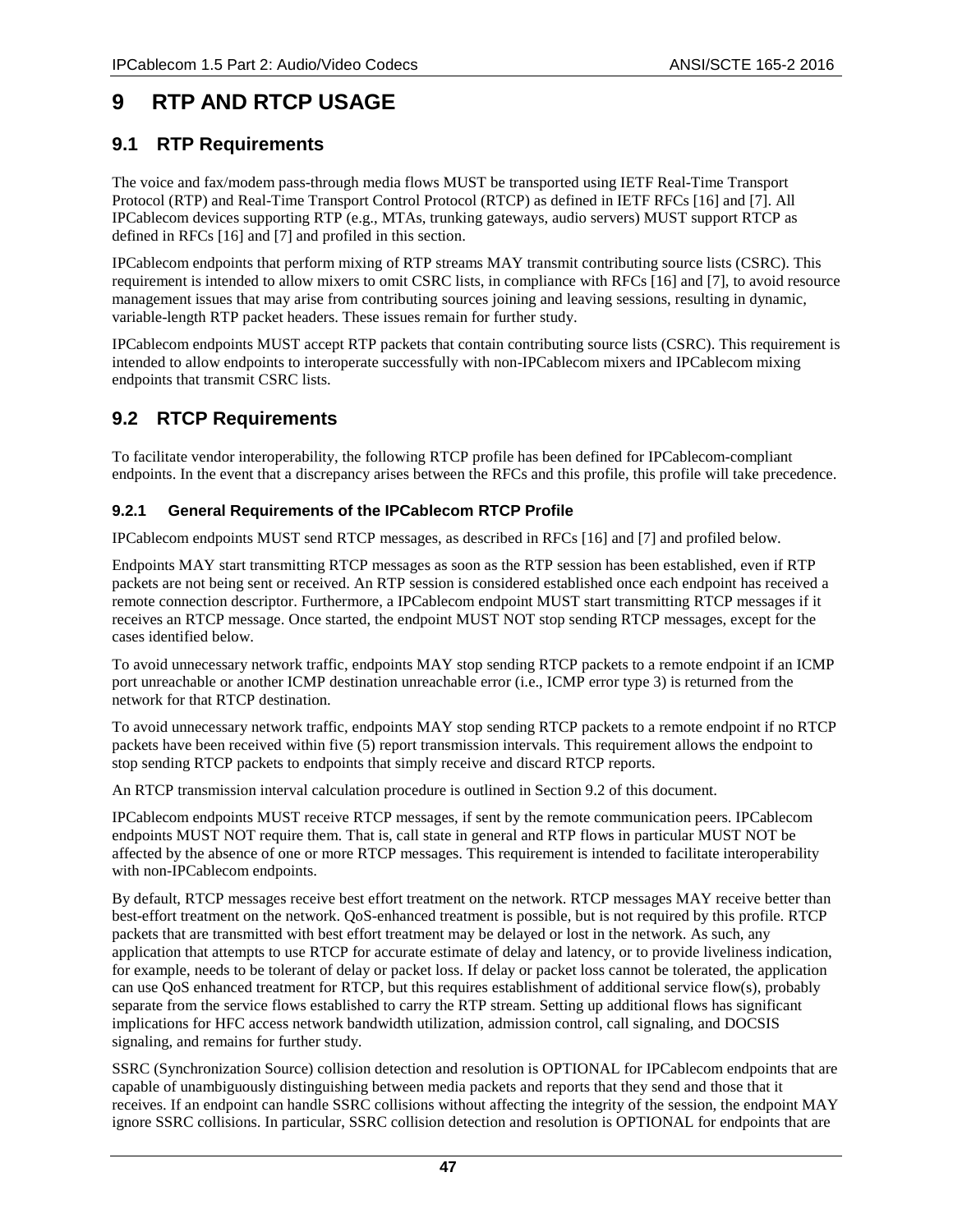establishing unicast, point-to-point connections carrying one RTP stream, as is the case in current IPCablecom connections. If SSRC collision detection and resolution is supported, one or both of the endpoints MUST resolve SSRC collisions as follows: (1) send BYE, (2) select new SSRC, (3) send Sender Description with new SSRC. SSRC collision detection and resolution is OPTIONAL for IPCablecom endpoints that perform mixing for multiple remote endpoints when CSRC lists are not transmitted in the mixed packets. When CSRC lists are transmitted, the mixing endpoint MUST detect and resolve SSRC collisions.

Future IPCablecom connections may involve multiple, simultaneous RTP streams, and require resolution of SSRC collisions. In this case responsibility for this resolution falls to the two colliding senders. One or both of these parties MUST resolve SSRC collisions as follows: (1) send BYE, (2) select new SSRC, (3) send Sender Description with new SSRC.

The following defines normative requirements placed on specific RTCP protocol messages:

**SDES (Source Description)**: CNAME objects MUST NOT contain identity information (see definition below); CNAME field MUST be a cryptographically-random value generated by the endpoint in such a manner that endpoint identity is not compromised and MUST change on a per-session basis; NAME, EMAIL, PHONE, LOC objects SHOULD NOT be sent and, if sent, MUST NOT contain identity information. This requirement is intended to satisfy the requirements of [\[16\]](#page-8-10) with respect to the CNAME field, and at the same time satisfy legal and regulatory requirements for maintaining subscriber privacy, for example, when caller id blocking must be performed. This requirement is imposed because not all RTCP messages may be encrypted, as described in the IPCablecom Security Specificatio[n \[46\].](#page-9-6)

**SR (Sender Report)**: MUST be sent by IPCablecom endpoints transmitting RTP packets (as described in [\[16\]\)](#page-8-10), except as previously described when errors occur or the remote endpoint does not send RTCP packets, in which case they MAY be sent.

**RR (Receiver Report)**: MUST be sent with report blocks if receiving but not sending RTP packets (as described in RFC [\[16\]\)](#page-8-10) and MUST be sent without report blocks if not sending or receiving RTP packets, except as previously described when errors occur or the remote endpoint does not send RTCP packets, in which case they MAY be sent.

**APP (Application-Defined)**: MAY be sent as implementation needs dictate and MUST NOT contain identity info. Endpoints MUST ignore and silently discard APP messages with unrecognized contents.

**BYE (Goodbye)**: MUST be sent upon RTP connection deletion or when renegotiating SSRC upon collision detection and resolution (see below). Endpoints MUST send BYE commands when the application needs to discontinue use of an SSRC and start a new SSRC, for example, on codec change. (Note: codec change is an example only, since in some implementations, the endpoint may not need to change SSRC when changing codec.) Endpoints MUST NOT use BYE messages to indicate or detect any call progress condition. For example, endpoints MUST NOT tear down RTP flows based on BYE, but MUST update RTCP/RTP state as per RFC [\[16\].](#page-8-10) This requirement is intended to ensure that all call progress conditions, such as on-hook notifications, are signaled using the higher-level IPCablecom signaling protocol, such as Network-based Call Signaling (NCS).

Note: Identity information refers to any token (e.g., name, e-mail address, IP address, phone number) which may be used to reveal the particular subscriber or endpoint device in use.

### <span id="page-47-0"></span>**9.2.2 Security Requirements for RTP and RTCP in IPCablecom**

IPCablecom endpoints MUST NOT conform to the security requirements described in the RTP/RTCP RFC and drafts. Instead, IPCablecom endpoints MUST implement RTP and RTCP security as specified in the IPCablecom Security Specification [\[46\].](#page-9-6)

### <span id="page-47-1"></span>**9.2.3 Extended RTCP Reports**

The RTCP XR VoIP Metrics Report Block as defined in [\[29\]](#page-9-14) MUST be sent by endpoints if negotiated on a given connection as defined in IPCablecom Network Based Call Signaling Protocol Specification [\[3\]](#page-8-19) and PSTN Gateway Call Signaling Protocol Specificatio[n\[49\].](#page-9-15) IPCablecom endpoints MAY send other RTCP XR payload types. IPCablecom endpoints that are capable of sending RTCP XR reports MUST be capable of receiving, interpreting and parsing RTCP XR VoIP Metrics reports.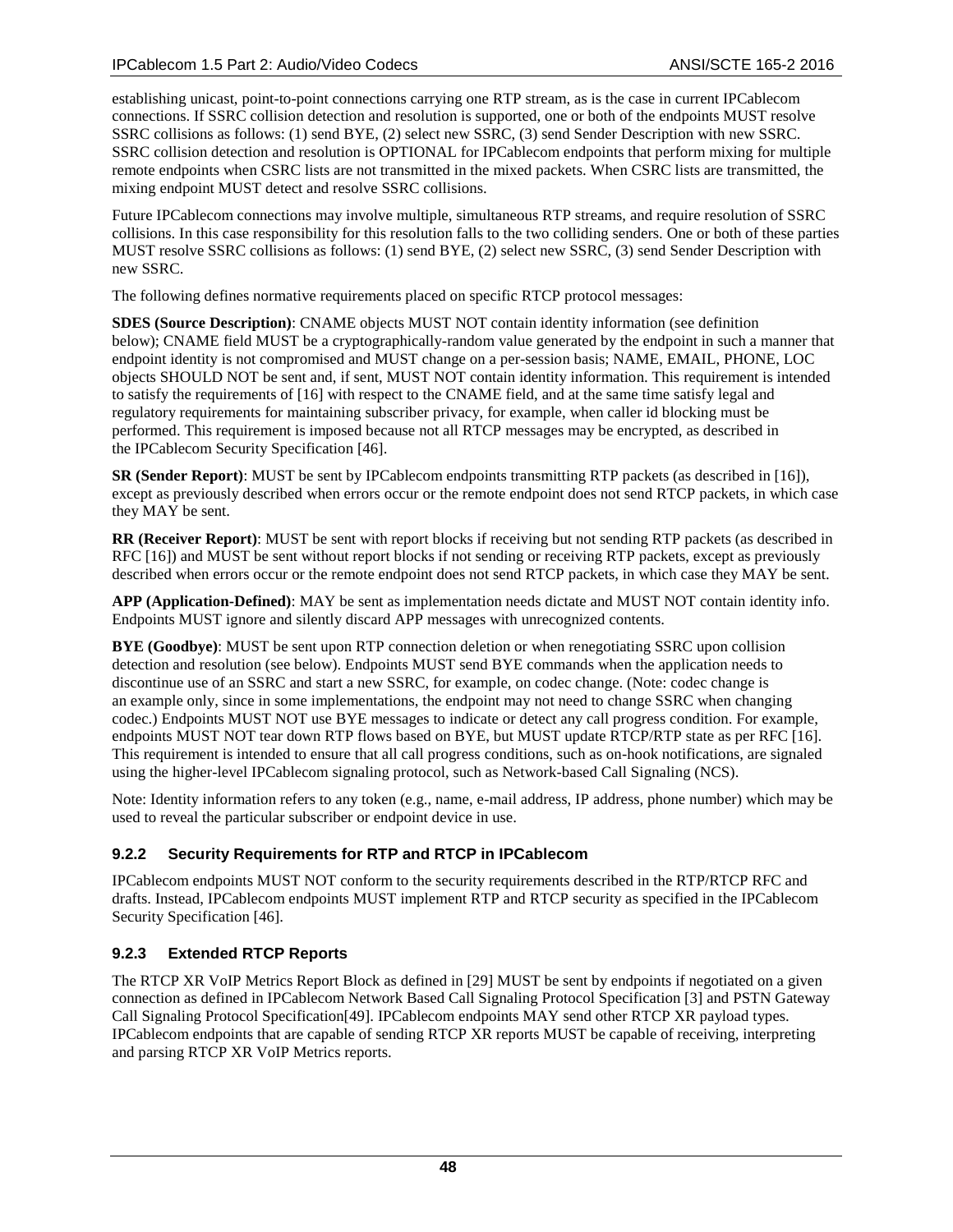#### *9.2.3.1 Reporting Call Quality Metrics using RTCP XR*

#### *9.2.3.1.1 RTCP XR VoIP Metrics Requirements*

The RTCP XR VoIP Metric[s \[29\]](#page-9-14) report provides a set of performance metrics that can be helpful in diagnosing problems affecting call quality. RTCP XR is a media path reporting protocol, i.e., messages are exchanged between endpoints, however they may be captured by intermediate network probes or analyzers, or potentially by embedded monitoring functionality in CMTS and routers. The RTCP XR VoIP metrics are also reported when the connection is deleted.

IPCablecom endpoints MUST exchange RTCP XR VoIP Metrics reports during active RTP sessions if negotiated and MUST concatenate RTCP XR payloads with RTCP SR and RR payloads, following rules for transmission intervals [\[16\].](#page-8-10)

IPCablecom endpoints that support the RTCP XR VoIP Metrics payload MUST measure or compute the reported values of the metrics as defined in Sectio[n 9.2.3.1.2](#page-48-2) to [9.2.3.1.6](#page-51-1) of this standard.

#### <span id="page-48-2"></span>*9.2.3.1.2 Definition of Metrics related to Packet Loss and Discard*

The VoIP Metric[s \[29\]](#page-9-14) payload contains six metrics related to packet or frame loss and discard. An average packet loss rate and an average packet discard rate report the proportion of packets lost or discarded on the call to date. A set of four burst parameters report the distribution of lost and discarded packets occurring during burst periods and gap periods.

RTCP XR views a call as being divided into bursts, which are periods during which the combined packet loss and discard rate is high enough to cause noticeable call quality degradation (generally over 5 percent loss/discard rate), and gaps, which are periods during which lost or discarded packets are infrequent and hence call quality is generally acceptable. A parameter Gmin is associated with these definitions and MUST be set to 16 within IPCablecom systems.

<span id="page-48-0"></span>

| <b>METRIC</b>             | <b>Description</b>                                            |              |  |  |  |  |
|---------------------------|---------------------------------------------------------------|--------------|--|--|--|--|
| <b>Loss Rate</b>          | Proportion of packets lost within the network                 | 0 to $0.996$ |  |  |  |  |
| Discard Rate              | Proportion of packets discarded due to late arrival           | 0 to $0.996$ |  |  |  |  |
| <b>Burst Loss Density</b> | Proportion of packets lost and discarded during burst periods | 0 to $0.996$ |  |  |  |  |
| <b>Gap Loss Density</b>   | Proportion of packets lost and discarded during gap periods   | 0 to $0.996$ |  |  |  |  |
| <b>Burst Duration</b>     | Average length of burst periods (ms)                          | 0 to 65,535  |  |  |  |  |
| <b>Gap Duration</b>       | Average length of gap periods (ms)                            | 0 to 65,535  |  |  |  |  |
| Gmin                      | Parameter used to define burst periods                        | 16           |  |  |  |  |

#### *Table 8 - Metrics Related to Packet Loss and Discard*

A IPCablecom endpoint when using RTCP XR MUST provide these parameters as defined i[n Table](#page-48-0) 8.

#### *9.2.3.1.3 Definition of Metrics Related to Delay*

The VoIP Metrics payload includes two delay metrics [\[29\].](#page-9-14) The Round Trip Delay is the delay between RTP interfaces, as typically measured using RTCP Sender Report(SR) or Receiver Report(RR) [\[16\].](#page-8-10) The End System Delay incorporates the vocoder encoding and decoding delay, the packetization delay, and the current nominal delay due to the jitter buffer.

<span id="page-48-1"></span>

| <b>Metric</b>    | <b>Description</b>                      | Range         |
|------------------|-----------------------------------------|---------------|
| Round Trip Delay | Packet path round trip delay (mS)       | 0 to $65,535$ |
| End System Delay | Round trip delay within end system (mS) | 0 to $65,535$ |

#### *Table 9 - Metrics Related to Delay*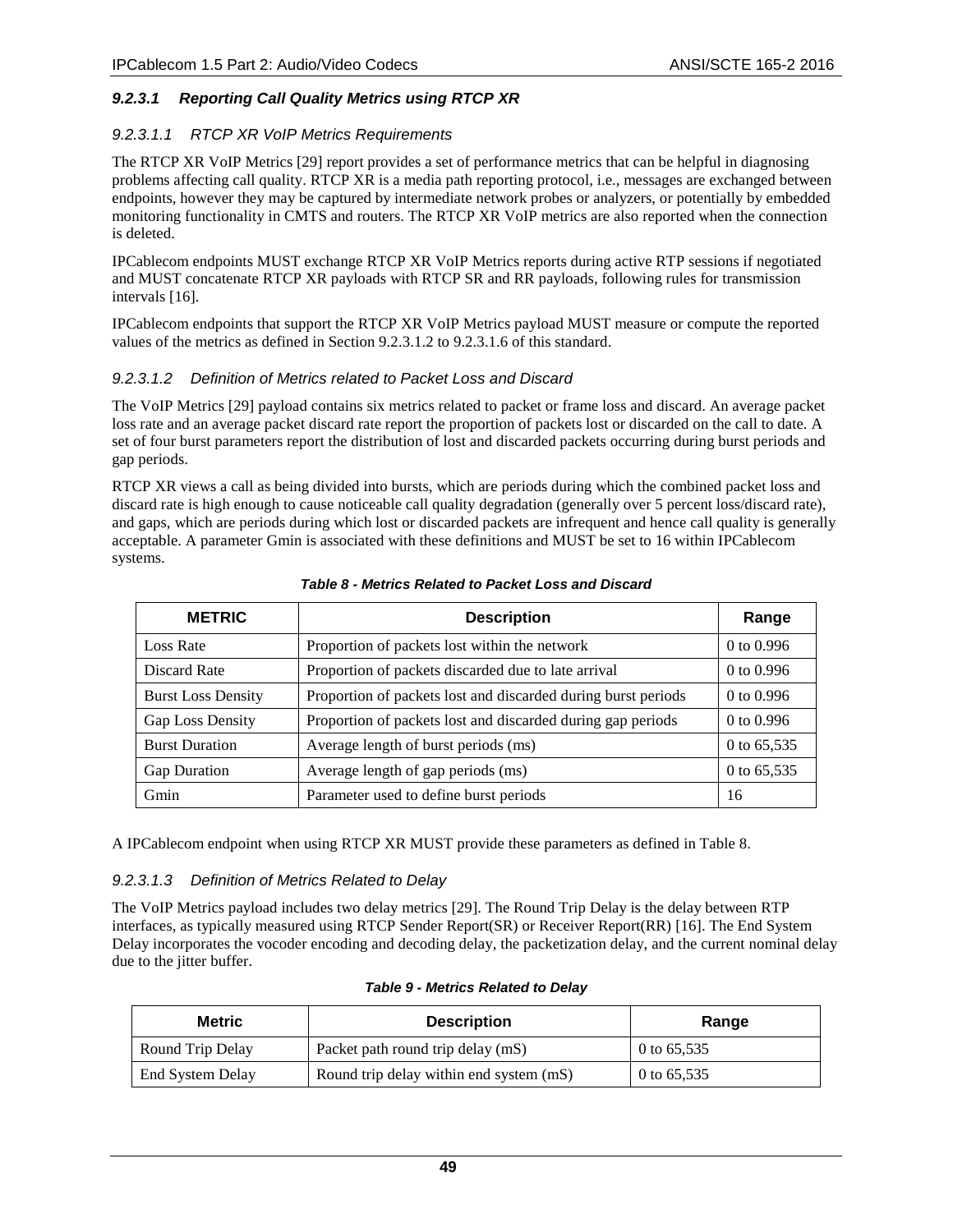A IPCablecom endpoint when using RTCP XR MUST provide the parameters as defined in [Table](#page-48-1) 9. [Note that this requires an SR or RR exchange prior to the inclusion of an XR payload into an RTCP message].

#### *9.2.3.1.4 Definition of Metrics Related to Signal*

The Signal Level, Noise Level and estimated Residual Echo Return Loss are intended to support the diagnosis of problems related to loss plan or PSTN echo. The intent is to report useful information that would typically be available from a vocoder or echo canceller rather than to impose the overhead of additional measurement algorithms on cost sensitive endpoints.

The signal and noise level estimates are expressed in dBm0 with reference to a digital milliwatt and relate to the received VoIP packet stream. The effects of a low or high signal level or a high noise level will affect the user at the endpoint reporting this metric.

The Residual Echo Return Loss is the echo canceller's estimate of the line echo remaining after the effects of echo cancellation, echo suppression and non-linear processing; note that this will in general not represent an accurate measurement of the residual echo but can provide a useful indication of the presence of echo problems. Echo occurring on the endpoint reporting this metric will be heard by the user at the remote endpoint, if significant delay is present on the call.

<span id="page-49-0"></span>

| <b>METRIC</b>             | <b>Description</b>                                                                                                                               | Range          |
|---------------------------|--------------------------------------------------------------------------------------------------------------------------------------------------|----------------|
| Signal Level              | RMS Signal level during active speech periods (dBm0) As<br>defined in $[30]$ and $[31]$ .                                                        | $-30$ to $+3$  |
| Noise Level               | RMS Noise level during silence periods (dBm0) As defined in<br>$[30]$ and $[31]$ .                                                               | $-40$ to $-70$ |
| Residual Echo Return Loss | Estimated Echo Return Loss (after effects of echo canceller<br>and NLP) from the local line echo canceller (dB) As defined<br>in ITU G.168 [19]. | $0$ to $80$    |

#### *Table 10 - Metrics due to Signal*

A IPCablecom endpoint when using RTCP XR MUST provide Signal Level and Noise as defined in [Table](#page-49-0) 10.

A IPCablecom endpoint equipped with an echo canceller and when using RTCP XR MUST provide the Residual Echo Return Loss metric as defined in [Table](#page-49-0) 10.

#### *9.2.3.1.5 Definition of Metrics Related to Call Quality*

Call quality metrics are useful when assessing the overall quality of a call [\[29\].](#page-9-14) A listening quality metric represents the effects of vocoder distortion, lost and discarded packets, noise and signal level on user perceived quality. A conversational quality metric also includes the effects of delay and echo on user perceived quality. Call quality metrics are often expressed in terms of a transmission quality rating or R factor (from the E Mode[l \[32\]\)](#page-9-18) or in terms of Mean Opinion Score (MOS).

The maximum range of an R factor is 0-100 for narrowband voice transmission. Note, however, for wideband transmission the upper range can be greater than 100. The R factor defined in the ITU E Model is a conversational quality metric however it can be used to estimate conversational and listening quality MOS scores. The basic equation for determining an R Factor is:

 $R = Ro - Is - Id - Ie,eff + A$ 

Ro reflects the effects of noise and loudness, Is the effects of impairments occurring simultaneously with speech, Id the effects of delay related impairments and echo, Ie,eff the "equipment impairment" factors and A is used to correct for the convenience of services such as cellular networks.

Strictly, a MOS can only be obtained from subjective testing, however the MOS scale represents a convenient and well understood scale, and hence is often used. ITU G.107 [\[32\]](#page-9-18) defines an equation for converting an R factor into a MOS score; note however that this produces MOS scores slightly higher than those typically reported from subjective tests.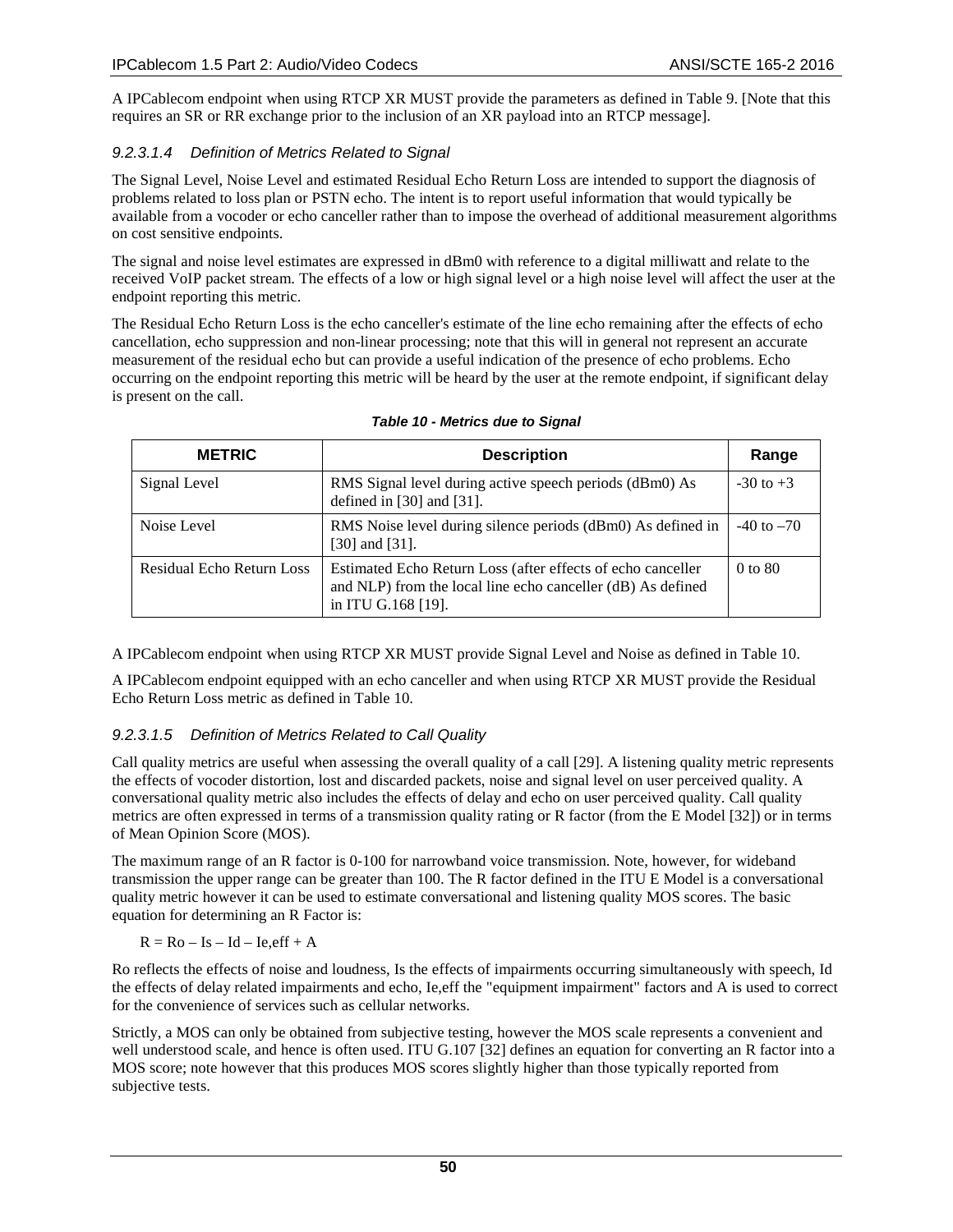<span id="page-50-0"></span>

| <b>Metric</b>            | <b>Description</b>                                | Range      |
|--------------------------|---------------------------------------------------|------------|
| R Factor                 | <b>Conversational Transmission Quality Rating</b> | 0 to 100   |
| <b>External R Factor</b> | R factor for an attached external network         | 0 to 100   |
| MOS-LQ                   | Estimated listening quality MOS $(x10)$           | 10 to $50$ |
| MOS-CQ                   | Estimated conversational quality MOS $(x10)$      | 10 to $50$ |

#### *Table 11 - Metrics related to Call Quality*

A IPCablecom endpoint when using RTCP-XR MUST provide the R Factor, MOS-LQ and MOS-CQ metrics and MAY provide an External R Factor.

A IPCablecom endpoint when using RTCP XR MUST calculate R Factors using G.107 at a minimum [\[32\].](#page-9-18)

A IPCablecom endpoint when using RTCP XR MUST calculate the Ro, Is and Id parameters based on the Signal Level, Noise Level, Round Trip Delay and End System Delay values determined locally and the Residual Echo Return Loss, End System Delay and Signal Level reported by the remote endpoint.

In order to determine Ro, Is and Id the following mappings of measured parameters MUST be used.

E Model No parameter = Noise Level

 $E$  Model SLR parameter = SLR(Remote) =  $-15 -$  Signal Level (Local)

 $SLR(Local) = -15 - Signal Level (Remote)$ 

*The Signal Level (Remote) is obtained from a received RTCP XR message from the remote endpoint. If no RTCP XR message has been received then E Model default value for SLR MUST be assumed. For more information refer to [\[32\].](#page-9-18)*

E Model TELR parameter = SLR(Local) + RERL(Remote) + RLR(Local)

*The RERL (Remote) is obtained from a received RTCP XR message from the remote endpoint. If no RTCP XR message has been received then E Model default value for TELR MUST be assumed. For more information refer to [\[32\].](#page-9-18)*

Total Delay = End System Delay(Remote) + Round Trip Delay + End System Delay(Local)

*The End System Delay (Remote) is obtained from a received RTCP XR message from the remote endpoint. If no RTCP XR message has been received then the remote end system delay shall be assumed to be equal to the local end system delay. For more information refer t[o \[32\].](#page-9-18)*

Also the following equations below explain how to take measurements above and apply those to the E-model input parameters. For more information refer t[o \[32\].](#page-9-18)

E Model Ta =  $T = Total Delay / 2$ 

 $E$  Model Tr = Total Delay

E Model Ppl = Average packet loss and discard rate for call

Other E Model parameters should be set to defaults or to predetermined values for the endpoint. For more information refer to [\[32\].](#page-9-18)

A IPCablecom endpoint when using RTCP XR MUST calculate the Ie,eff parameter using the function defined in G.107 [\[32\].](#page-9-18) However, the IPCablecom endpoint MUST use the Ie and Bpl parameters defined in [Table](#page-50-1) 12 for the Vocoder and PLC combinations listed.

<span id="page-50-1"></span>

| <b>Vocoder</b> | Bit<br>rate | <b>PLC</b>             | <b>Ideal</b><br>R | <b>Ideal</b><br><b>MOS</b> | le | <b>Bpl</b> |
|----------------|-------------|------------------------|-------------------|----------------------------|----|------------|
| G.711 A/U      | 64k         | Appendix 1 [4]         | 93                | 4.4                        |    | 34         |
| G.728 10ms     | 16k         | Per G.728 Annex I [22] | 89                | $-4.1$                     |    |            |

*Table 12 - Ie and Bpl Parameters for IPCablecom Vocoders*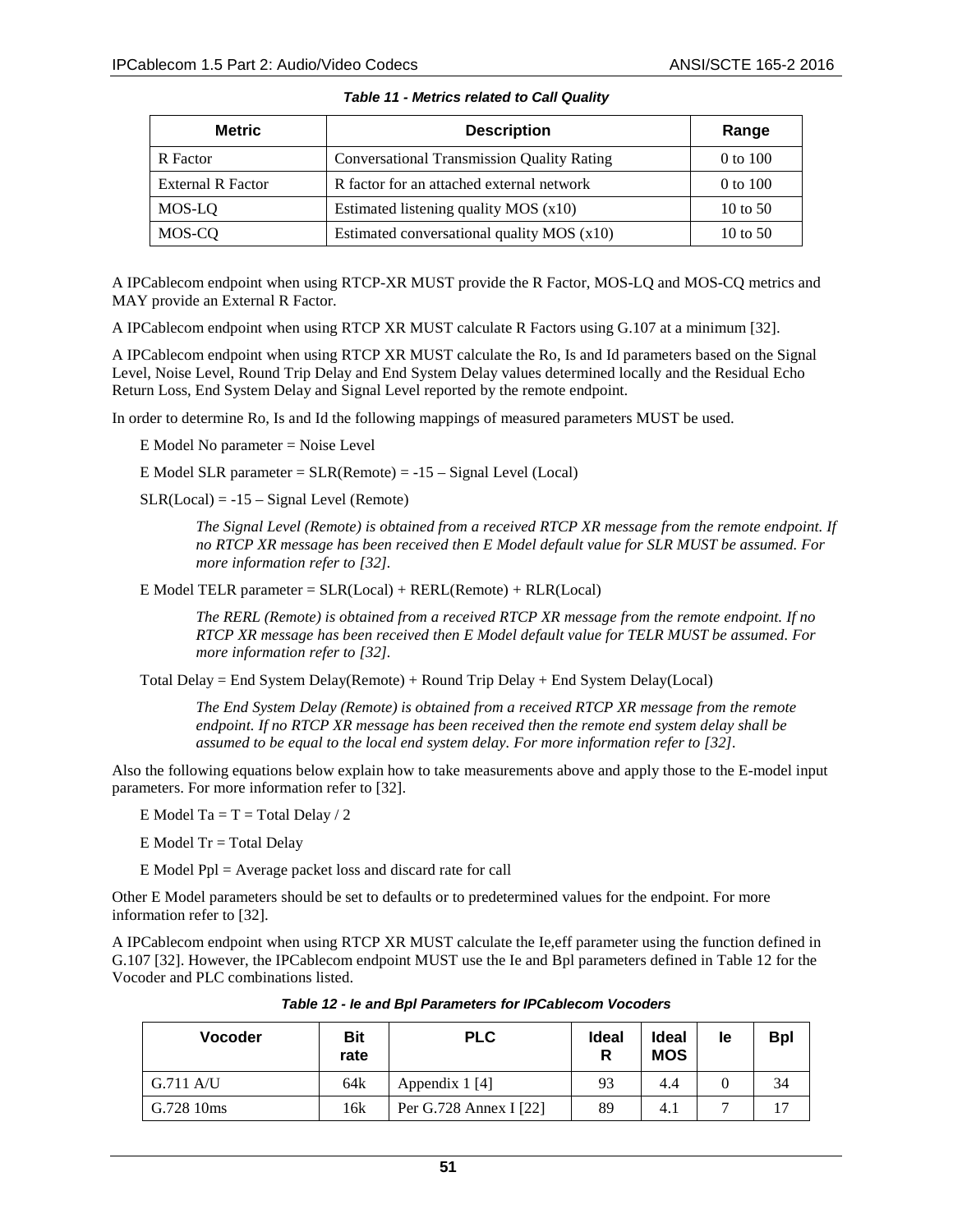| G.728 20ms           | 16K   | Per G.728 Annex I [22] | 89 | 4.1 |    | 15 |
|----------------------|-------|------------------------|----|-----|----|----|
| $G.729$ Annex E 10ms | 11.8k | Per G.729 [23]         | 88 | 4.1 | 4  | 20 |
| $G.729$ Annex E 20ms | 11.8K | Per G.729 [23]         | 88 | 4.1 | 4  | 19 |
| ILBC 20mS            | 15.2k | Per [36]               | 80 | 3.9 | 10 | 34 |
| ILBC 30mS            | 13.3k | Per [36]               | 78 | 3.8 | 12 | 27 |
| <b>BV16 10ms</b>     | 16k   | Per [38]               | 88 | 4.2 | 5  | 25 |
| <b>BV1620ms</b>      | 16K   | Per [38]               | 88 | 4.2 | 5  | 23 |

A IPCablecom endpoint when using RTCP XR MUST calculate MOS-LQ using the R to MOS mapping function defined in G.107 [\[32\]](#page-9-18) applied to the value  $(R - Id)$ .

A IPCablecom endpoint when using RTCP XR MUST calculate MOS-CQ using the R to MOS mapping function defined in G.107 [\[32\]](#page-9-18) applied to the value R.

Ie and Bpl values for new Codecs can be determined using objective and subjective test data. An example procedure for determining these values is given below:

- a. Use ITU P.862 [\[33\]](#page-9-19) to build a table of objective test score vs. packet loss rate for a range of at least 0 to 10 percent loss. For each packet loss rate use at least eight source audio files, encode each file using the codec under test, apply the packet loss rate and then decode the file using the codec under test with the associated packet loss concealment algorithm. Use P.862 to compare the impaired output files with the source files and average the results for each packet loss rate.
- b. Determine the Ie value using the objective test scores for 0 percent loss. This may be obtained by iteratively searching for the Ie value that, when converted to an R factor and then an estimated P.862 score, gives the closest match to the measured P.862 score. Alternatively, the Ie value may be obtained by comparing the P.86[2 \[33\]](#page-9-19) score with other codecs with known Ie factor.

 $R_{\text{adi}} = R + (94 - R)/3 - 3 - 115/(15 + ABS(85 - R)) + 40/(95 - R)^2$ 

Estimated PESQ score =  $1 + 0.033 \text{.} R_{\text{adj}} + R_{\text{adj}} (100 - R_{\text{adj}})(R_{\text{adj}} - 60) \text{*} 0.000007$ 

- c. Determine the Bpl value using the objective test scores for other packet loss rates. This may be obtained by iteratively searching for the Bpl value that, when converted to an R factor and then an estimated P.862 [\[33\]](#page-9-19) score, gives the closest match to the measured P.86[2 \[33\]](#page-9-19) score. Alternatively, the Bpl value may be obtained by comparing the P.862 [\[33\]](#page-9-19) score curve with other codecs with known Bpl factor.
- d. It is generally advisable to compare the curve of estimated MOS score (derived per G.107 [\[32\]\)](#page-9-18) with available ACR test data (if available) in order to verify values.

#### <span id="page-51-1"></span>*9.2.3.1.6 Definition of Parameters Related to Endpoint Configuration*

The parameters i[n Table](#page-51-0) 13 describe some key configuration parameters of the IPCablecom endpoint, that are useful in monitoring service quality and identifying some types of configuration related problems.

<span id="page-51-0"></span>

| <b>Metric</b>                    | <b>Description</b>                                                                             | Range                                           |  |  |
|----------------------------------|------------------------------------------------------------------------------------------------|-------------------------------------------------|--|--|
| PLC Type                         | Type of packet loss concealment algorithm:                                                     | UnspecifiedDisabledE<br>nhancedStandard         |  |  |
| Jitter Buffer Type               | Type of jitter buffer (fixed or adaptive)                                                      | <b>UnknownReservedNon</b><br>-adaptive Adaptive |  |  |
| <b>Jitter Buffer Rate</b>        | Rate of adjustment of an adaptive jitter buffer                                                | $0$ to 15                                       |  |  |
| Jitter Buffer – Nominal<br>Delay | Nominal delay applied to received packets by<br>the jitter buffer for packets arriving on time | 0 to $65,535$                                   |  |  |
| Jitter Buffer – Maximum<br>Delay | Maximum delay applied to received packets by<br>the jitter buffer                              | 0 to $65,535$                                   |  |  |

*Table 13 - Parameters Related to Endpoint Configuration*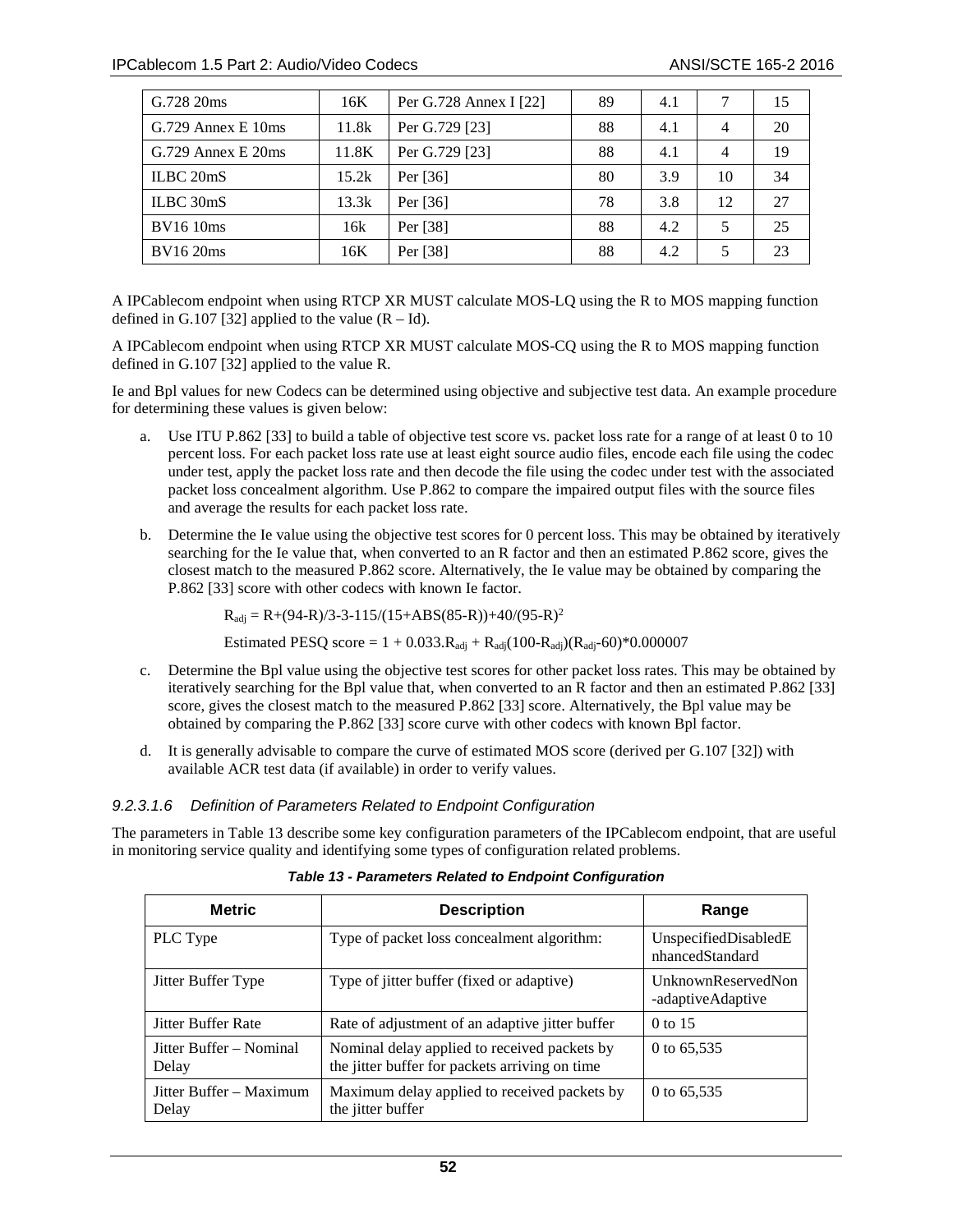| Jitter Buffer – Absolute | Maximum delay size that an adaptive jitter | 0 to $65,535$ |
|--------------------------|--------------------------------------------|---------------|
| Max Delay                | buffer can reach                           |               |

A IPCablecom endpoint when using RTCP XR MUST provide values to all parameters as defined i[n Table](#page-51-0) 13.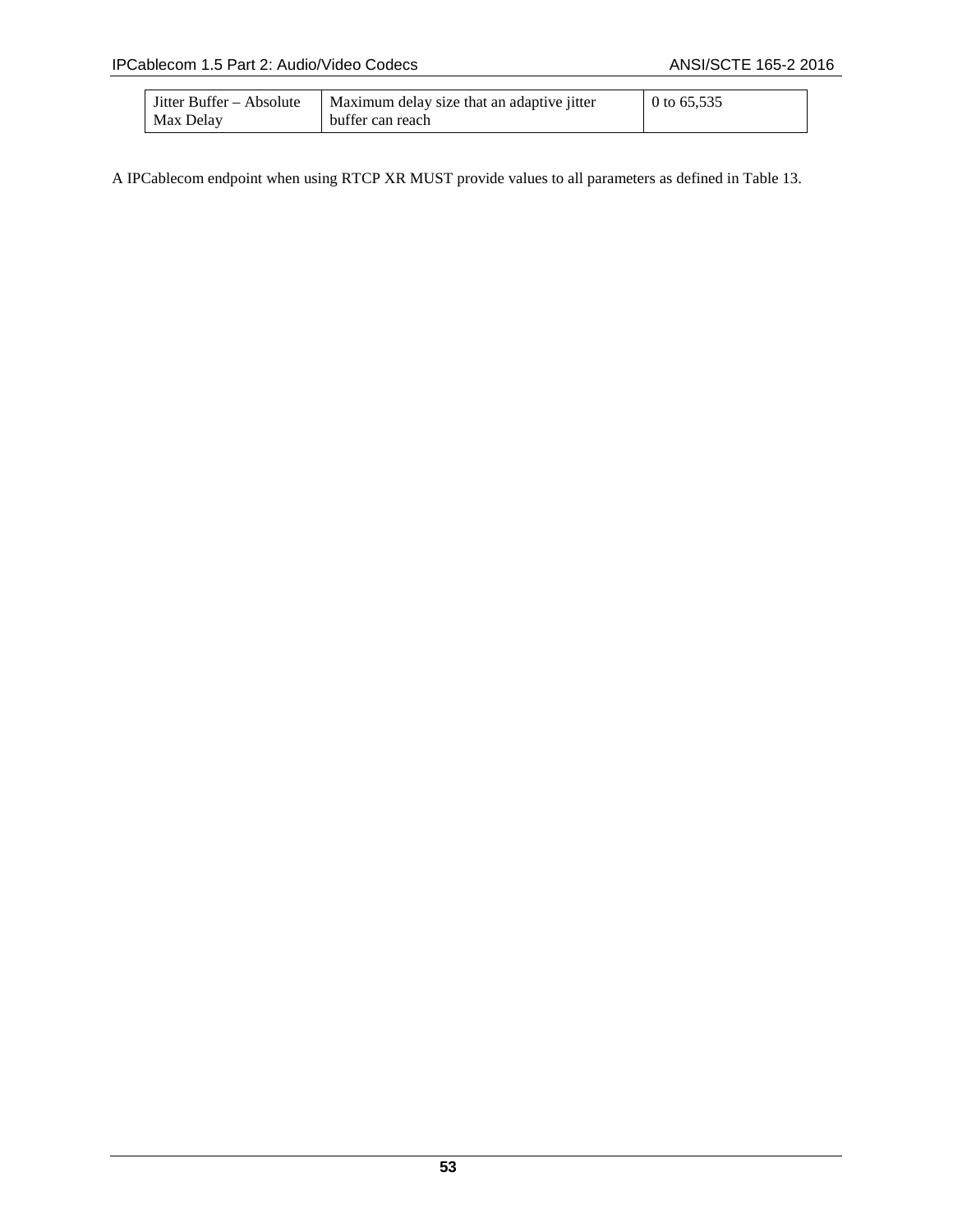# <span id="page-53-0"></span>**Appendix I Codec Comparison Tables (Informative)**

The following three tables summarize standard speech coder characteristics.

<span id="page-53-1"></span>Some of the data in the three tables are obtained from Current Methods of Speech Codin[g \[6\].](#page-8-26)

| <b>Standards</b><br><b>Body</b>         | <b>ITU</b>                 | <b>ITU</b>                 | <b>ITU</b>         | <b>ITU</b>          | <b>ITU</b>          | <b>ITU</b>          | <b>ITU</b>          | <b>ITU</b>                    | <b>ITU</b>                         | IETF <sup>1</sup> /<br>Cable<br>Labs | Cable<br>Labs    |
|-----------------------------------------|----------------------------|----------------------------|--------------------|---------------------|---------------------|---------------------|---------------------|-------------------------------|------------------------------------|--------------------------------------|------------------|
| Recom-<br>mendation                     | G.711                      | G.726                      | G.728              | G.729               | G.729A              | G.729D              | G.729E              | G.723.1                       | G.722                              | <b>iLBC</b>                          | <b>BV16</b>      |
| <b>Coder Type</b>                       | Compand<br>ed PCM          | <b>ADPCM</b>               | LD-<br><b>CELP</b> | CS-<br><b>ACELP</b> | CS-<br><b>ACELP</b> | CS-<br><b>ACELP</b> | CS-<br><b>ACELP</b> | MPC-<br>MLQ &<br><b>ACELP</b> | SB-<br><b>ADPCM</b>                | FB-LPC                               | <b>TSNFC</b>     |
| <b>Dates</b>                            | 1972                       | 1990                       | 1992/4             | 1995                | 1996                | 1998                | 1998                | 1995                          | 1988                               | 2002                                 | 2003             |
| <b>Bitrate</b>                          | 64 kb/s                    | 16-40 kb/s                 | $16$ kb/s          | 8 kb/s              | 8 kb/s              | $6.4$ kb/s          | 11.8 kb/s           | $6.3$ kb/s<br>& 5.3<br>kb/s   | 48, 56,<br>64 kb/s                 | $15.2$ kb/s<br>& 13.3<br>kb/s        | $16$ kb/s        |
| Peak<br>Quality <sup>2</sup>            | Toll                       | $\leq$ Toll                | Toll               | Toll                | Toll                | $<$ Toll            | Toll                | $\leq$ Toll                   | $>$ Toll                           | Toll                                 | Toll             |
| <b>Background</b><br>Noise <sup>3</sup> | Toll                       | $\leq$ Toll                | Toll               | $\leq$ Toll         | $\leq$ Toll         | $<$ Toll            | Toll                | $\leq$ Toll                   | N/A                                | Toll                                 | Toll             |
| Tandem <sup>4</sup>                     | Toll                       | Toll                       | Toll               | $<$ Toll            | $<$ Toll            | $<$ Toll            | Toll                | $<$ Toll                      | N/A                                | $<$ Toll                             | Toll             |
| <b>Frame</b><br>Erasure <sup>5</sup>    | <b>No</b><br>mechanis<br>m | <b>No</b><br>mechanis<br>m | 3%                 | 3%                  | 3%                  | 3%                  | 3%                  | 3%                            | <b>No</b><br>mechanis 7% & 5%<br>m |                                      | 5%               |
| <b>Complexity</b><br>$(MIPS)^6$         | $-0.35$                    | ~12                        | $-36$              | $-22$               | ~13                 | $-20$               | $-27$               | $-19$                         | $-10$                              | $-15 & -18$                          | $-12$            |
| <b>RAM</b><br>(kword) <sup>7</sup>      | $-0.01$                    | $-0.15$                    | $-2.20$            | $-2.6$              | $-2.6$              | $-2.6$              | $-2.6$              | $-2.1$                        | $-1$                               | $-4$                                 | $-2$             |
| <b>Frame Size</b>                       | $0.125$ ms                 | $0.125$ ms                 | 0.625<br>ms        | 10 <sub>ms</sub>    | 10 <sub>ms</sub>    | 10 <sub>ms</sub>    | 10 <sub>ms</sub>    | 30 ms                         | 0.0625                             | 20ms &<br>30 ms                      | 5 <sub>ms</sub>  |
| <b>Look Ahead</b>                       | $\mathbf 0$                | $\Omega$                   | $\mathbf 0$        | 5 <sub>ms</sub>     | 5 <sub>ms</sub>     | 5 ms                | 5 ms                | $7.5$ ms                      | $\mathbf 0$                        | 5ms &<br>10 <sub>ms</sub>            | $\mathbf 0$      |
| Codec<br>Delay <sup>8</sup>             | $0.25$ ms                  | $0.25$ ms                  | 1.25<br>ms         | 25 ms               | 25 ms               | 25 <sub>ms</sub>    | 25 ms               | 67.5 ms                       | 1.5625.5<br>ms                     | 45ms &<br>70 ms                      | 10 <sub>ms</sub> |

#### *Table 14 - ITU, IETF, and CableLabs Speech Coders*

#### **Table Notes:**

1 The actual codec description is in the experimental standards track of IETF.

2 Peak quality means clean input speech and clear channel for single encoding.

- 3 Background noise refers to overall performance in background noises such as car noise, babble, office, and music.
- 4 Tandems refer to the performance of the coder for multiple asynchronous encodings. Toll quality is defined as the performance of 32 kb/s G.726. Coders such as G.729, G.723.1, and others, are known to degrade more quickly with multiple tandems than G.726.

5 Frame erasures refers to the rate at which the MOS score is approximately 0.5 MOS worse than the peak quality for that coder.

- 6 Complexity is reported as MIPS (Million Instructions Per Second) and stated computational complexity numbers include one encoder and one decoder for the TI TMS320C54x architecture.
- RAM usage is reported in 16-bit words, the most common unit for fixed-point DSP implementations (due to 16-bit word length of many common DSPs). Stated RAM usage numbers include: "state memory RAM usage" of the encoder, the "state memory RAM usage" of the decoder and the worst case "temporary RAM usage" of the encoder and the decoder for the TI TMS320C54x architecture.
- 8 Codec delay is equal to the sum of the look-ahead plus two times the frame size. The ITU uses this formula because it is assumed that the processing of a single device to encode and decode must be accomplished in one frame-size time or less. The transmission time is a function of the network, as are other delays for a telephone call.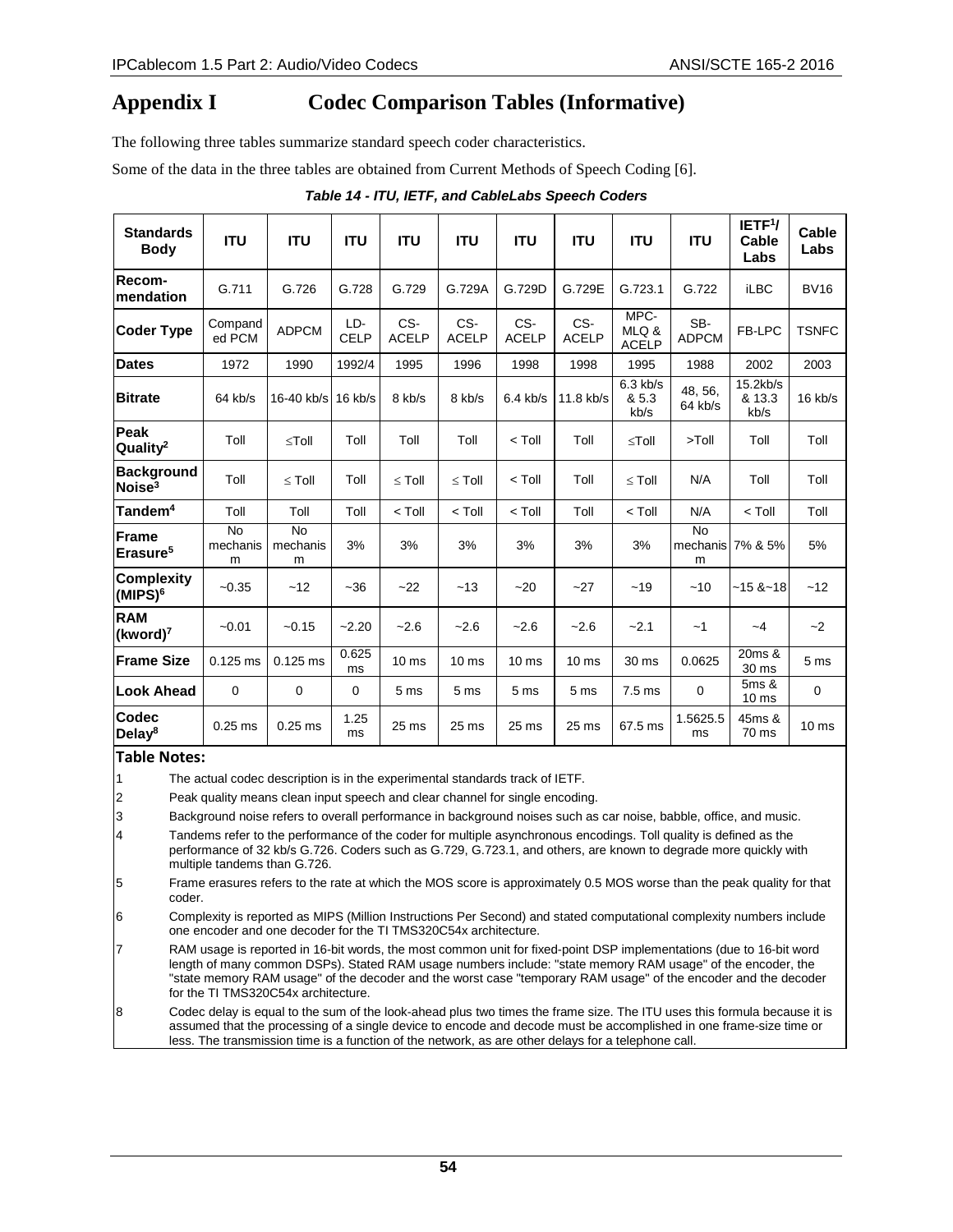<span id="page-54-0"></span>

| <b>Standards Body</b>                    | <b>TIA</b>                                  | <b>TIA</b>      | <b>TIA</b>                                                      | <b>TIA</b>                                                                                                                                                                                                                                                                                                                                    | <b>TIA</b>      | <b>ETSI</b>                                                                        | <b>ETSI</b>     | <b>ETSI</b>   |
|------------------------------------------|---------------------------------------------|-----------------|-----------------------------------------------------------------|-----------------------------------------------------------------------------------------------------------------------------------------------------------------------------------------------------------------------------------------------------------------------------------------------------------------------------------------------|-----------------|------------------------------------------------------------------------------------|-----------------|---------------|
| <b>Recommendation</b>                    | $IS-54$                                     | IS-641          | <b>IS-96</b>                                                    | <b>IS-127</b>                                                                                                                                                                                                                                                                                                                                 | IS-733          | GSM-(FR)                                                                           | GSM-(HR)        | GSM-<br>(EFR) |
| <b>System</b>                            | <b>TDMA</b>                                 | <b>TDMA</b>     | <b>CDMA</b>                                                     | <b>CDMA</b>                                                                                                                                                                                                                                                                                                                                   | <b>CDMA</b>     | <b>GSM</b>                                                                         | GSM             | <b>GSM</b>    |
| <b>Coder Type</b>                        | <b>VSELP</b>                                | <b>ACELP</b>    | QCELP                                                           | <b>ACELP</b>                                                                                                                                                                                                                                                                                                                                  | <b>CELP</b>     | RPE-LTP                                                                            | <b>VSELP</b>    | <b>ACELP</b>  |
| <b>Dates</b>                             | 1990                                        | 1995            | 1993                                                            | 1997                                                                                                                                                                                                                                                                                                                                          | 1997            | 1987                                                                               | 1994            | 1995          |
| <b>Bitrate</b>                           | $7.95$ kb/s                                 | 7.4 kb/s        | $0.8 - 8.0$ kb/s                                                | 0.8-8.55 kb/s                                                                                                                                                                                                                                                                                                                                 | 0.8-13.2 kb/s   | $13$ kb/s                                                                          | $5.6$ kb/s      | 12.2<br>kb/s  |
| Peak Quality <sup>1</sup>                | $=$ GSM-<br>(FR)                            | Toll            | $=$ GSM- $(FR)$                                                 | Toll                                                                                                                                                                                                                                                                                                                                          | Toll            | <toll< th=""><th><math>=</math> GSM-<math>(FR)</math></th><th>Toll</th></toll<>    | $=$ GSM- $(FR)$ | Toll          |
| <b>Background</b><br>Noise <sup>2</sup>  | $<<$ Toll                                   | $<$ Toll        | $<<$ Toll                                                       | $<$ Toll                                                                                                                                                                                                                                                                                                                                      | Toll            | <toll< th=""><th><math>&lt;</math> GSM-<math>(FR)</math></th><th>Toll</th></toll<> | $<$ GSM- $(FR)$ | Toll          |
| Tandem <sup>3</sup>                      | << Toll                                     | $<$ Toll        | $<<$ Toll                                                       | < Toll                                                                                                                                                                                                                                                                                                                                        | Toll            | $<<$ Toll                                                                          | $<$ GSM- $(FR)$ | Toll          |
| Frame Erasures <sup>4</sup>              | 3%                                          | 3%              | 3%                                                              | 3%                                                                                                                                                                                                                                                                                                                                            | 3%              | 3%                                                                                 | 3%              | 3%            |
| <b>Complexity</b><br>(MIPS) <sup>5</sup> | $-12$                                       | ~15             | $-18$                                                           | $-25$                                                                                                                                                                                                                                                                                                                                         | $-22$           | ~5                                                                                 | $-24$           | ~18           |
| RAM (kword) <sup>6</sup>                 | $-1.5$                                      | $-2.5$          | $-2$                                                            | $-2.5$                                                                                                                                                                                                                                                                                                                                        | $-2.5$          | $-1$                                                                               | $-4$            | $-4.6$        |
| <b>Frame Size</b>                        | 20 ms                                       | 20 ms           | 20 ms                                                           | 20 ms                                                                                                                                                                                                                                                                                                                                         | 20 ms           | 20 ms                                                                              | 20 ms           | 20 ms         |
| <b>Look Ahead</b>                        | 5 <sub>ms</sub>                             | 5 <sub>ms</sub> | 5 <sub>ms</sub>                                                 | 5 <sub>ms</sub>                                                                                                                                                                                                                                                                                                                               | 5 <sub>ms</sub> | 0                                                                                  | 4.4 ms          | 0             |
| Codec Delay <sup>7</sup>                 | 45 ms                                       | 45 ms           | 45 ms                                                           | 45 ms                                                                                                                                                                                                                                                                                                                                         | 45 ms           | 40 ms                                                                              | 44.4 ms         | 40 ms         |
| <b>Table Notes:</b>                      |                                             |                 |                                                                 |                                                                                                                                                                                                                                                                                                                                               |                 |                                                                                    |                 |               |
| 1                                        |                                             |                 |                                                                 | Peak quality means clean input speech and clear channel for single encoding.                                                                                                                                                                                                                                                                  |                 |                                                                                    |                 |               |
| 2                                        |                                             |                 |                                                                 | Background noise refers to overall performance in background noises such as car noise, babble, office, and music.                                                                                                                                                                                                                             |                 |                                                                                    |                 |               |
| 3                                        | multiple tandems than G.726.                |                 |                                                                 | Tandems refer to the performance of the coder for multiple asynchronous encodings. Toll quality is defined as the<br>performance of 32 kb/s G.726. Coders such as G.729, G.723.1, and others, are known to degrade more quickly with                                                                                                          |                 |                                                                                    |                 |               |
| 4<br>that coder.                         |                                             |                 |                                                                 | Frame erasures refers to the rate at which the MOS score is approximately 0.5 MOS worse than the peak quality for                                                                                                                                                                                                                             |                 |                                                                                    |                 |               |
| 5                                        |                                             |                 | one encoder and one decoder for the TI TMS320C54x architecture. | Complexity is reported as MIPS (Million Instructions Per Second) and stated computational complexity numbers include                                                                                                                                                                                                                          |                 |                                                                                    |                 |               |
| 6                                        | decoder for the TI TMS320C54x architecture. |                 |                                                                 | RAM usage is reported in 16-bit words, the most common unit for fixed-point DSP implementations (due to 16-bit word<br>length of many common DSPs). Stated RAM usage numbers include: "state memory RAM usage" of the encoder, the<br>"state memory RAM usage" of the decoder and the worst case "temporary RAM usage" of the encoder and the |                 |                                                                                    |                 |               |
| $\overline{7}$                           |                                             |                 |                                                                 | Codec delay is equal to the sum of the look-ahead plus two times the frame size. The ITU uses this formula because it                                                                                                                                                                                                                         |                 |                                                                                    |                 |               |

G.729 was finalized in 1995 originally by the ITU to be a toll quality 8 kb/s standard. In that year, the ITU was requested to create a low-complexity coder for simultaneous voice and data. G.729A was created as a lowcomplexity version that is fully interoperable with G.729. G.729B is a speech/silence detector and comfort noise generator. It can be used with either G.729 or G.729A to provide an option for variable rate usage, also known as discontinuous transmission. G.729C contains the floating-point versions of G.729 and G.729A. G.729D is a 6.4 kb/s version of G.729. It was created to provide an optional lower rate that can be used briefly for periods of network congestion, or when more bits are needed for channel error protection. Its quality is less than that of G.729 or G.729A. G.729E is a higher rate version of G.729 designed to provide higher quality for background noise conditions, music, and tandems. It is a hybrid coder. It codes each frame two different ways and selects the method that appears to give the greater fidelity. Its forward-adaptive mode uses CS-ACELP. Its backward-adaptive mode features a 30th-order backward-adaptive LPC synthesis filter and no pitch predictor. This mode is better for music, and it has greater complexity than the original G.729 coders.

or less. The transmission time is a function of the network, as are other delays for a telephone call.

is assumed that the processing of a single device to encode and decode must be accomplished in one frame-size time

[Table](#page-55-0) 16 is intended to provide essential access network bandwidth-related information for each codec listed. Although some of the listed codecs (e.g., G.711, G.726) are sample-based rather than frame-based, for anticipated purposes of flow management, frame-oriented packet sizes are listed. The three most important packet sizes are shown, corresponding to low latency (10, 20, and 30 ms) samples. Packet header overhead is calculated at 40 bytes,